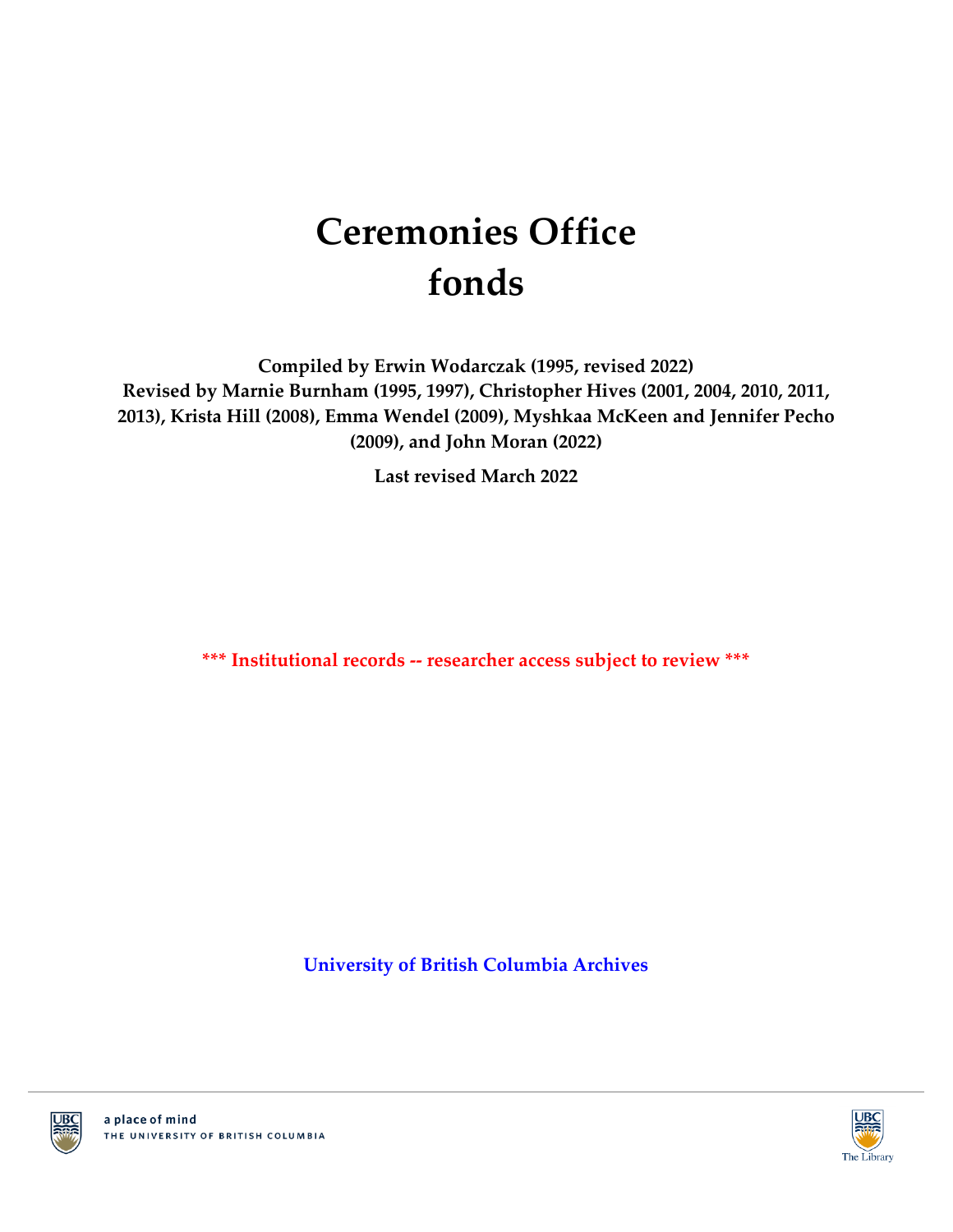# **Table of Contents**

#### **[Fonds Description](#page-2-0)**

- o [Title / Dates of Creation / Physical Description](#page-2-1)
- o [Administrative History](#page-2-2)
- o [Scope and Content](#page-2-3)
- o [Notes](#page-2-4)

# **[Series Description](#page-4-0)**

- o [Administration series](#page-4-1)
- o [Congregation series](#page-4-2)
- o [Installations series](#page-4-3)
- o [Ceremonial Greetings and Congratulations series](#page-4-4)
- o [Events series](#page-5-0)
- **[File List](#page-6-0)**
- **[Catalogue entry](http://resolve.library.ubc.ca/cgi-bin/catsearch?title=Ceremonies%2BOffice%2Bfonds)** (UBC Library)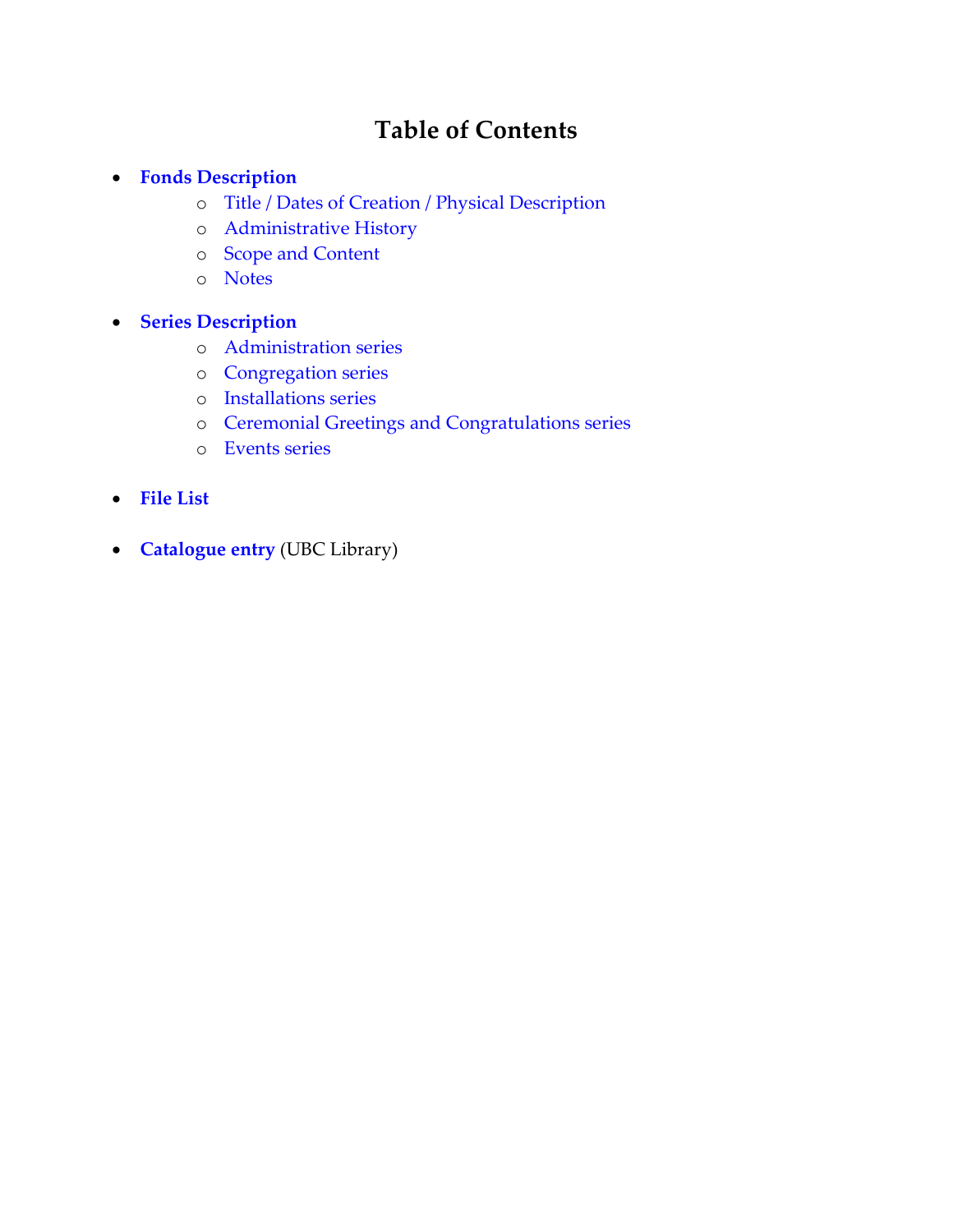# **Fonds Description**

### <span id="page-2-1"></span><span id="page-2-0"></span>**Ceremonies Office fonds.** -- 1931-2014.

13.55 m of textual records and other material

# <span id="page-2-2"></span>**Administrative History**

<span id="page-2-3"></span>From the time of the University of British Columbia's first Congregation, a Ceremonies Committee was appointed from faculty by the President to assist in staging the event. The committee chairman supervised the Congregation activities while ad hoc committees handled other ceremonial activities. Ceremonial functions of the university fell primarily to the Chancellor; the Ceremonies Committee worked closely with the Chancellor and the President. The Ceremonies Office evolved slowly, beginning with the arrival of Sir Ouvry Roberts in the President's Office. He began as Director of Traffic and, in the early 1960s, gradually assumed responsibility for staging the university's public functions. The Ceremonies Office was first located in the Wireless Station. Malcolm McGregor replaced Roberts as Director of Ceremonies in 1968. The Office moved to the Old Administration Building in the late 1960s and assumed responsibility for staging the university's public functions. McGregor characterized the role of the Office as the "University on parade." The Ceremonies Office has prepared material for memorials, tributes, obituaries, honorary degrees, plaques and dedications, and sponsored special luncheons and dinners, hosted royalty and directed Congregations. In 1977, Benjamin N. Moyls succeeded McGregor as Director of Ceremonies. Moyls was, in turn, succeeded by J.K. Stager (1985-1990), C.E. Slonecker (1990-2004), and Eilis Courtney (2004- ).

# **Scope and Content**

<span id="page-2-4"></span>The fonds consists of records generated through the various activities of the Ceremonies Office. Included in the fonds are administrative records (1964-1984) as well as records that document the activities associated with Congregation (1950-2006), building openings (1951-1986) and numerous functions sponsored by the University (1962-1995). The fonds also include information about honorary degree recipients, congratulatory greetings to Presidents K. George Pedersen (1983), David Strangway (1985) and various other ceremonial activities. There are also audio recordings of special events around the University campus. For additional information, see Series Descriptions.

#### **Notes**

Fonds consists of institutional records – access requests must be reviewed by the University's FOIPOP Coordinator.

Other material includes 58,169 photographs, 596 audio recordings and 586 video recordings. Four bankers boxes of negative 35 mm photograph reels are located in the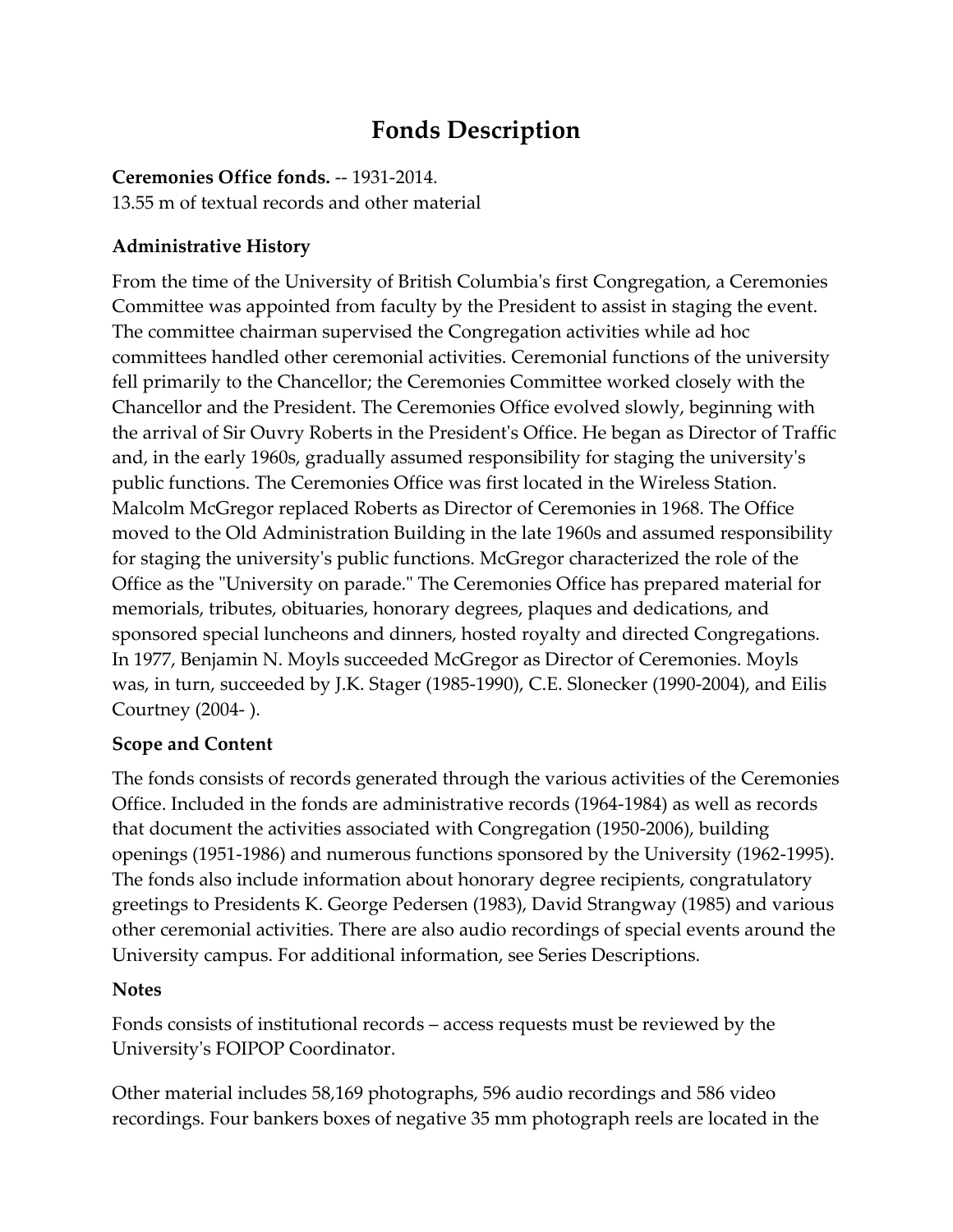photograph section of the archives vault (Box 1: 1986-93, Box 2: 1994-96, Box 3: 1996-97 & Box 4: 1997)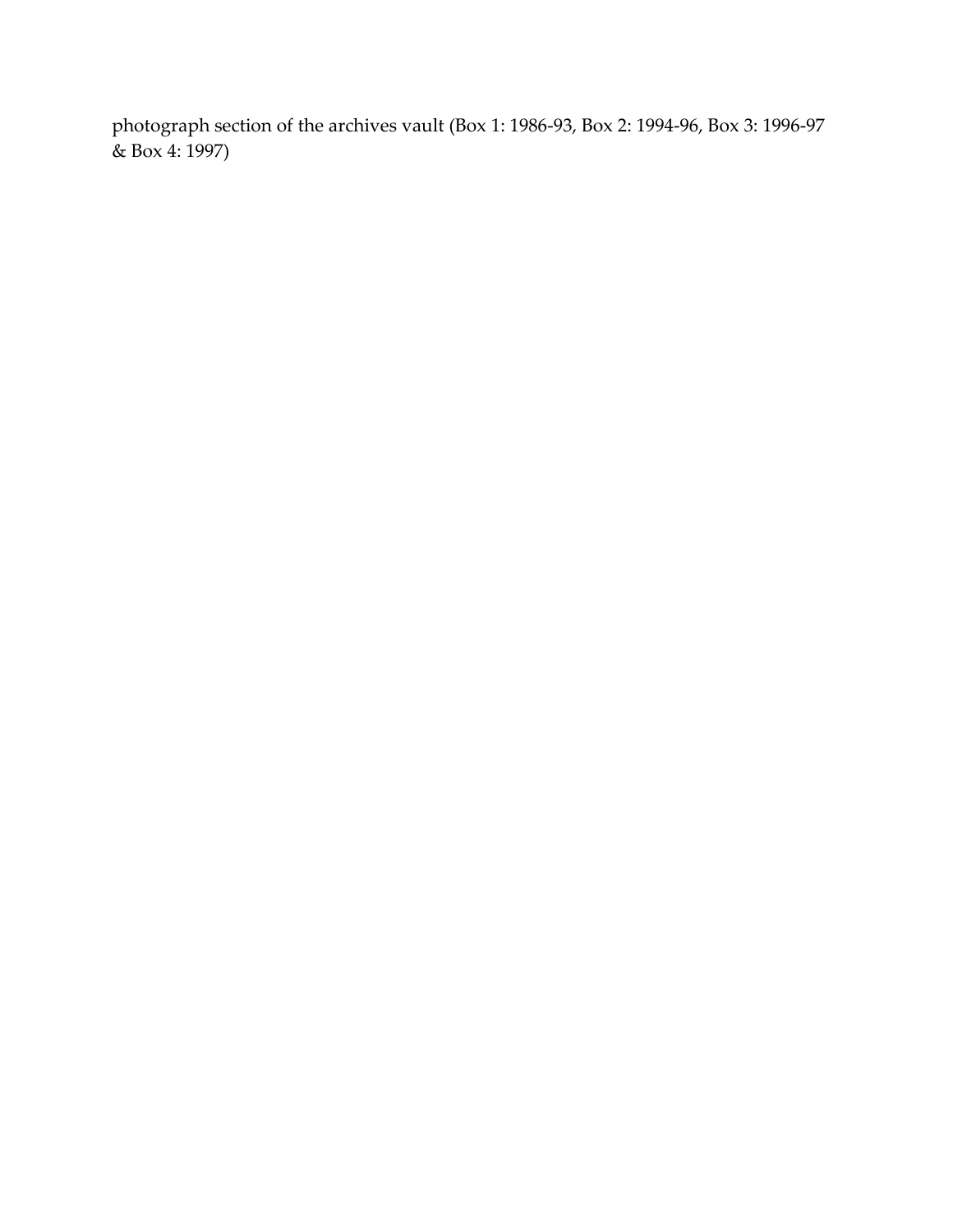# **Series Descriptions**

<span id="page-4-1"></span><span id="page-4-0"></span>**[Administration series.](#page-6-1)** -- 1931-1984.

76 cm of textual materials.

Series consists of office and personal correspondence (1964-1984), budget records (1964- 1978), committee records (1931-1973) and miscellaneous (1953-1984).

Boxes 1-2(1-22), [32\(](#page-43-0)1-4).

<span id="page-4-2"></span>**[Congregation series.](#page-7-0)** -- 1950-2014. 5.70 m of textual materials. 56,876 photographs. 555 audio recordings. 478 video recordings.

Series consists of textual material, photographs, and audio and video tapes which document the various activities associated with the University's annual Congregation ceremonies. The textual records include information about the preparation for the events and various social activities as well as [honorary degree recipients.](http://www.library.ubc.ca/archives/hondegre.html)

The bulk of the photographs (35,000) consist of negatives stored on reels of individual shots of students receiving their degrees (1993-1997). Four boxes of 35mm negative reels are located with the photographs in the Archives vault (Box 1: 1986-93, Box 2: 1994-96, Box 3: 1996-97 & Box 4: 1997). The remaining photographs document Congregation processions, speeches, honorary degree recipients, audiences, and tree-planting ceremonies (1966-2002).

The latter photographs have been scanned and are accessible through the Historical [Photograph Database](http://digitalcollections.library.ubc.ca/cdm/landingpage/collection/arphotos) [\(UBC 35.1\)](http://digitalcollections.library.ubc.ca/cdm/search/collection/arphotos/searchterm/Ceremonies%20Office%20fonds/mode/exact). Audiovisual material is located in the Archives vault. Please ask archives staff about access.

Boxes 2(21)-11b(13), [28-](#page-41-0)31, [32\(](#page-43-1)5-18), [35,](#page-44-0) [37a\(](#page-46-0)2-7), 38, 39, [45.](#page-54-0)

<span id="page-4-3"></span>**[Installations series.](#page-20-0)** – 1962-1997. 30 cm of textual materials. 9 audio recordings. 5 video recordings.

<span id="page-4-4"></span>Series consists of records documenting the installation of chancellors and presidents (1962-1997). Boxes 11b(14)-12(8).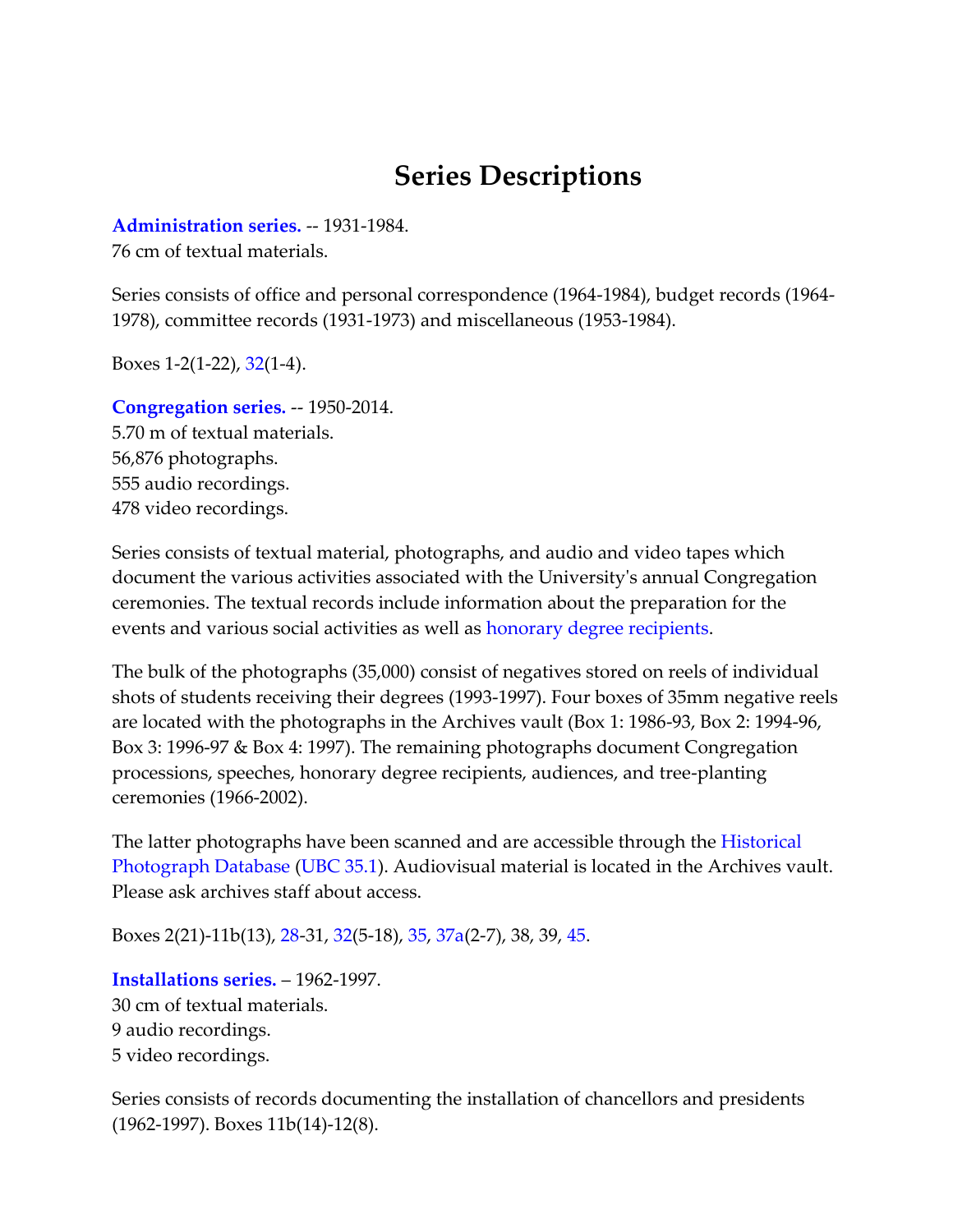### **[Ceremonial Greetings and Congratulations series.](#page-21-0)** -- 1964-2002.

1.28 m of textual materials.

Series consists of ceremonial greetings and congratulations arising primarily from the appointments of K. George Pederson (1983), David W. Strangway (1985), and Martha Piper (1997) as UBC presidents, and William Sauder (1996) and Allan McEachern (2002) as Chancellors.

Boxes 12(9-69), [26,](#page-40-0) 27, [36,](#page-46-1) 37.

<span id="page-5-0"></span>**[Events series.](#page-23-0)** -- 1951-2009. 5.34 m of textual materials. 1293 photographs. 32 audio recordings. 15 video recordings.

Series consists of textual records, photographs and audiotapes that document many special events staged by the Ceremonies Office. Sub-series include: Functions (1962- 2003); Building Openings, Dedications and Presentations (1951-2003); Tri-Services Parade (1963-1968); Remembrance Day Ceremonies (1952-1987); Memorial Services and Commemorations (1958-1995); Distinguished Visitors (1980-1983); Board of Governors Receptions (1964-1988); Twenty-Five Year Club (1978-1988), Miscellaneous Events and Ceremonies, and Event Recordings (1976-1986, 1997-2000).

The photographs document various functions staged by the University. They are digitized and available through the [Historical Photograph Database](http://digitalcollections.library.ubc.ca/cdm/landingpage/collection/arphotos) [\(UBC 35.2\)](http://digitalcollections.library.ubc.ca/cdm/search/collection/arphotos/searchterm/Ceremonies%20Office%20fonds/mode/exact). Access to the audiotapes is provided through the [Sound and Moving Images database](http://www.library.ubc.ca/archives/sound.html)**.**

Boxes 12(70)-25, [33,](#page-44-1) 34, [37a\(](#page-46-2)1), [45.](#page-57-0)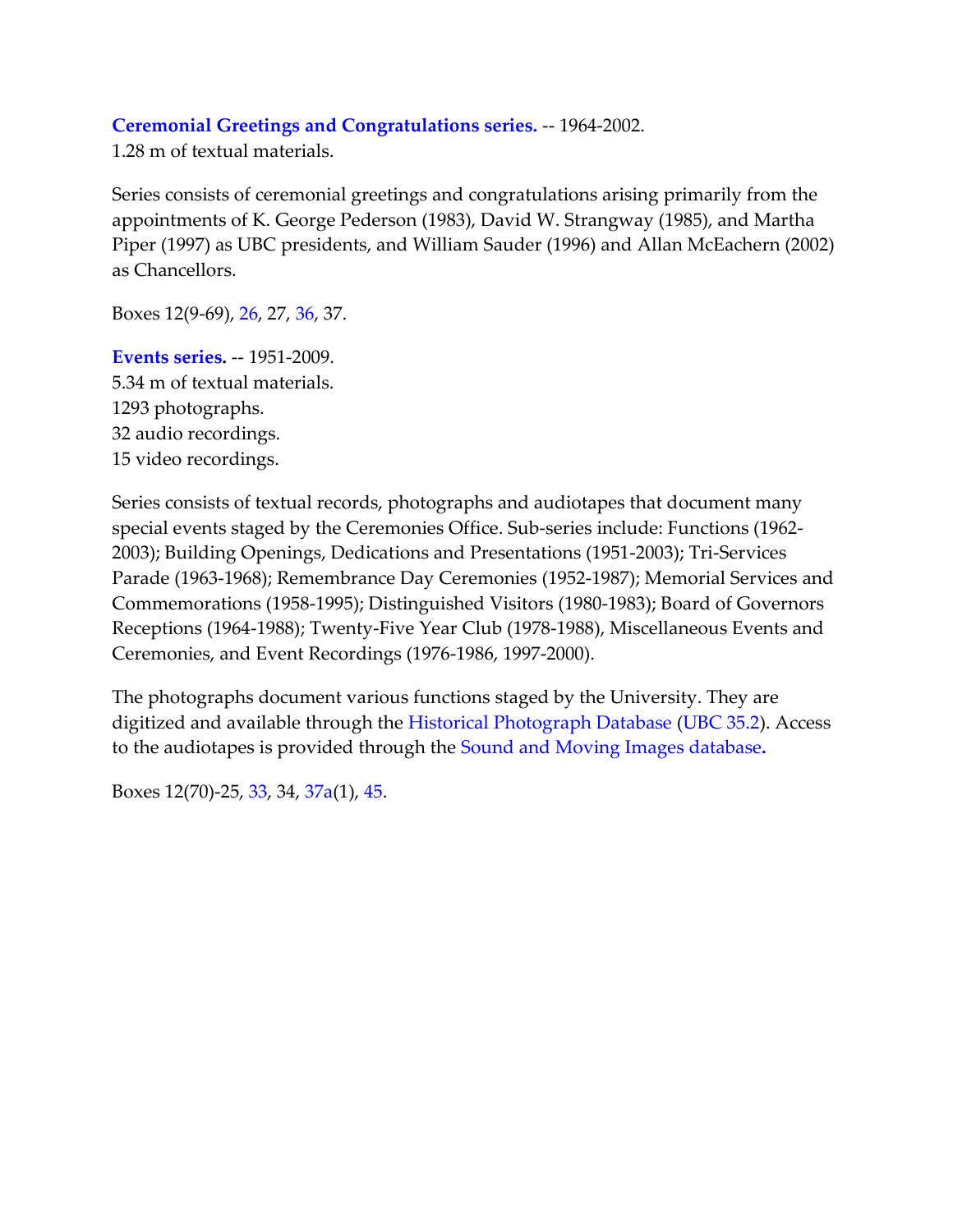# **File List**

# <span id="page-6-1"></span><span id="page-6-0"></span>ADMINISTRATION

Box 1

|        | $1-1/17$ Correspondence -- General (1964-1984)                 |
|--------|----------------------------------------------------------------|
|        | 1-18/22 Correspondence -- Personal [Ouvry Roberts] (1964-1968) |
| $1-23$ | Correspondence -- Personal [Malcolm McGregor] (1970-1976)      |

Budget

1-23a/36 1964-1978

Box 2

Committees -- Misc.

- 2-1 Senate Committee on Honorary Degrees (1931-1950)
- 2-2 Senate Tributes Committee (1968-1971)
- 2-3 Senate Tributes Committee (1972-1985)
- 2-4 Senate Tributes Committee -- Emeritus Status (1969-1977)
- 2-5 Senate Tributes Committee -- Emeritus Status (1977-1985)
- 2-5b Senate Tributes Committee -- Memorial Minutes (1979-1987)
- 2-6 Committee on Retirement of President Mackenzie (1962)
- 2-7 Education Week Committee [Roberts] (1968)
- 2-8 Marijuana in Man Committee [McGregor] (1971)
- 2-9 Committee on Human Experimentation [McGregor] (1971-1973)
- 2-10 Non-Academic and Service Departments Liaison Council (1971/72)
- 2-11 Misc. Committees [McGregor]

**Miscellaneous** 

- 2-12 Tables of Precedence ... BC and Canada (1953-62)
- 2-13 Memorial Book Completion Project (1976/77)
- 2-14 Bylaws and Memoranda of Understanding Relative to the Board of Governors and University Officials (September 1966)
- 2-15 Senate Lists (1969)
- 2-16 Invocation -- Miscellaneous (1974, 1982, 1983)
- 2-17 Koerner Penthouse -- File List (1973)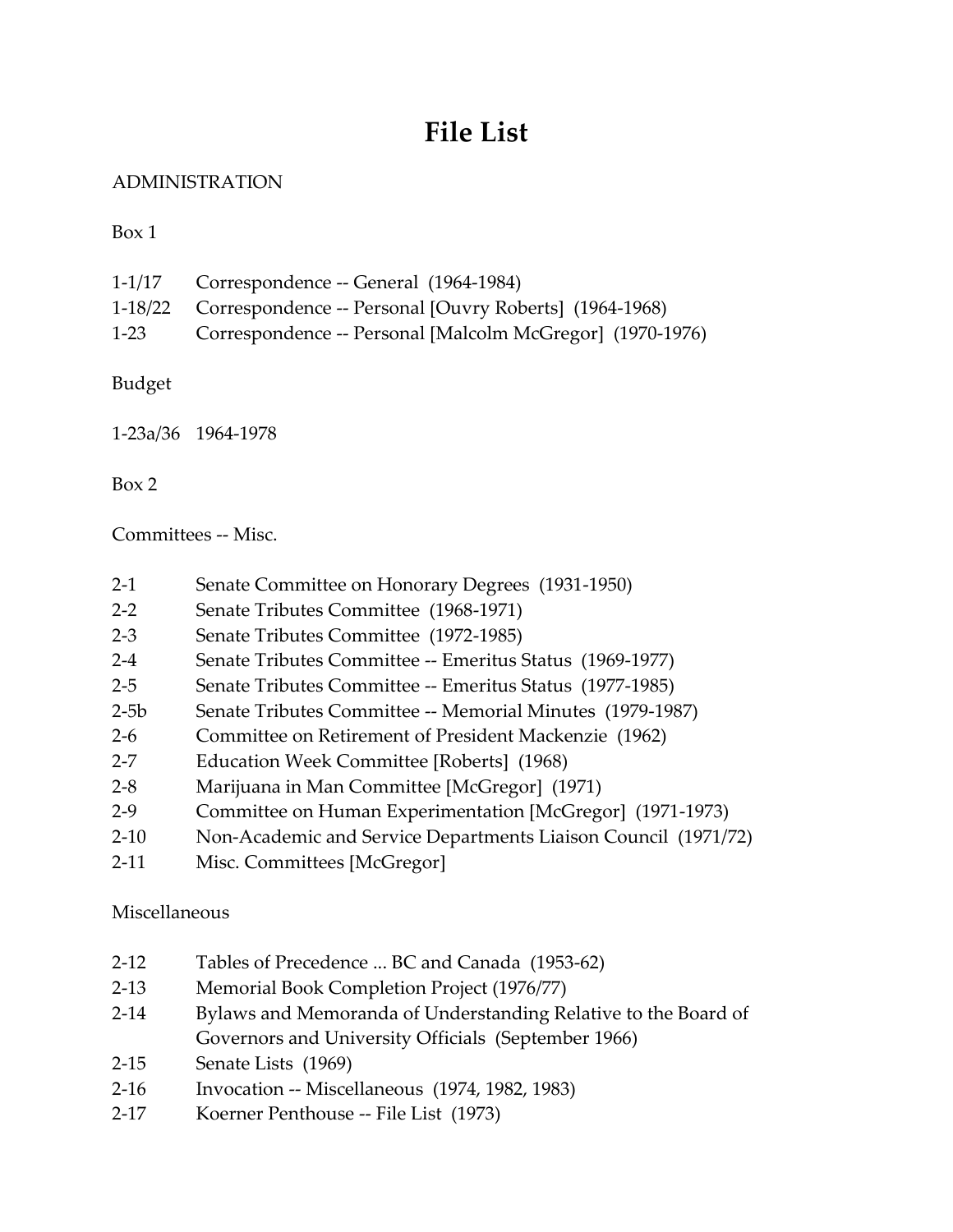- 2-18 War Memorial Gymnasium -- Improvements/Alterations (1966)
- 2-19 Faculty Club -- Policy (1967-1976)
- 2-20 Faculty Club Social Suite -- Requests (1983/84)
- 2-20a Flagpole Plaques Records [Correspondence and Information originating with Frank Buck of Campus Planning and Sir Ouvry Roberts of the Ceremonies Office] (1965/66)
- 2-20b Coat of Arms / Mace -- Correspondence (1966-1969)

[\(continued\)](#page-43-0)

# <span id="page-7-0"></span>**CONGREGATION**

- 2-21 Congregation (1950) -- Spring and Autumn
- 2-22 Congregation (1951) -- Spring and Autumn
- 2-23 Congregation (1952) -- Spring -- Miscellaneous
- 2-24 Congregation (1952) -- Autumn -- Miscellaneous
- 2-25 Congregation (1953) -- Spring -- Miscellaneous
- 2-26 Congregation (1954) -- Spring and Autumn
- 2-27 Congregation (1955) -- Spring and Autumn
- 2-28 Congregation (1956) -- Spring and Autumn
- 2-29 Congregation (1957) -- Spring -- Miscellaneous
- 2-30 Congregation (1957) -- Autumn -- Miscellaneous
- 2-31 Special Congregation (1958) -- Academic Symposium
- 2-32 Congregation (1958) -- Spring -- Miscellaneous
- 2-33 Congregation (1958) -- Autumn -- Miscellaneous
- 2-34 Congregation (1959) -- Spring -- Miscellaneous
- 2-35 Congregation (1959) -- Autumn -- Miscellaneous

Box 3

3-1 Congregation (1960) -- Spring -- Miscellaneous 3-2 Congregation (1960) -- Autumn -- Miscellaneous 3-3 Congregation (1961) -- Spring – Miscellaneous Congregation Address by Oliver Franks (1961) 3-4 Congregation (1961) -- Autumn -- Miscellaneous 3-5 Congregation (1962) -- Spring -- Miscellaneous 3-6 Congregation (1962) -- Autumn -- Miscellaneous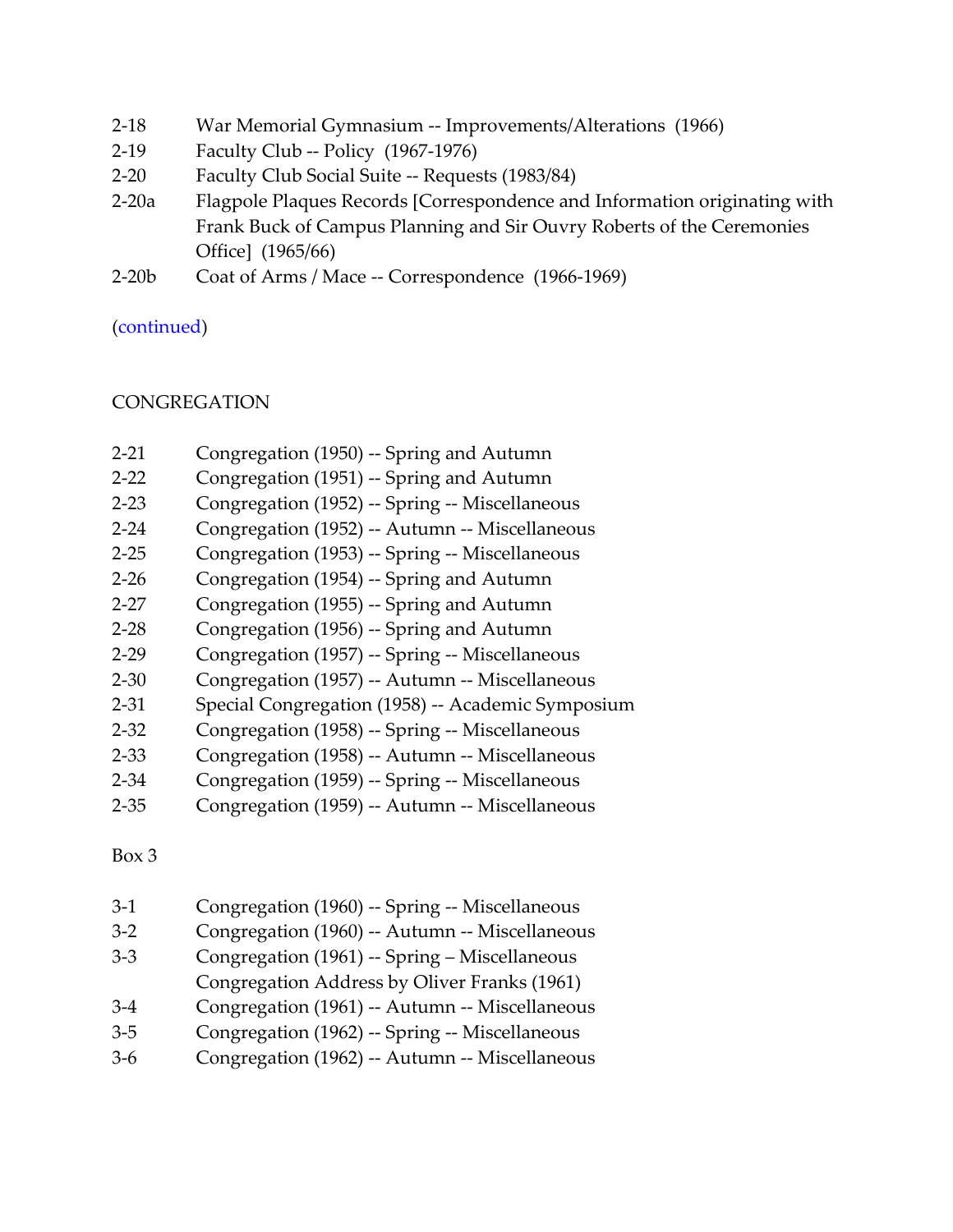#### Congregation (1963) – Spring

- 3-7 Replies
- 3-8 Organ Committee
- 3-9 Printing
- 3-10 Miscellaneous

Congregation (1963) – Autumn

- 3-11 Invitation Replies
- 3-12 Miscellaneous

Congregation (1964) – Spring

- 3-13 May 28 & 29, 1964
- 3-14 Lists
- 3-15 Chancellor's Party and Procession
- 3-16 Printing

Congregation (1964) – Autumn

- 3-17 Chancellor's Luncheon Lists (62/63/64)
- 3-18 Mrs. MacDonald's party
- 3-19 Baccalaureate Service (May 27)
- 3-20 Samples of all printing ordered and amounts
- 3-21 Lists
- 3-22 Miscellaneous

Congregation (1965) – Spring

- 3-23 Baccalaureate Service (May 26, 1965)
- 3-24 Printing
- 3-25 Miscellaneous
- 3-26 Chancellor's Party -- Letters
- 3-27 Schedules and Ceremony Details
- 3-28 B & G -- Miscellaneous
- 3-29 Honorary Degree Recipients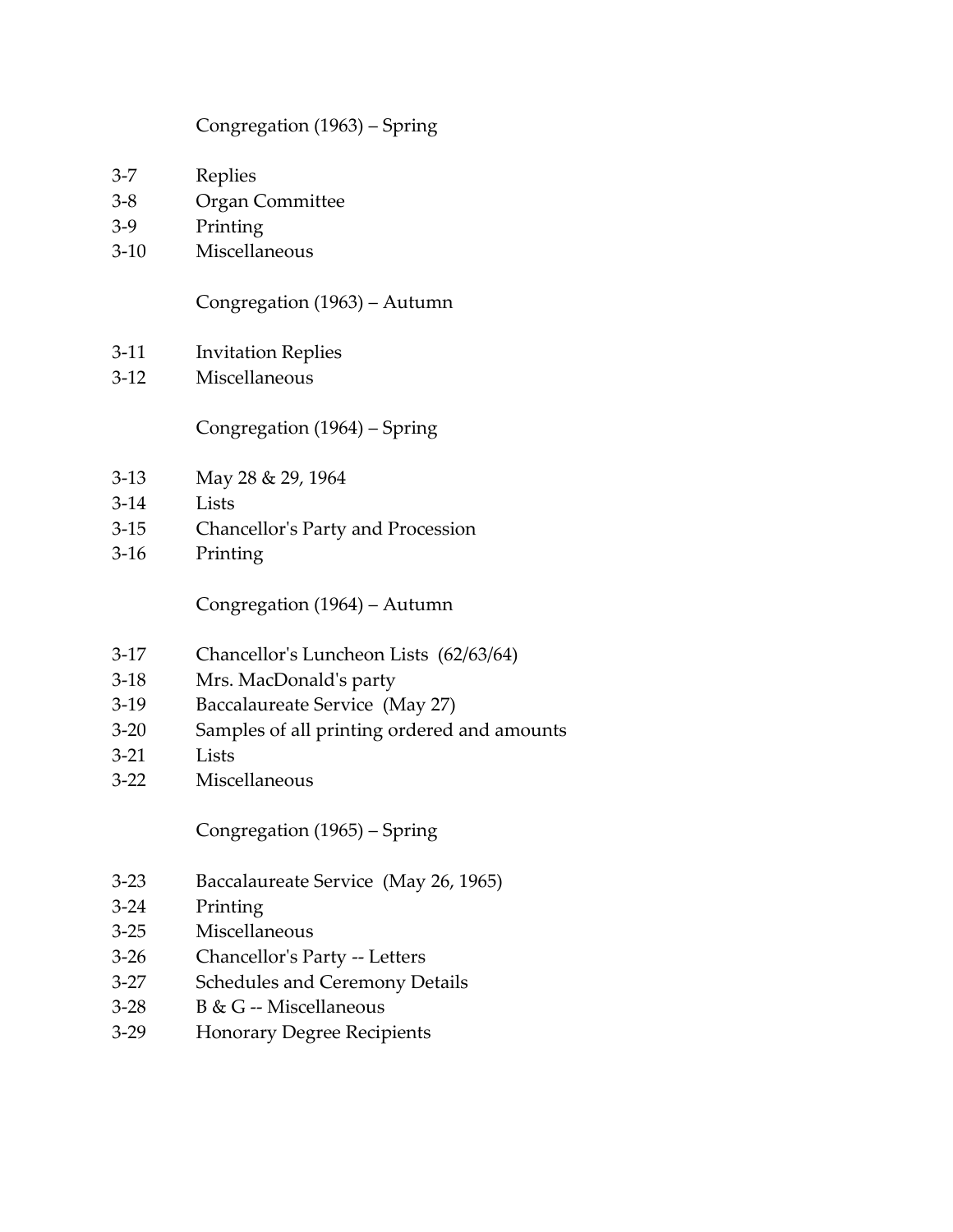Congregation (1966) – Spring

- 3-30 Baccalaureate Service (May 31, 1966)
- 3-31 Miscellaneous
- 3-32 Honorary Degree Recipients [Loyd Royal, Alexander Young Jackson, Martha E.A. Moscrop, Paul Martin, G. Neil Perry]
- 3-33 Luncheons and Dinner
- 3-34 Class of 1916
- 3-35 Book of Words
- 3-36 Bookings
- 3-37 Faculty Club -- Accommodations
- 3-38 Schedules and Lists
- 3-39 Chancellor's Party Letters

Congregation (1967) – Spring

- 3-40 Baccalaureate Service (May 30, 1967)
- 3-41 Schedules and lists
- 3-42 Chancellor's Party -- Letters
- 3-43 Honorary Degree Recipients Citations [Henry Cecil Gunning, Leon Ladner, Loren Corey Eiseley, Roger Gaudry, John Owen Wilson, John Barfoot Macdonald]
- 3-44 Miscellaneous
- 3-45 Book of Words

Congregation (1968) – Spring

- 3-46 Baccalaureate Service (May 28, 1968)
- 3-47 Chancellor's Party Letters
- 3-48 Miscellaneous
- 3-49 Schedules and Lists
- 3-50 Honorary Degree Recipients -- Correspondence, Citations Michener, D. Roland; Wilson, Richard B.; Matthews, A.W.; MacLennan, Hugh; Woodward, P.A.; Eagles, Blythe; Wright, Sir Charles

# Box 4

Congregation (1969) – Spring

4-1 Baccalaureate Service (May 27, 1969)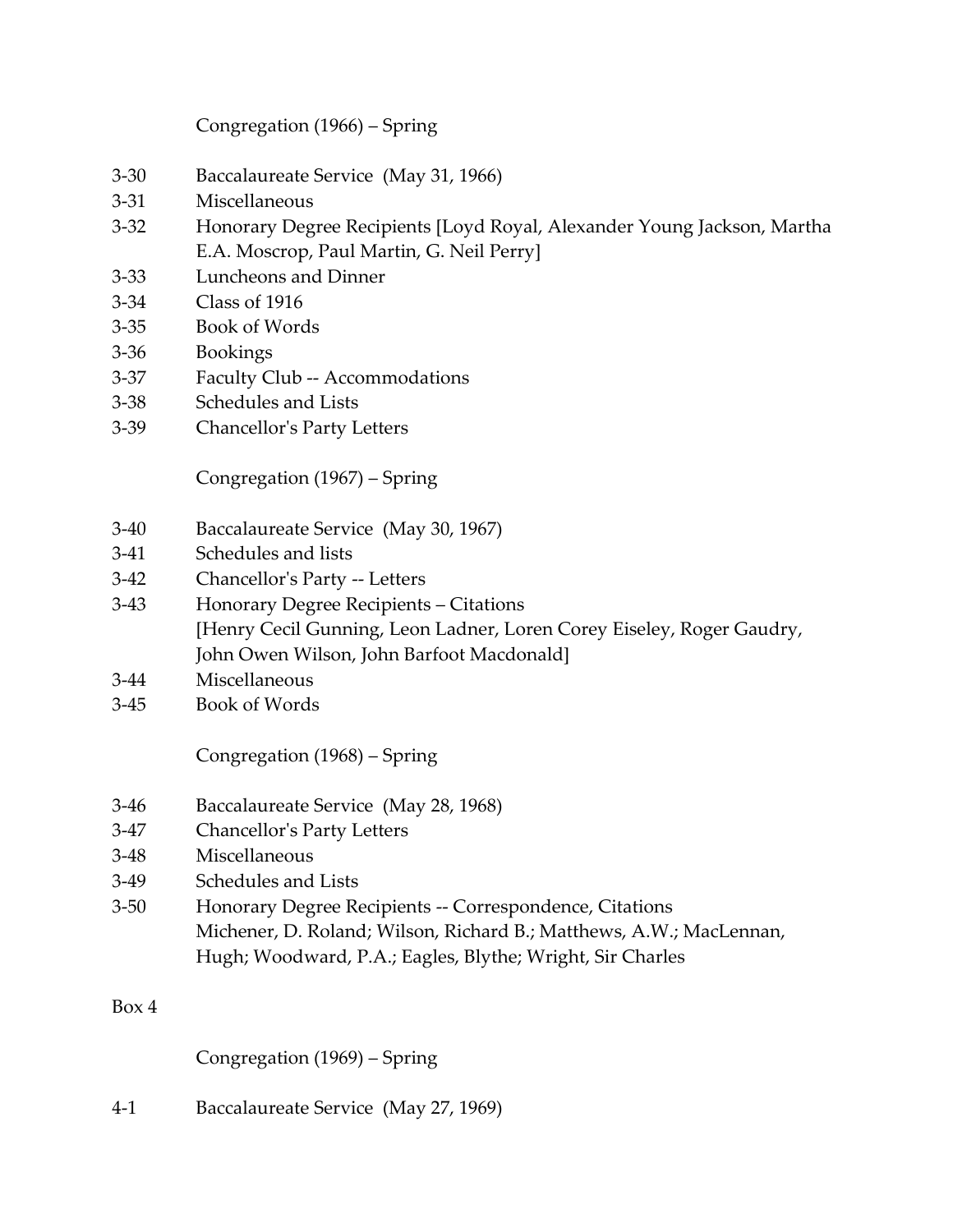- 4-2 Schedules and Lists
- 4-3 Book of Words
- 4-4 Honorary Degree Recipients
- 4-5 Chancellor's Party Letters
- 4-6 Miscellaneous

Congregation (1970) – Spring

- 4-7 Baccalaureate Service (May 26, 1970)
- 4-8 Schedules and Lists
- 4-9 Book of Words
- 4-10 Miscellaneous
- 4-11 Honorary Degrees Citations Firth, Raymond William; Buchanan, John Murdoch; Nicholson, John Robert; Biely, Jacob
- 4-12 Chancellor's Party Letters

Congregation (1971) – Spring

- 4-13 Baccalaureate Service -- Miscellaneous (May 25, 1971)
- 4-14 Schedules and Lists
- 4-15 Miscellaneous
- 4-16 Honorary Degree Recipients -- News Release
- 4-17 Book of Words
- 4-18 Chancellor's Party Letters

Congregation (1972) – Spring

- 4-19 Baccalaureate Service (May 23, 1972)
- 4-20 Schedules and Lists
- 4-21 Chancellor A.M. McGavin Dinner
- 4-22 Honorary Degree Recipients
- 4-23 Chancellor's Party Letters
- 4-24 Miscellaneous
- 4-25 Book of Words

Congregation (1973) – Spring

- 4-26 Baccalaureate Service (May 23, 1973)
- 4-27 Book of Words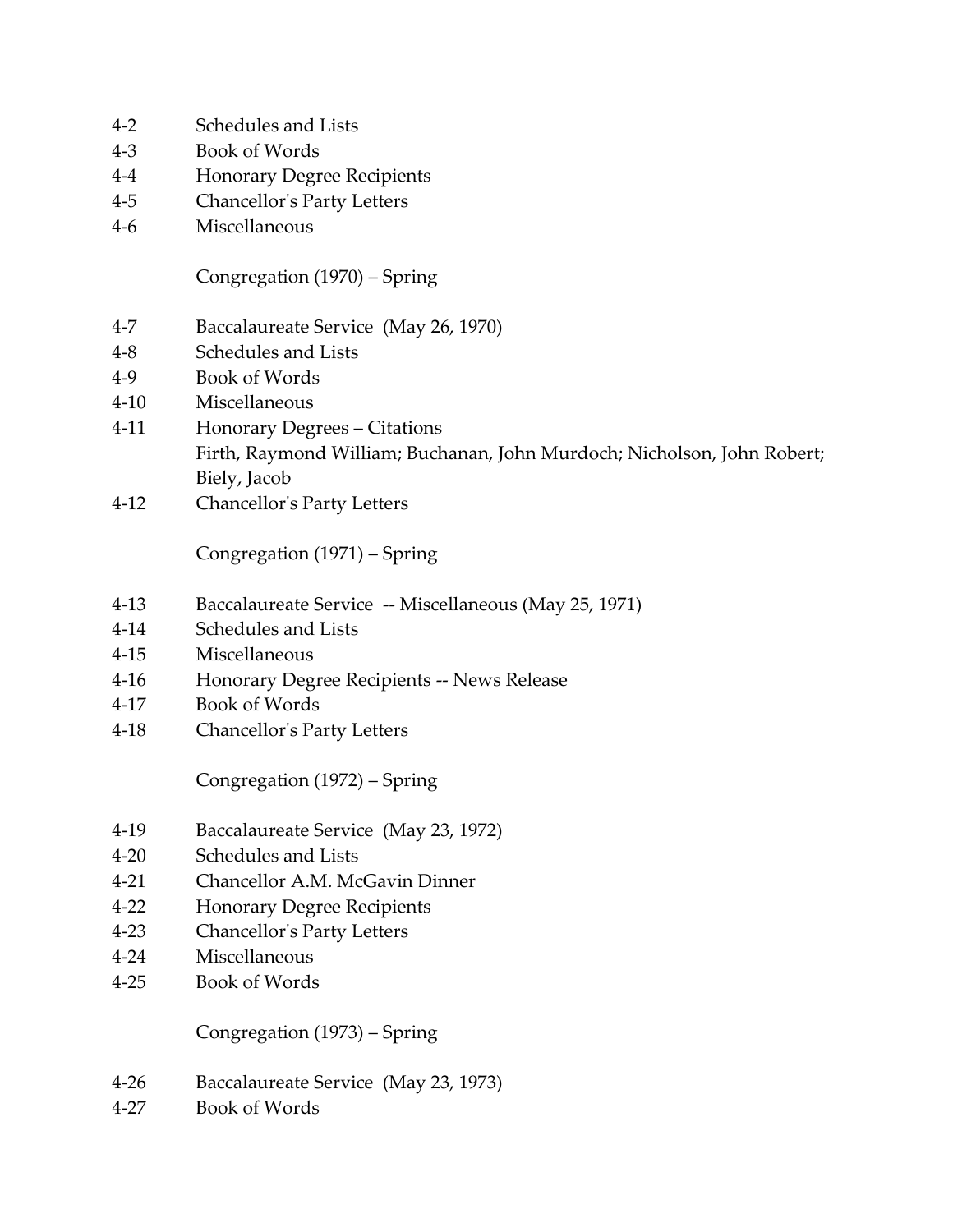- 4-28 Miscellaneous
- 4-29 Chancellor's Party Letters
- 4-30 Schedules and Lists
- 4-31 Honorary Degree Recipients

Congregation (1974) – Spring

- 4-32 Baccalaureate Service (May 28, 1974)
- 4-33 Honorary Degree Recipients
- 4-34 Chancellor's Party Letters
- 4-35 Faculty Club Accommodation
- 4-36 Book of Words
- 4-37 Miscellaneous
- 4-38 Schedule and lists

Congregation (1975) – Spring

- 4-39 Baccalaureate Service -- Miscellaneous (May 27, 1975)
- 4-40 Honorary Degree Recipients -- Correspondence, Biographical Information McCreary, John F.; Nemetz, Nathan T.; Armstrong, William; Borden, Charles; Daniells, Roy
- 4-41 Chancellor's Party Letters
- 4-42 Book of Words
- 4-43 Miscellaneous
- 4-44 Schedules and lists

Congregation (1976) – Spring

- 4-45 Baccalaureate Service (May 16, 1976)
- 4-46 Book of Words
- 4-47 Chancellor's Party Letters
- 4-48 Schedules and Lists
- 4-49 Miscellaneous

Congregation (1977) – Spring

- 4-50 Book of Words
- 4-51 Chancellor's Party
- 4-52 Schedules and Lists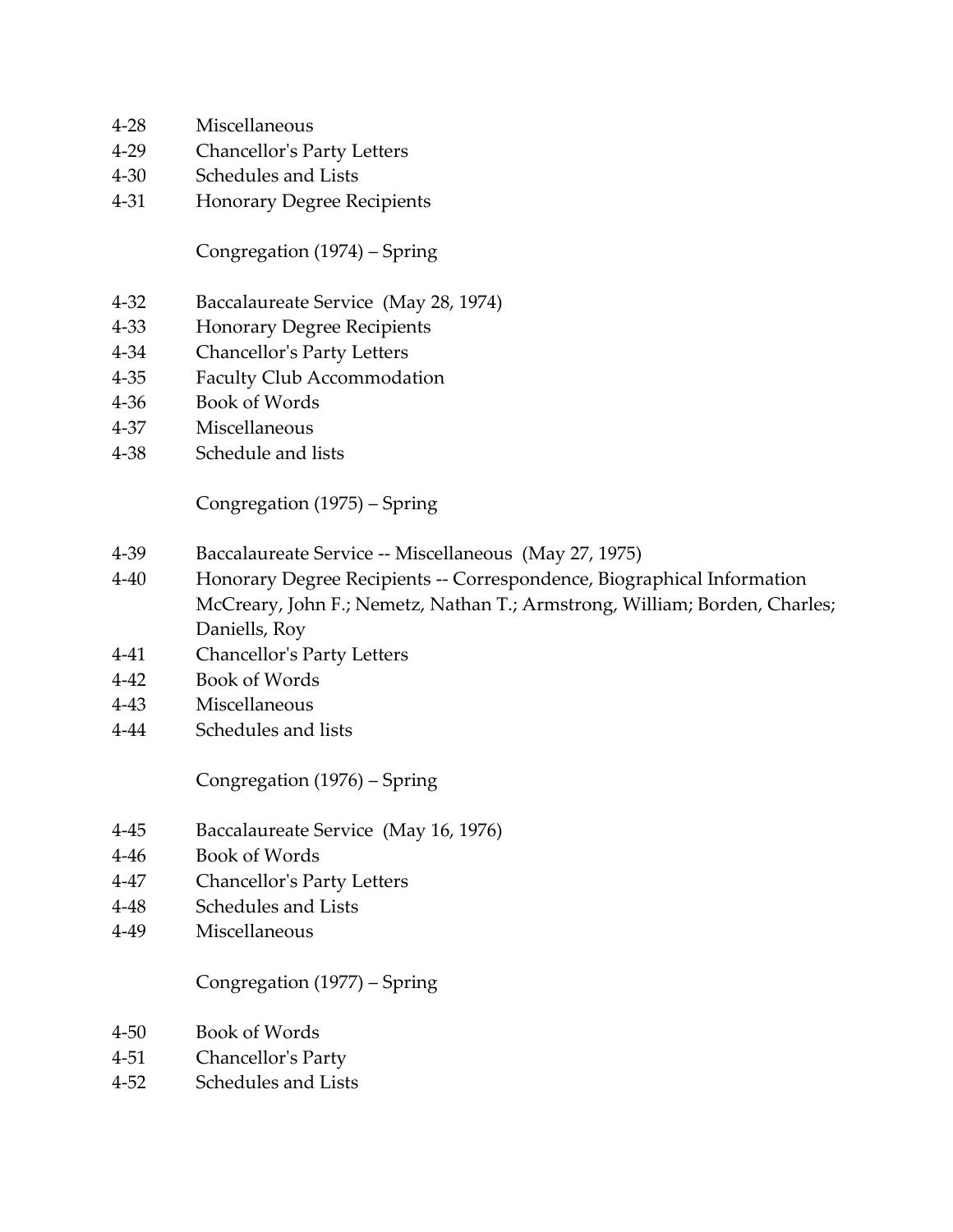|                                  | Congregation (1978) - Spring                                                                                                                                                                                  |
|----------------------------------|---------------------------------------------------------------------------------------------------------------------------------------------------------------------------------------------------------------|
| $4 - 53$<br>$4 - 54$<br>$4 - 55$ | Baccalaureate -- Miscellaneous<br>Chancellor's Party<br>Honorary Degree Recipients -- Citations (2)<br>Clyne, J.V.; Smith, Dorothy Blakey; Shadbolt, Jack; Warren, Harry V.; Bell,<br>Robert E.; Dohm, Thomas |
| $4 - 56$                         | Schedules and Lists                                                                                                                                                                                           |
| Box 5                            |                                                                                                                                                                                                               |
|                                  | Congregation (1979) – Spring                                                                                                                                                                                  |
| $5-1$                            | Chancellor's Party                                                                                                                                                                                            |
| $5 - 2$                          | Schedules and Lists                                                                                                                                                                                           |
|                                  | Congregation (1980) – Spring                                                                                                                                                                                  |
| $5-3$                            | Chancellor's Party                                                                                                                                                                                            |
| $5-4$                            | Schedules and Lists                                                                                                                                                                                           |
| $5-5$                            | Baccalaureate (1980)                                                                                                                                                                                          |
|                                  | Congregation (1981) – Spring                                                                                                                                                                                  |
| $5-6$                            | Chancellor's Party                                                                                                                                                                                            |
| $5 - 7$                          | Schedules and Lists                                                                                                                                                                                           |
| $5 - 8$                          | <b>Tree Planting Ceremony</b>                                                                                                                                                                                 |
| $5-8A$                           | Baccalaureate (1981)                                                                                                                                                                                          |
|                                  | Congregation (1982) – Spring                                                                                                                                                                                  |
| $5-9$                            | Chancellor's Party                                                                                                                                                                                            |
| $5 - 10$                         | Honorary Degree Recipients -- Biographical Information<br>Blair, Sidney Robert; Krajina, Vladimir Joseph; Curtis, George Frederick;                                                                           |
|                                  | Williston, Ray Gillis; Robertson, Robert Gordon                                                                                                                                                               |
| $5-11$                           | Schedules and Lists                                                                                                                                                                                           |
| $5-12$                           | Miscellaneous                                                                                                                                                                                                 |
| $5-13$                           | Baccalaureate (1982)                                                                                                                                                                                          |
| $5-14$                           | Book of Words 1982                                                                                                                                                                                            |
|                                  |                                                                                                                                                                                                               |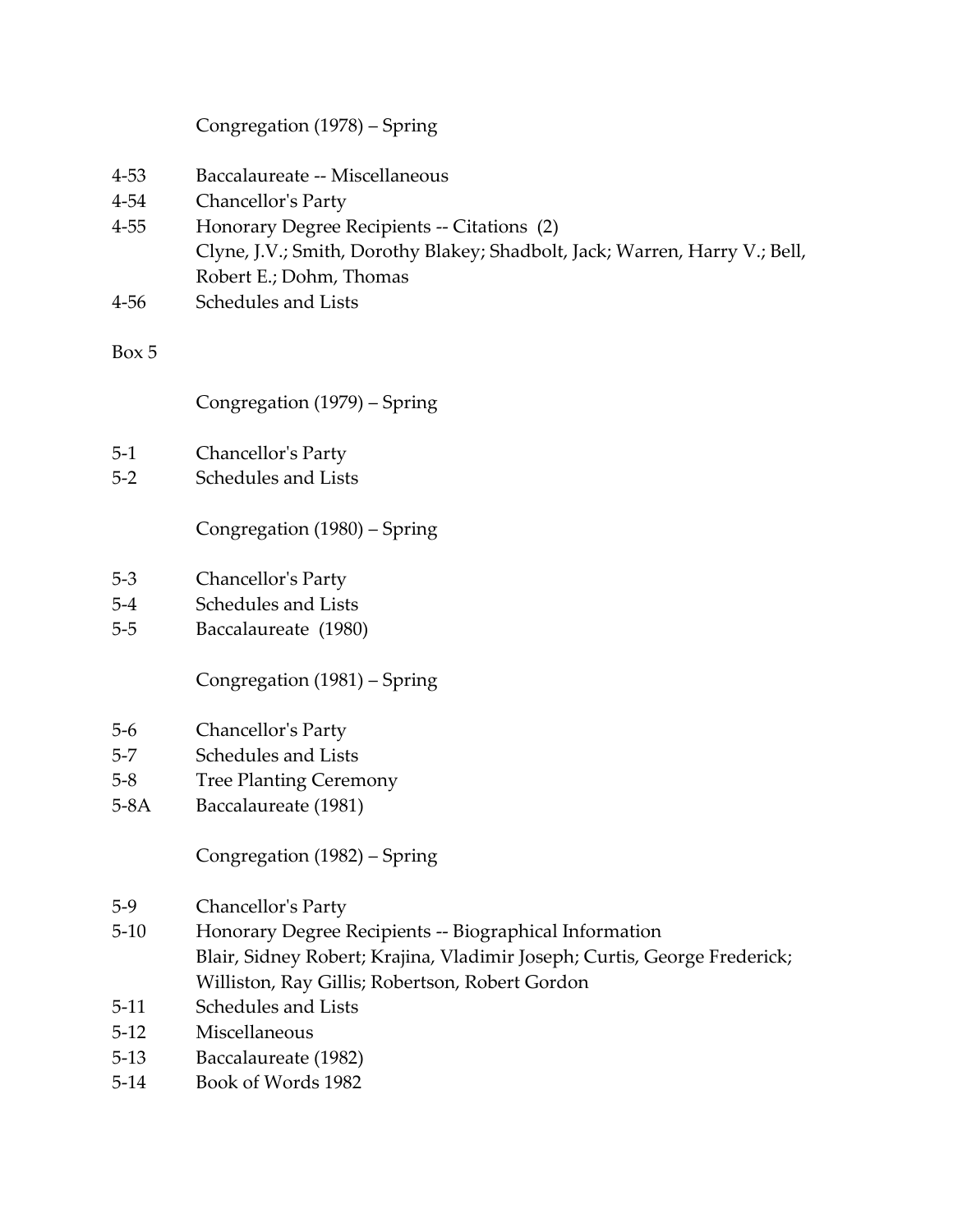# Congregation (1983) – Spring

- 5-15 Chancellor's Party
- 5-16 Schedules and lists
- 5-17 Tree Planting Ceremony
- 5-18 Honorary Degree Recipients -- Citations, Biographical Information Davies, Robertson; Kenny, Douglas Timothy; Manuel, George Warren, John Bernard; McGregor, Malcolm Francis; Angus, Annie Margaret
- 5-19 Baccalaureate Ceremony (May 24, 1983)

Congregation (1984)

- 5-20 Chancellor's Party
- 5-21 Schedules and Lists
- 5-22 Baccalaureate Service
- 5-23 Delegates
- 5-24 Tree Planting Ceremony
- 5-25 Reception -- Honorary Degree Recipients
- 5-26 Congregation Speakers Dennis Pavlich; W.K. Oldham; Penny Gouldstone; Reidel, B.E.; Peter Larkin

Congregation (1985)

- 5-27 Chancellor's Party
- 5-28 Lists
- 5-29 Tree Planting
- 5-30 Honorary Degrees -- Citations, Biographical Information Erickson, Arthur; Langlands, Robert Phelan; Inkster, James Alexander; Berton, Pierre Francis; Keate, James Stuart; Siwallace, Margaret; Munro, John James
- 5-31 Reception -- Honorary Degree recipients
- 5-32 Baccalaureate Service
- 5-33 Schedules and Lists
- 5-34 Speakers
	- John Calam; Stephen Wellington; Beryl March
- 5-35 Notes

Congregation (1986)

5-36 Lists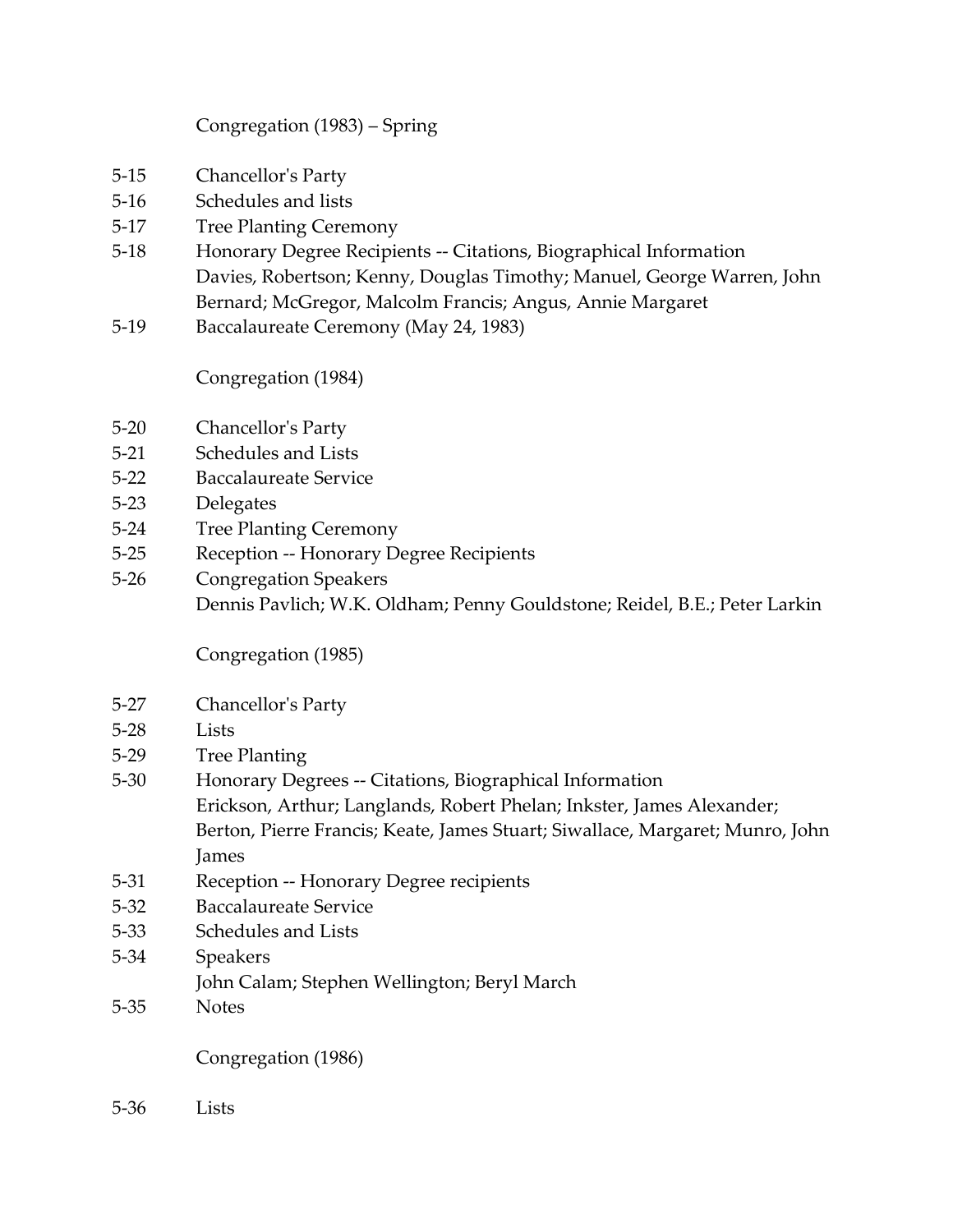| Chancellor's Party<br>5-37 |  |  |
|----------------------------|--|--|
|----------------------------|--|--|

- 5-38 Speeches -- President and Chancellor
	- David Strangway; Robert Wyman
- 5-38a Speakers
	- Nemetz, Nathan; Dickson, Brian; Halpern, Jack
- 5-39 Tree Planting
- 5-40 Baccalaureate Service
- 5-41 Honorary Degree Recipients Citations Halpern, Jack; O'Grady, John Fergus; Akiyama, Maestro Kazuyoshi; Hawthorn, Audrey Genevieve; Trudeau, Pierre Elliot; Dickson, Robert George Brown; Cohen, Joseph Hymen
- 5-42 Honorary Degree Reception
- 5-43 Notes -- Suggestions

Congregation (1987)

- 5-44 Reading Deans -- Marshals
- 5-45 Honorary Degree Recipients Citations Benidickson, Agnes; MacKay, J. Ross; Birney, Earle; Colbeck, Norman; Lam, David; Elliot, George R.F.; Jacobs, John Arthur; Brown, May
- 5-46 Chancellors Party
- 5-47 Congregation
- 5-48 Invocation
- 5-49 Valedictorian
- 5-50 Speakers
- Jacobs, John Arthur; Elliot, G.R.F.
- 5-51 Speeches -- Chancellor/President David Strangway; David Lam
- 5-52 Baccalaureate Service
- 5-53 Lists
- 5-54 Miscellaneous
- 5-55 Honorary Degree Reception

#### Box 6

Congregation (1988) – Spring

- 6-1 Baccalaureate Service
- 6-2 Invocation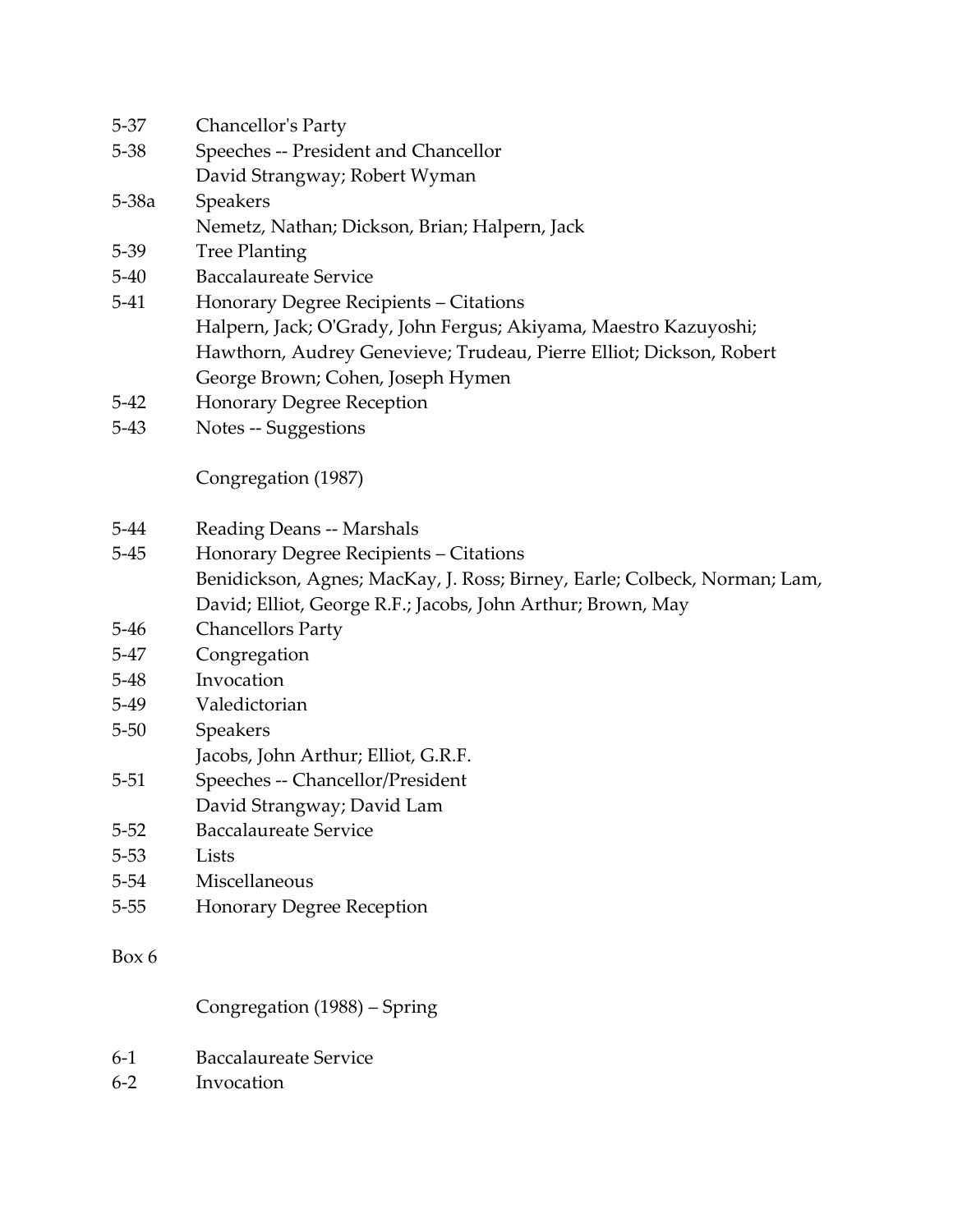| $6 - 3$  | Honorary Degree Recipients – Citations                                    |
|----------|---------------------------------------------------------------------------|
|          | Allan, John Dykes; Barclay, Ian Andrew; Bentall, Harold Clark; Coulthard, |
|          | Jean; Hood, Leroy; March, Beryl; Nemetz, Bel Newman; Wilson, Bertha       |
| $6-4$    | Marshalls                                                                 |
| $6 - 5$  | Miscellaneous Notes for 1989, 1988                                        |
| $6-6$    | <b>Speakers</b>                                                           |
|          | Leslie Peterson May 1988                                                  |
|          | David Strangway May 1988                                                  |
| $6 - 7$  | <b>Convocation Addresses</b>                                              |
|          | Barclay, Ian; Coulthard, Jean; Clarke, Bryan R.; Allan, John              |
|          | Congregation (1988) – Spring                                              |
| $6 - 8$  | <b>Chancellors Party</b>                                                  |
| $6 - 9$  | <b>Tree Planting</b>                                                      |
| $6 - 10$ | Miscellaneous                                                             |
| $6 - 11$ | Governor General's Gold Medal                                             |
| $6 - 12$ | Congregation Lunches                                                      |
| $6 - 13$ | <b>General Lists</b>                                                      |
|          | Congregation (1988) – Fall                                                |
| $6 - 14$ | Speakers                                                                  |
|          | Kain, Karen                                                               |
| $6 - 15$ | Miscellaneous                                                             |
| $6-16$   | Chancellor's Party                                                        |
| $6-17$   | Scholarship Winners                                                       |
| $6-18$   | Lists                                                                     |
| $6-19$   | Honorary Degree -- Biographical Information                               |
|          | Kain, Karen                                                               |
| $6 - 20$ | Luncheon                                                                  |
| $6 - 21$ | Marshalls                                                                 |
|          | Congregation (1989) - Spring                                              |
| $6 - 22$ | Marshalls                                                                 |
| $6 - 23$ | <b>Student Speakers</b>                                                   |
| $6 - 24$ | <b>Honorary Degree Reception</b>                                          |
| $6 - 25$ | Lunches                                                                   |
| $6 - 26$ | <b>Chancellors Party</b>                                                  |
|          |                                                                           |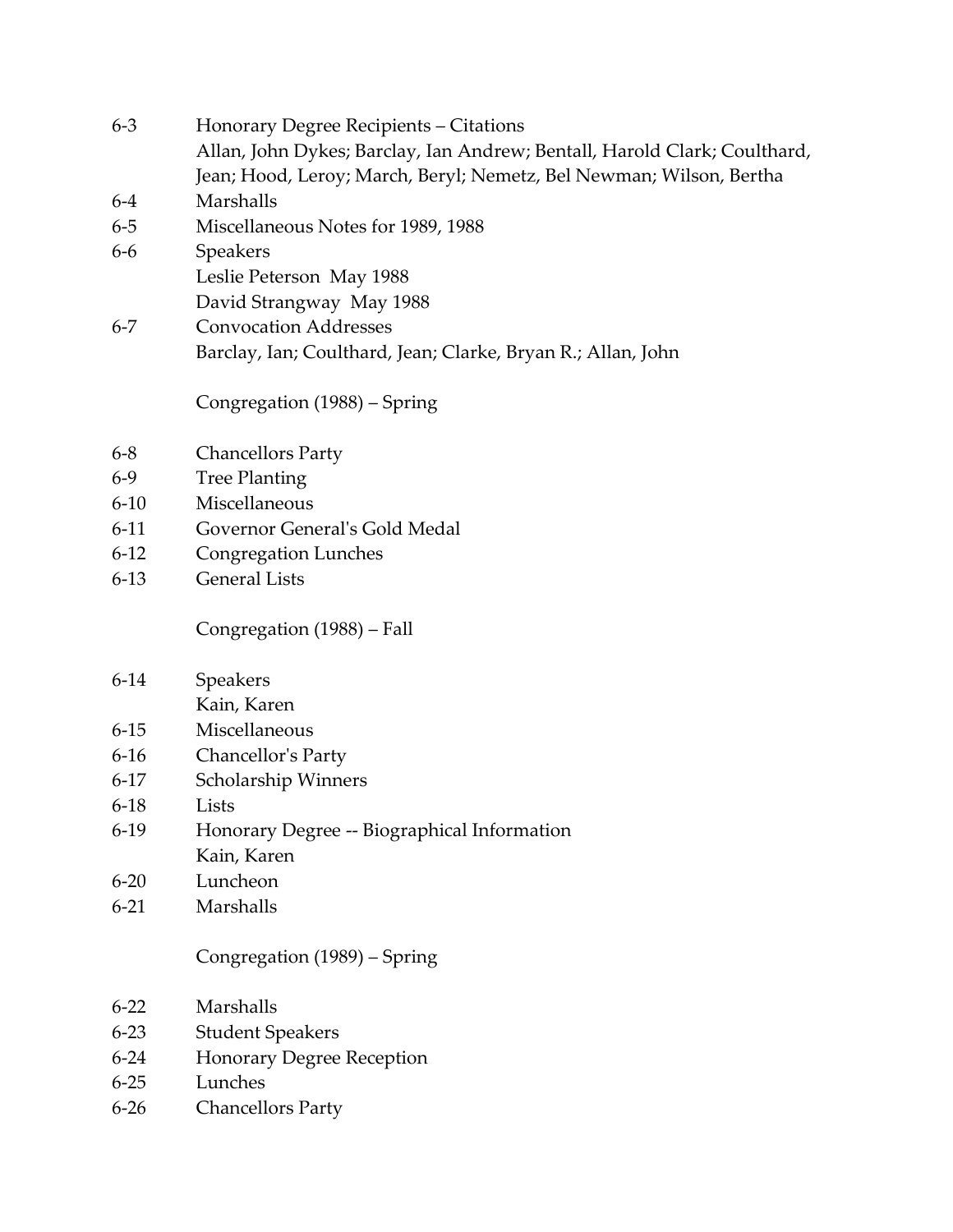| $6 - 27$ | <b>Baccalaureate Service</b>     |
|----------|----------------------------------|
| $6 - 28$ | <b>General Lists</b>             |
| $6 - 29$ | Miscellaneous                    |
| $6 - 30$ | <b>Speakers</b>                  |
|          | Vogt, Erich; Iacobucci, Frank    |
| 6-31     | Citations                        |
| $6 - 32$ | Speeches                         |
|          | David Strangway; Leslie Peterson |
| 6-33     | Invocation                       |
| $6 - 34$ | <b>Chancellors Party</b>         |

Congregation (1989) – Fall

- 6-35 Congregation
- 6-36 Scholarship Winners
- 6-37 Book of Words
- 6-38 Lists
- 6-39 Marshall
- 6-40 Speeches Leslie Peterson

Congregation (1990) – Spring

- 6-41 General Lists
- 6-42 Student Speakers
- 6-43 Honorary Degree Reception
- 6-44 Honorary Degree Recipients -- Biographical Information
- 6-45 Congregation Addresses (Speeches) Mustard, J. Fraser; Peterson, Leslie
- 6-46 [Student] Speakers Esther Cechetto
- 6-47 Governor General's Gold Medal
- 6-48 Congregation Lunches
- 6-49 Chancellor's Party
- 6-50 Marshalls
- 6-51 Citations

Abella, Rosalie; Baker, Chief Simon; Bell, Jack; Black, Sam; Carney, Pat; Chan, Caleb; Chan, Tom; Charlie, Elizabeth Rose; Chelsea, Phyllis; Franklin, Ursula; Hara, Arthur; Horowitz, Myer; Johal, Asa; Livesay, Dorothy; McEachern,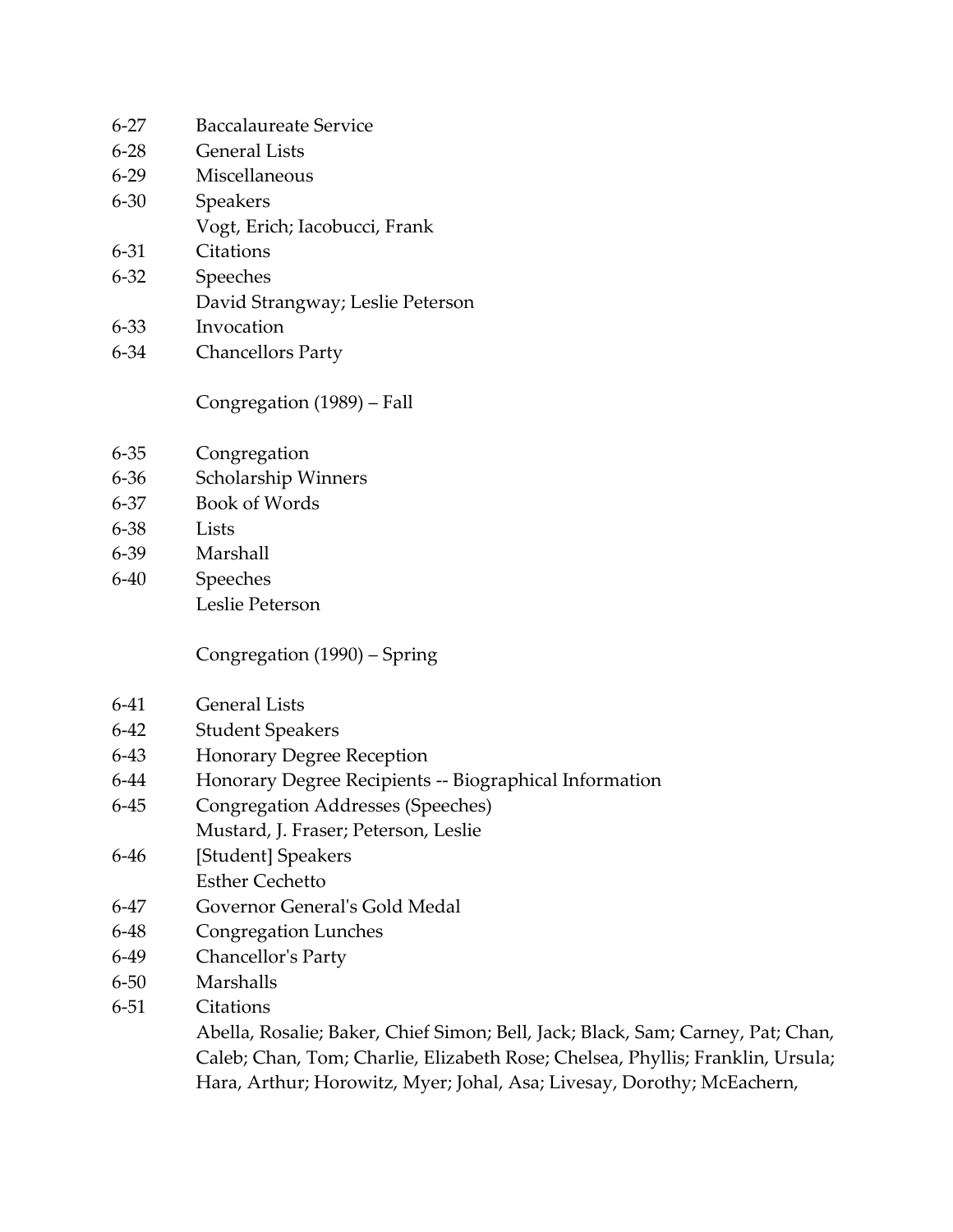Allan; Louie, Tong; Mustard, J. Fraser; Patterson, Frank; Polanyi, John; Prang, Margaret; Saunder, William; Vickers, Jon; Webster, Jack

- 6-52 Baccalaureate Service
- 6-53 Miscellaneous

Congregation (1990) – Fall

- 6-54 Miscellaneous
- 6-55 General Lists
- 6-56 Marshalls
- 6-57 Luncheon
- 6-58 Invocation
- 6-59 Speeches
- David Strangway
- 6-60 Chancellor's Party

Box 7

Victoria College Congregation (1961-1963)

- 7-1 Spring Congregation (1961)
- 7-2 Spring Congregation (1962)
- 7-3 Spring Congregation (1963)

Special Congregations (1979-1983)

- 7-4 Special Congregation (Sept. 5, 1979)
- 7-5 Honorary Degree Recipients (2)
- Denning, Alfred Thompson; Laskin, Bora; Rinfret, Gabriel E.
- 7-6 Special Congregation Law Courts -- Book of Words & Citations (Oct. 22, 1983)
- 7-7 Special Congregation Law Courts (Oct. 22, 1983)

Honorary Degrees

7-8 Honorary Degree List -- UBC Chronological List (1925-1971)

Honorary Degree Recipients -- Correspondence

7-9/27 1952-1970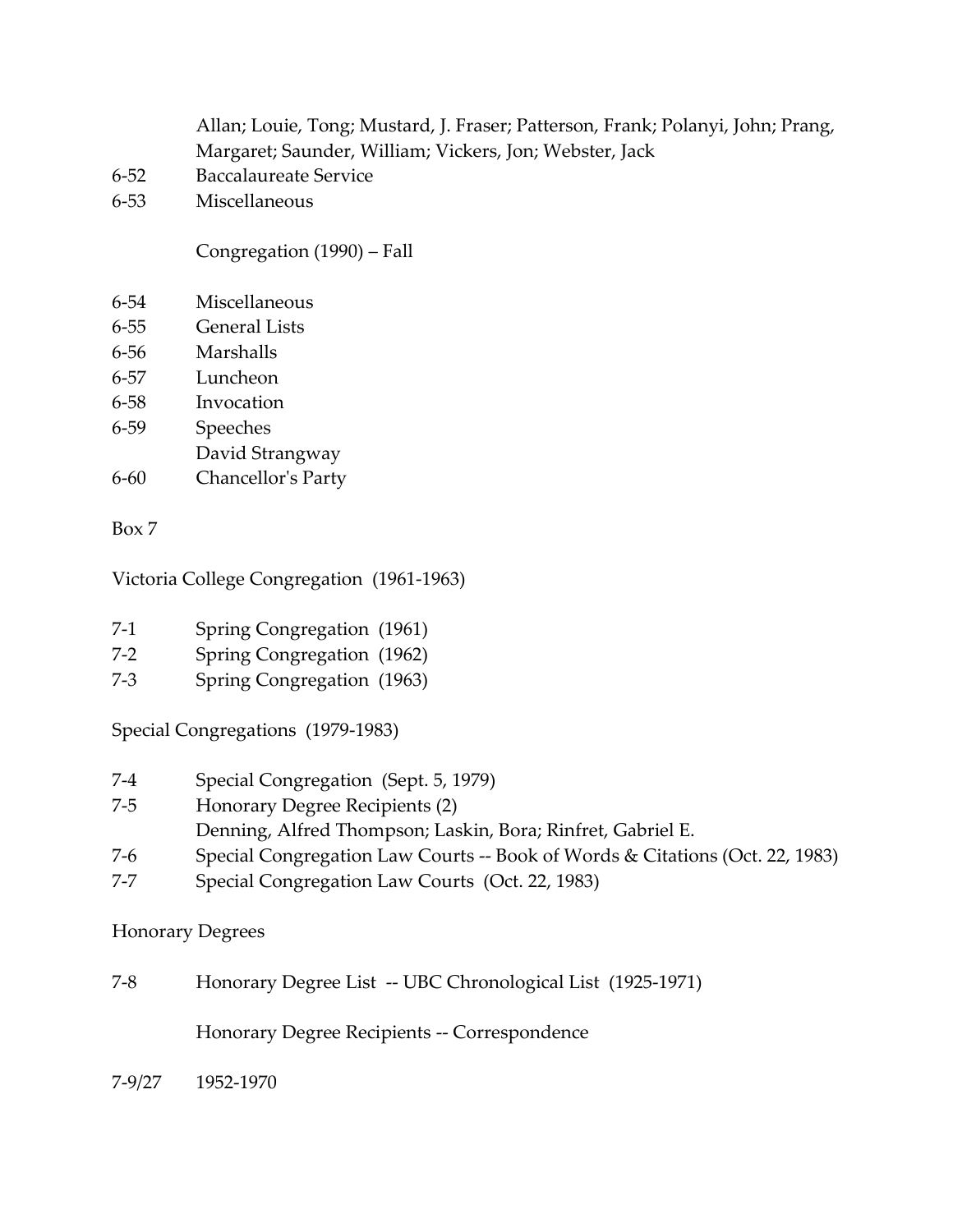| Box 8    |                                                                         |
|----------|-------------------------------------------------------------------------|
| $8 - 15$ | 8-1/14 1971-1983<br>Posthumous Honorary Degree 1965                     |
|          | Names Proposed for Honorary Degrees                                     |
|          | 8-16/21 1961-1970                                                       |
| Box 9    |                                                                         |
| $9-1/3$  | 1967                                                                    |
|          | Honorary Degree Committee -- Miscellaneous Correspondence               |
|          | 9-4/9 1964-1973                                                         |
|          | Congregation Procedures / Book of Words                                 |
|          | 9-10/30 1936-1967                                                       |
| Box 10   |                                                                         |
|          | 10-1/36 1968-1995                                                       |
| Box 10a  |                                                                         |
|          | Congregation Speeches -- Miscellaneous (1944-1967)                      |
| $10a-1$  | Trevor-Roper, Hugh (Oct. 30, 1944)<br>MacKenzie, N.A.M. (Oct. 26, 1944) |
| $10a-2$  | Brogan, P. (Oct. 30, 1952)                                              |
| $10a-3$  | Franks, Oliver (May 26, 1951)                                           |
|          | Gould, Ronald (Oct. 26, 1962)                                           |
|          | Ross, Phyllis (1961/62)                                                 |
|          | Montgomery of Alamein, Viscount (May 9, 1960)                           |
| $10a-4$  | Frye, Northrop (May 31, 1963)                                           |
|          | Marion, Leo (May 30, 1963)                                              |
|          | [Alfred Rive] (1963) [misfiled – actually from May 20, 1953]            |
|          | Hebb, Malcolm (Nov. 1, 1963)                                            |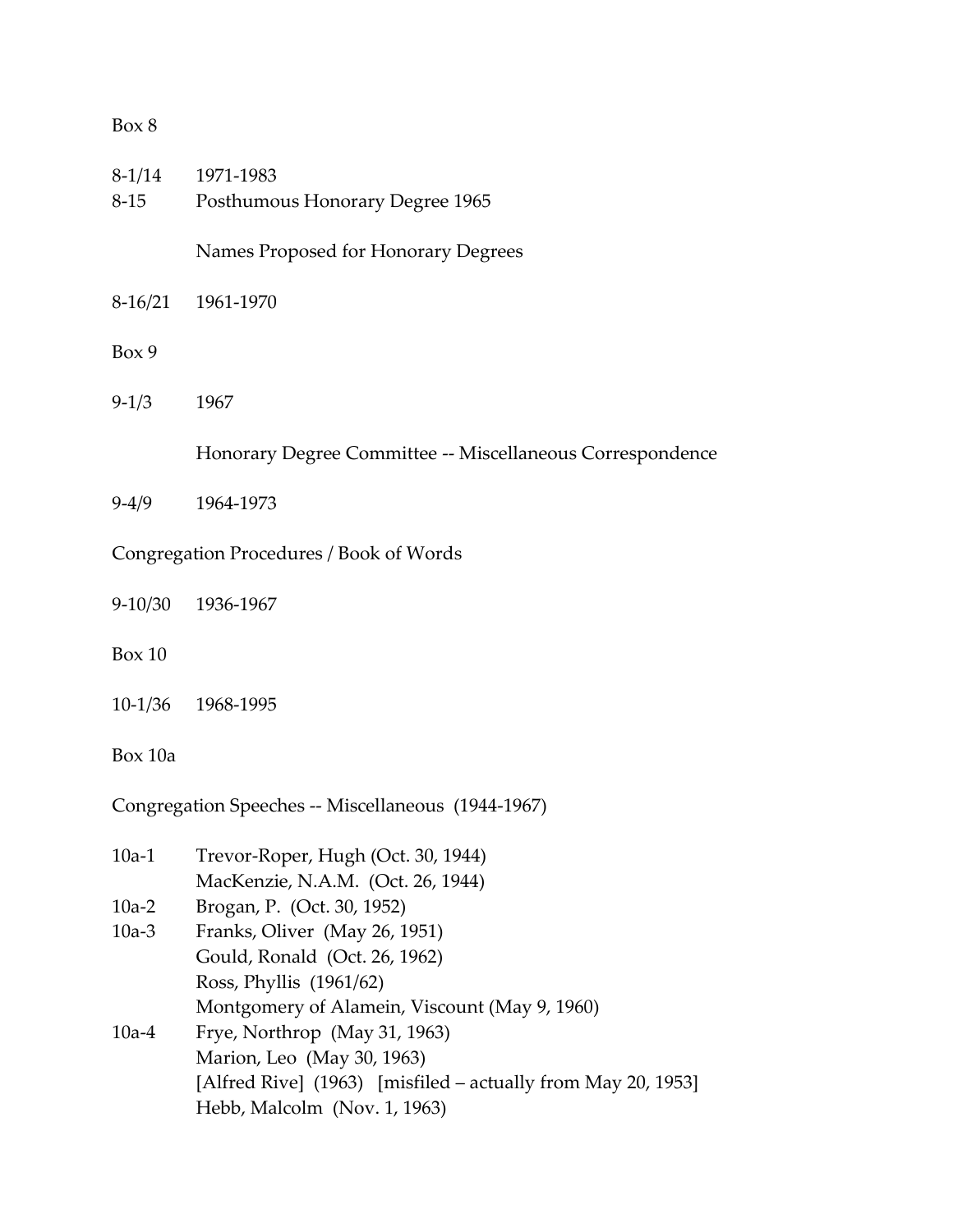|         | Ross, Phyllis (1963)                           |
|---------|------------------------------------------------|
|         | Clearihue, Joseph B. [Victoria College] (1963) |
| $10a-5$ | Piel, Gerard (May 28, 1965)                    |
|         | Somerset, Dorothy (May 27, 1965)               |
|         | Ross, Phyllis (Oct. 30, 1964)                  |
|         | Soward, F.H. (May 28, 1964)                    |
|         | Ross, Phyllis (May 29, 1964)                   |
|         | Ross, Phyllis (May 28, 1967)                   |
| $10a-6$ | MacLennan, John Hugh (May 29, 1968)            |
|         | Perrin, Michael (May 29, 1969)                 |
|         | Norrish, R.G.W. (May 30, 1969)                 |
|         | Wilson, J.O.(June 1, 1967)                     |
|         | Gaudry, Roger (May 31, 1967)                   |
|         |                                                |

Congregation Printed Material

This is printed material generated by Congregation at UBC. Arranged chronologically, the material includes programmes, instructions for graduation, social invitations, etc. Although of limited archival value the material has been retained largely for display and reference purposes

10a-7/36 1947-1973

Box 11

11-1/27 1974-1995

Box 11a

11a-1/13 1995-2000

[\(continued\)](#page-41-0)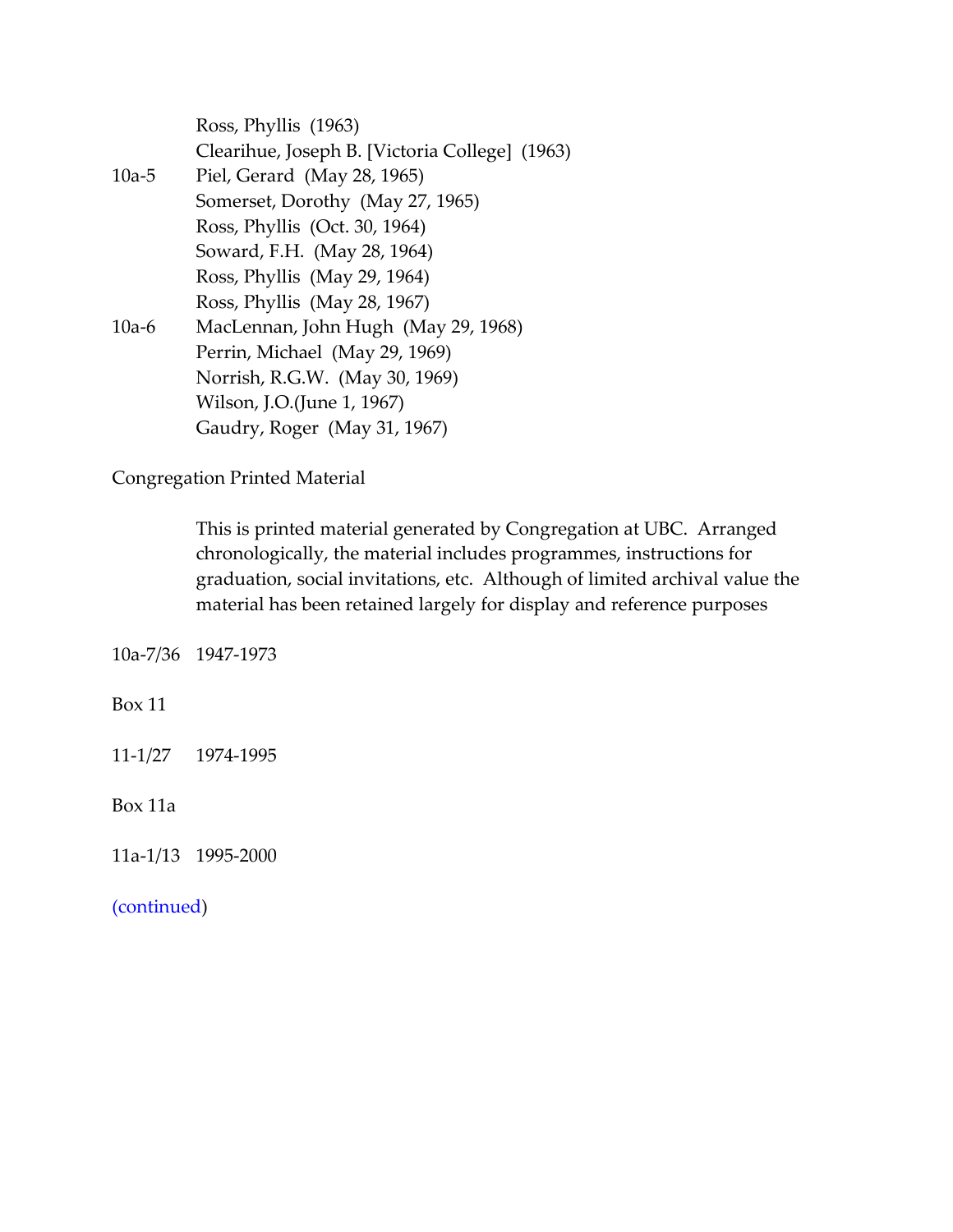#### <span id="page-20-0"></span>INSTALLATIONS SERIES

Chancellor and President (1962-1987)

Chancellor & President (1962)

- 11a-14 Miscellaneous Correspondence
- 11a-15 Invitation Lists
- 11a-16 Official Greetings List
- 11a-17 Committees

Chancellor (1966)

- 11a-18 Acceptances 1
- 11a-19 Information on Delegates President (1968)
- 11a-20 Dinner
- 11a-21 Miscellaneous
- 11a-22 Luncheon
- 11a-23 Invitation Committee

Chancellor & President (1969)

- 11a-24 President's information on delegates
- 11a-25 President's and Chancellor's Dinner
- 11a-26 Chancellor's Information on Delegates
- 11a-27 Chancellor (1972) Chancellor's Party
- 11a-28 Luncheon
- 11a-29 Dinner
- 11a-30 Chancellor (1975) Banquet
- 11a-31 President (1975) Book of Words
- 11a-32 Chancellor's Party
- 11a-33 Schedules & Lists
- 11a-34 Luncheon (Faculty Club)
- 11a-35 Chancellor (1975) List of Chancellors & Delegates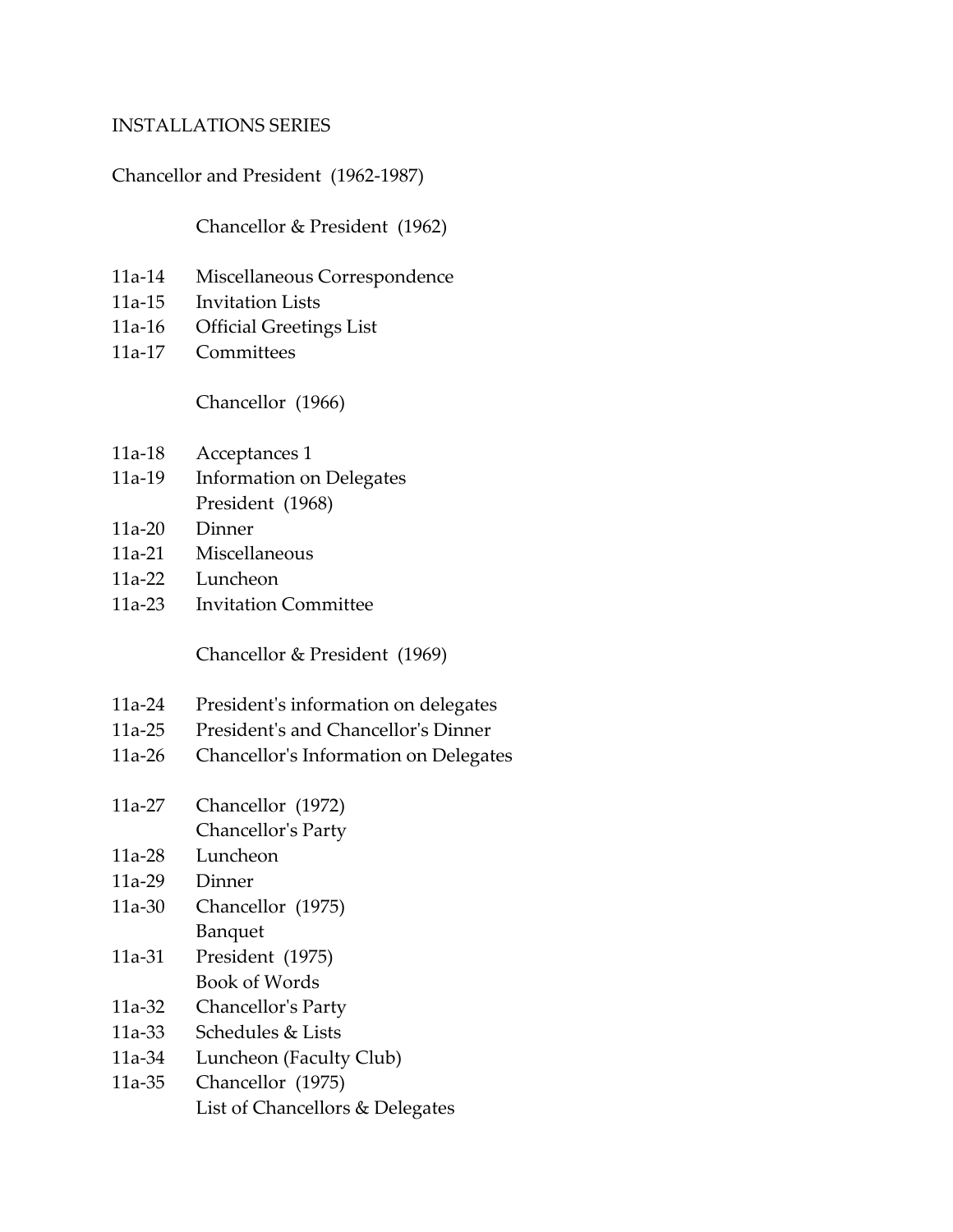- 11a-36 Banquet (J.V. Clyne)
- 11a-37 Invitations
- 11a-38 Chancellor (1978) Delegates

Special Installation of K. George Pederson and Robert Saywell (1983)

British Columbia's three universities joined together in a public ceremony on Sept. 26, 1983 to install the new presidents of UBC and SFU

- 11a-39 Installation Address and News Release K. George Pederson
- 11a-40 Chancellor's Party
- 11a-41 Dinner
- 11a-42 Book of Words
- 11a-43 Delegates -- Acceptances
- 11a-44 Processions
- 11a-45 [Ceremony Planning]

#### Box 12

Chancellor (1987)

- 12-1 Reception Honorary Degrees -- MacKenzie House
- 12-2 Sept. Ceremony Dinner -- Ballroom Faculty Club
- 12-3 Luncheon
- 12-4 Chancellor's Party
- 12-5 Peterson Installation Lists
- 12-6 Chancellor's Installation
- 12-7 Delegates
- 12-8 Peterson Installation Speeches Robert Wyman Leslie Peterson

# <span id="page-21-0"></span>CEREMONIAL GREETINGS AND CONGRATULATIONS

- 12-9 Greetings -- General file, samples, etc. (1964/65/66)
- 12-10 Greetings -- Official Letters of Greetings (1967)
- 12-11 Greetings -- University of the West Indies (Sept. 11, 1975)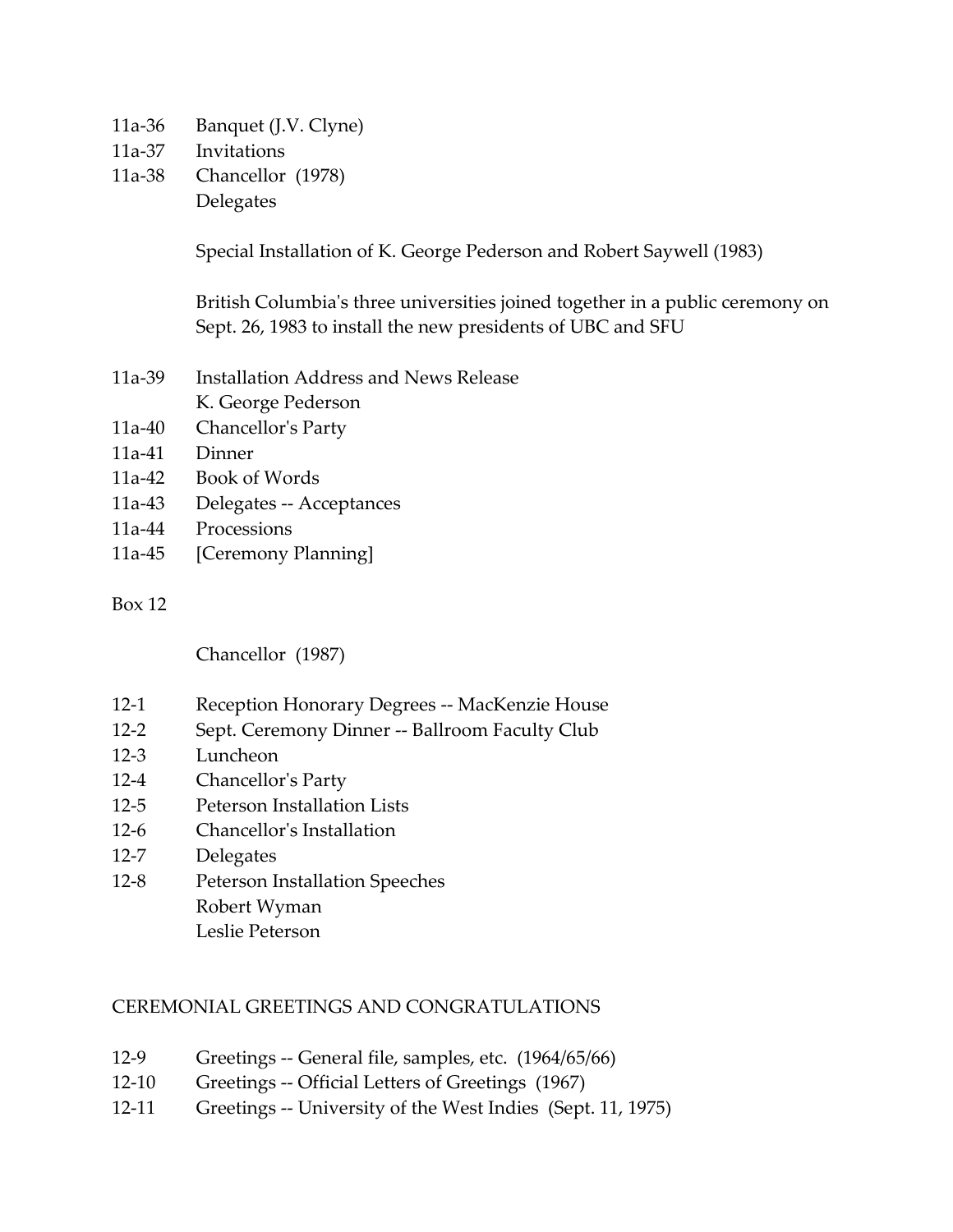12-12 Official Greetings (1978, 1979) 12-13 Official Greetings (1980, 1981) 12-14 Official Greetings (1982) 12-15 Ceremonial Greetings -- Correspondence (1983) 12-16 Ceremonial Greetings -- University of King's College (1983) 12-17 Ceremonial Greetings -- University of Michigan (1983) 12-18 Ceremonial Greetings -- Idaho State University (1983) 12-19 Ceremonial Greetings -- University of Chicago (1983) 12-20 Ceremonial Greetings -- University of Oregon (1983) 12-21 Ceremonial Greetings -- Dalhousie University (1983) 12-22 Ceremonial Greetings -- Yale University (1983) 12-23 Ceremonial Greetings -- McMaster University (1983) 12-24 Ceremonial Greetings -- Laurentian University of Sudbury (1983) 12-25 Ceremonial Greetings -- University of Waterloo (1983) 12-26 Ceremonial Greetings -- University of Manitoba (1983) 12-27 Ceremonial Greetings -- Brandon University (1983) 12-28 Ceremonial Greetings -- University of Prince Edward Island (1983) 12-29 Ceremonial Greetings -- Acadia University (1983) 12-30 Ceremonial Greetings -- Universit Laval (1983) 12-31 Ceremonial Greetings -- University of Guelph (1983) 12-32 Ceremonial Greetings -- University of Winnipeg (1983) 12-33 Ceremonial Greetings -- University of New Brunswick (1983) 12-34 Ceremonial Greetings -- University of Regina (1983) 12-35 Ceremonial Greetings -- Trinity Western College (1983) 12-36 Ceremonial Greetings -- University of Calgary (1983) 12-37 Ceremonial Greetings -- Memorial University of Newfoundland (1983) 12-38 Ceremonial Greetings -- University of Manitoba (1983) 12-39 Ceremonial Greetings -- Simon Fraser University (1983) 12-40 Greetings (1984, 1985)

Congratulations on the Installation of President David Strangway (1985)

- 12-41 Association of Universities and Colleges of Canada
- 12-42 Brandon University
- 12-43 Colorado School of Mines
- 12-44 Dalhousie University
- 12-45 Food and Agriculture Organization of the United Nations
- 12-46 McMaster University
- 12-47 Memorial University of Newfoundland
- 12-48 Mount St. Vincent University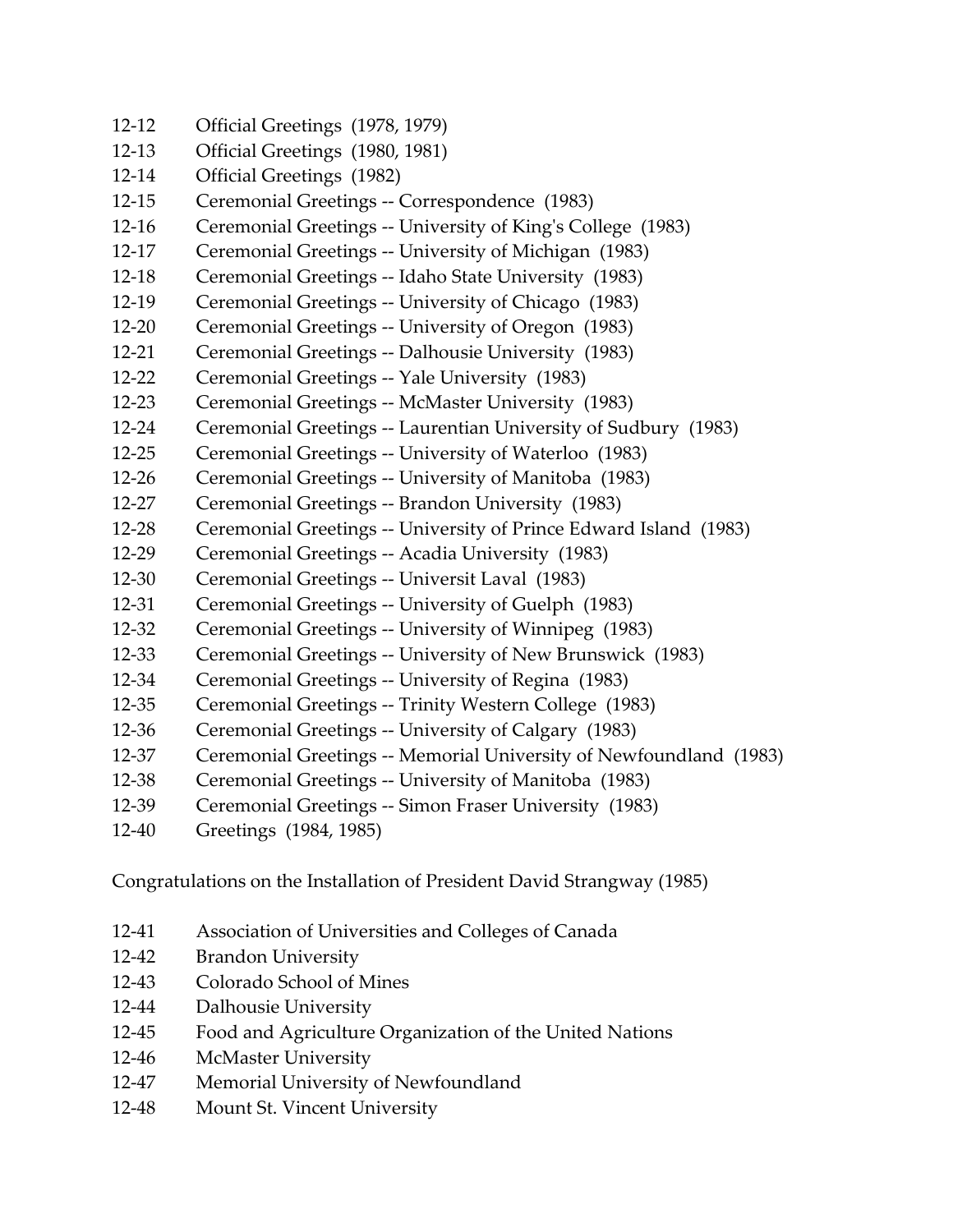- 12-49 Queen's University
- 12-50 Royal Roads Military College
- 12-51 St. Francis Xavier University
- 12-52 St. Paul's College, University of Manitoba
- 12-53 Simon Fraser University
- 12-54 Trent University
- 12-55 Trinity Western University
- 12-56 Universit Laval
- 12-57 Universit Sainte-Anne
- 12-58 The University of Calgary
- 12-59 The University of Lethbridge
- 12-60 The University of Manitoba
- 12-61 University of Prince Edward Island
- 12-62 University of Reading
- 12-63 University of Regina
- 12-64 University of Victoria
- 12-65 University of Waterloo
- 12-66 The University of Western Ontario
- 12-67 The University of Winnipeg
- 12-68 Victoria University
- 12-69 Wilfred Laurier University

# [\(continued\)](#page-40-0)

# <span id="page-23-0"></span>EVENTS SERIES

Functions (1962-1990)

- 12-70 Homecoming (1961)
- 12-71 Homecoming (1962)
- 12-72 Autumn (1963, 1964)
- 12-73 Fall Fair -- International House (1964)
- 12-74 Homecoming (1964)
- 12-75 Medical Ball (1964)
- 12-76 Norad Band (1964)
- 12-77 Open House (1964)
- 12-78 Autumn (1965)
- 12-79 Association of Universities and Colleges of Canada (1965)
- 12-80 AUCE -- Guest List (1965)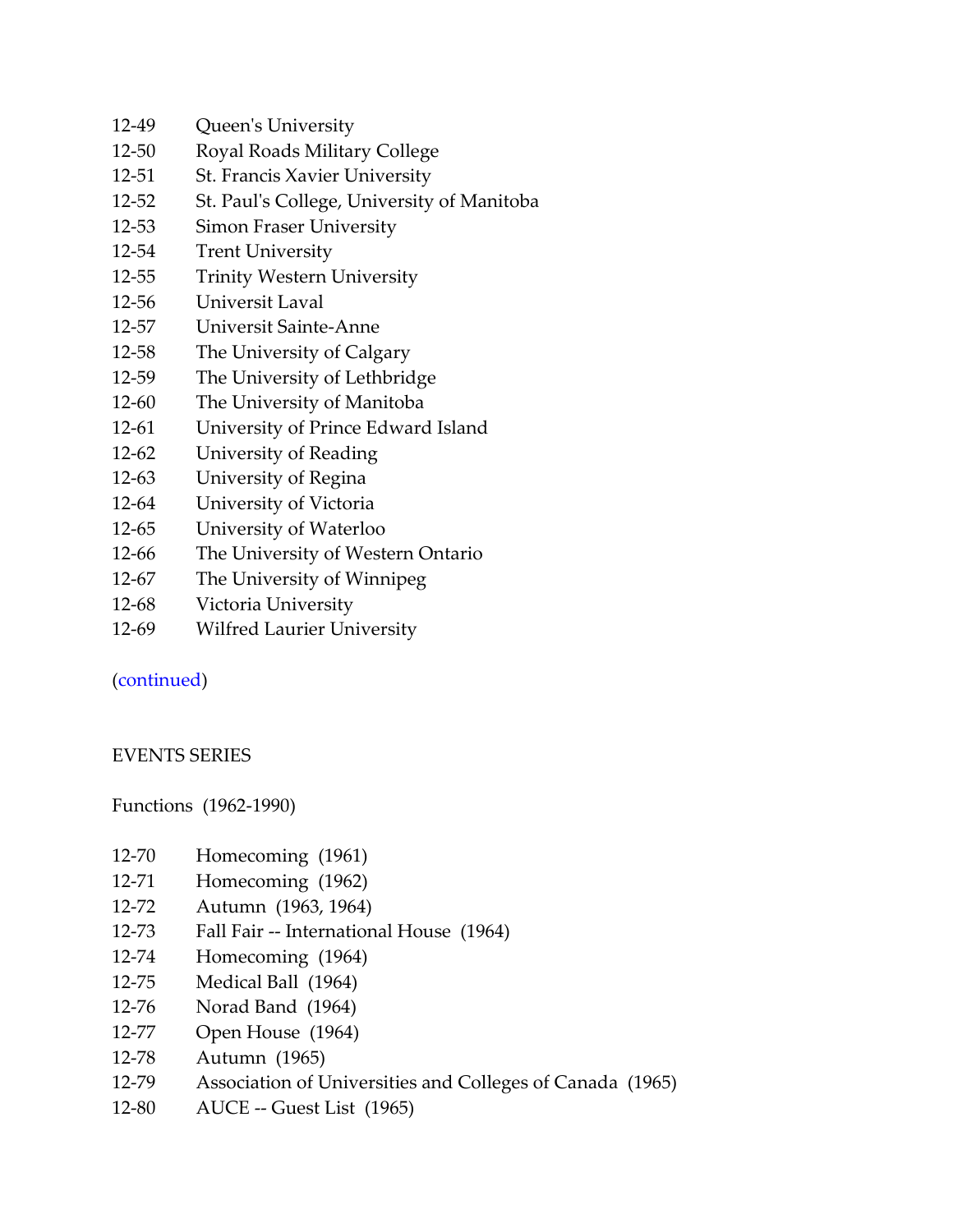- 12-81 Awards Night -- AMS (1965)
- 12-82 Fall Fair (1965)
- 12-83 50th Anniversary of Lecturing at UBC (1916 Reunion) (1965)
- 12-84 Homecoming (1965)
- 12-85 Medical Ball (1965)
- 12-86 War Amputation of Canada Church Parade and Drumhead Service (1965)
- 12-87 Learned Societies (1965)

- 13-1 Awards Ceremony -- AMS (1966)
- 13-2 Cairn Ceremony (1966)
- 13-3 Fall Fair (1966)
- 13-4 Homecoming (1966)
- 13-5 Medical Ball (1966)
- 13-6 UN Day and Flag Raising (1966)
- 13-7 Education Week Committee (1967)
- 13-8 Fall Fair (1967)
- 13-9 Homecoming (1967)
- 13-10 Medical Ball (1967)
- 13-11 Open House (1967)
- 13-12 Science Week -- Burying a Time Capsule (1967)
- 13-13 Medical Ball (1969)
- 13-14 Open House (1970)
- 13-15 UBC Geological Sciences Fund (1970)
- 13-16 Agricultural Sciences Dinner (1971)
- 13-17 BC Ecological Resources Committee (1972)
- 13-18 The Ida Halpern Collection (1972)
- 13-19 HRH Princess Anne (1971)
- 13-20 UBC Press (1972)
- 13-21 Law Fundraising Dinner (1972)
- 13-22 Law Fundraising Reception (1972)
- 13-23 Open House (1973)
- 13-24 Commerce and Engineering Fundraising (1974)
- 13-25 Book Publishing Reception (1974)
- 13-25a National Museum of China (1974)
- 13-26 Dr. John S. Helmcken (1975)
- 13-27 Pacific Science Congress (1975)
- 13-28 Open House (1976)
- 13-29 Reunion -- Ex-RCAF (WD) and WAAF (1976)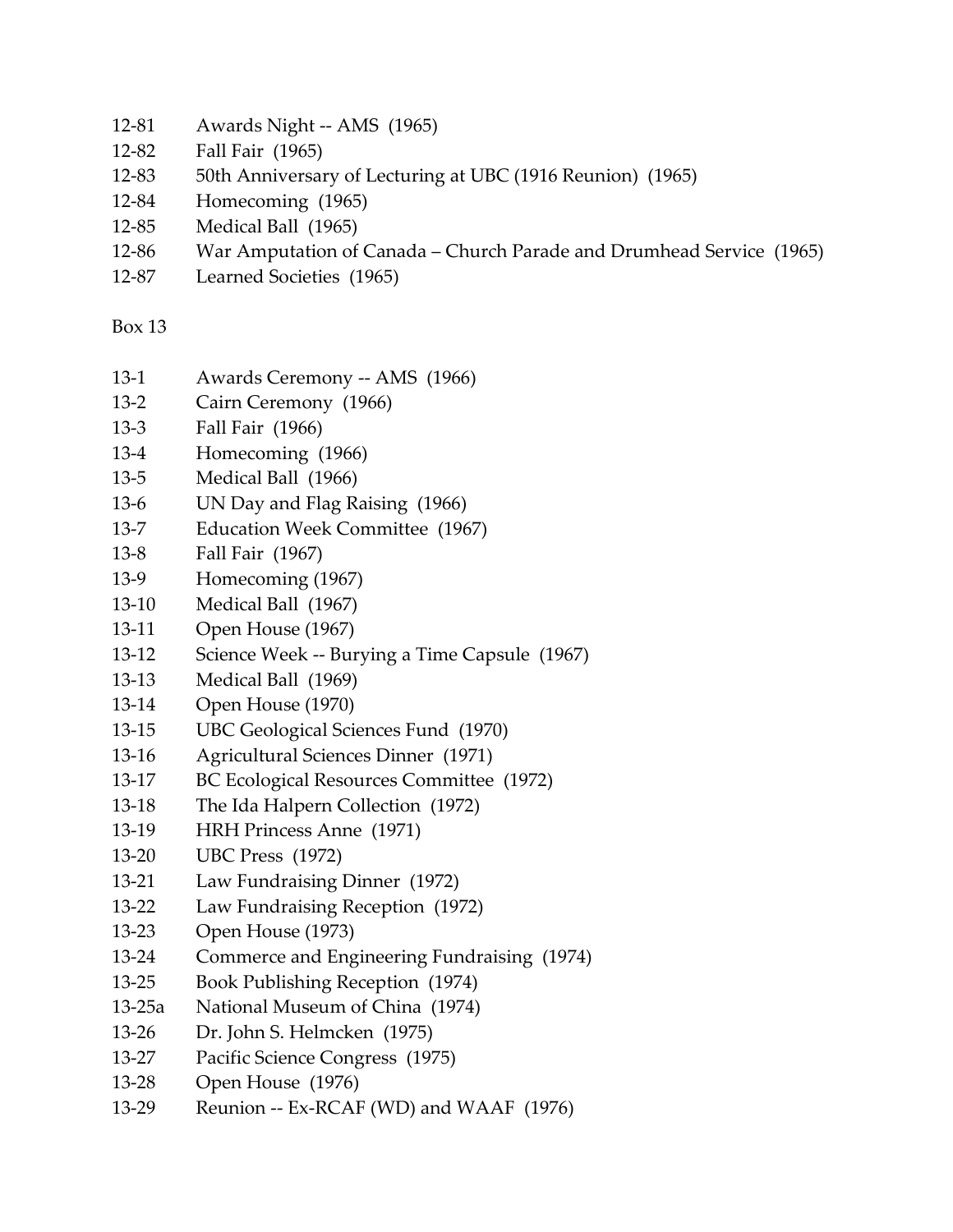- 13-29a Dean Blythe Eagles' 75th Birthday (1977)
- 13-29b World Congress on Mental Health (1977)
- 13-29c Yukon Teacher Education Program (1977)
- 13-29d Open House (1979)
- 13-30 Dinner -- David Lam (June 6, 1985)
- 13-31 Dinner -- Great Trekker Award (Oct. 24, 1985)
- 13-32 Reception -- Media (Nov. 27, 1985)
- 13-33 Miscellaneous (1986/87)
	- Luncheon -- Western Canadian Universities (Feb. 14, 1986)
	- Cocktails -- Nobuyuki Fukuda (Feb. 24, 1986)
	- Luncheon -- S.J.S. Chatwal, Indian High Commisioner (Mar. 15, 1986)
	- Reception -- Heart Foundation (Mar. 11, 1986)
	- Luncheon -- Peter Savaryn (Mar. 17, 1986)
	- Reception -- Grade 12 Students (Mar. 18, 1986)
	- Reception -- Media (Mar. 20, 1986)
	- Luncheon -- Trustees, Chancellor's Circle (April 4, 1986)
	- Coffee Party -- Charles Bronfman (April 6, 1986)
	- Luncheon -- Committee on Economic Development (April 7, 1986)
- 13-33 Miscellaneous (1986/87) (cont.) Luncheon -- H. Rocke Robertson (May 1, 1986) Dinner -- C.B. Bourne (May 1, 1986) Luncheon -- Canada/UK Joint Committee Wives (June 3, 1986) Dinner -- Forestry Research (June 16, 1986) Luncheon -- G.N. Towers (June 18, 1986) Barbecue -- Board of Governors (July 3, 1986) Visit -- Princess Margaret (July 13, 1986)
	- Luncheon -- Kazuhiko Nishi (July 16, 1986)
- 13-34 MacKenzie House Student Recepttion (Feb. 25, 1986)
- 13-35 Endowment of Korean Chair (July 17, 1986)
- 13-36 Miscellaneous 1986/1987 Dinner -- Michael Smith, Gairdner Foundation Award (July 2, 1986) Book Launching -- Gordon Shrum (July 24, 1986) Cocktail Party -- Biely Prize (Sept. 8, 1986) Barbecue -- Pre-Senate (Sept. 10, 1986) Reception -- Entrance Scholarship Winners (Sept. 25, 1986) Lunch -- David Lam (Oct. 6, 1986) Lunch -- Philip Sharp & Harold Sonnenberg (Oct. 20, 1986)
- 13-37 Tea -- Diamond Alumni, Class of 1926 (Sept. 23, 1986)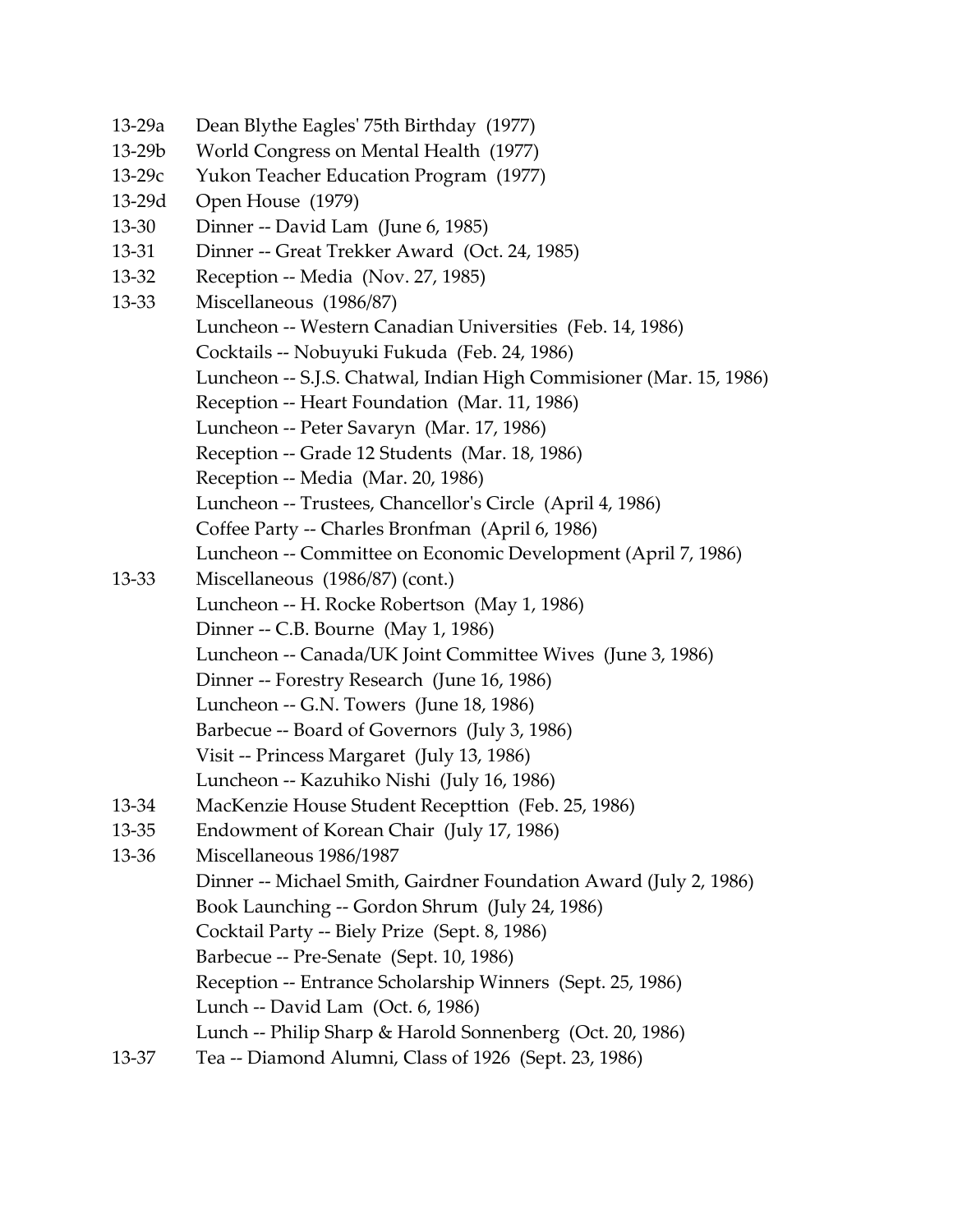- 13-38 Miscellaneous 1986/1987
	- Dinner -- Killam Awards (Sept. 30, 1986)
	- Reception -- Open House Committees (Oct. 29, 1986)
- 13-39 Dinner -- Great Trek (Oct. 22, 1986)
- 13-40 Dinner -- Frank Joubin (Oct. 23, 1986)
- 13-41 Lunch Faculty Club -- Chinese Delegation (Oct. 30, 1986)
- 13-42 Lunch (Nov. 3, 1986)
- 13-43 MacKenzie House -- Faculty Women Tea (Nov. 13, 1986)
- 13-44 Endeavor Dinner (Nov. 13, 1986)
- 13-45 Reception -- United Way (Nov. 14, 1986)
- 13-46 Medieval Workshop (Nov. 15, 1986)
- 13-47 Dinner -- Wallace and Jim Richards (Nov. 18, 1986)
- 13-48 Dinner -- Peter Wall (Dec. 8, 1986)
- 13-49 Deans Xmas Dinner (Dec. 17, 1986)
- 13-50 President's Xmas Luncheon (Dec. 18, 1986)
- 13-51 Reception -- McDowell Award (Jan. 19, 1987)
- 13-52 Lunch -- Scholarships (Jan. 16, 1987)
- 13-53 Miscellaneous (1986/1987) Dinner -- Biotechnology (Jan. 23, 1987) Luncheon -- Media & Open House (Jan. 27, 1987)
- 13-53 Miscellaneous (1986/1987) (cont.) Reception -- Friends of the Library (Jan. 28, 1987) Dinner -- Jeffrey Simpson (Feb. 5, 1987) Dinner -- J.M. Hillier (Feb. 9, 1987) Reception -- Championship Teams (Feb. 12, 1987) Dinner -- Chinese Consul (Feb. 26, 1987) Reception -- AMS Representatives (Feb. 26, 1987) Endeavour Dinner -- Mr. & Mrs. David Shymko (Feb. 27, 1987) Luncheon -- ORSIL (Mar. 7, 1987) Reception -- Post-Theatre (Mar. 14, 1987) Dinner -- Mr. & Mrs. Samuel Belzberg (Mar. 23, 1987)

# Box 13a

- 13a-1 Faculty Club -- Social Suite -- Opening (Feb. 1987)
- 13a-2 Luncheon -- IVA Mission (April 10, 1987)
- 13a-3 Sir Shridath Ramphal Dinner (April 10, 1987)
- 13a-4 Reception -- Open House Thank You (April 23, 1987)
- 13a-5 Faculty Women's Club Executive Luncheon (May 5, 1987)
- 13a-6 Luncheon -- National Advisory Board -- Science & Technology (May 6, 1987)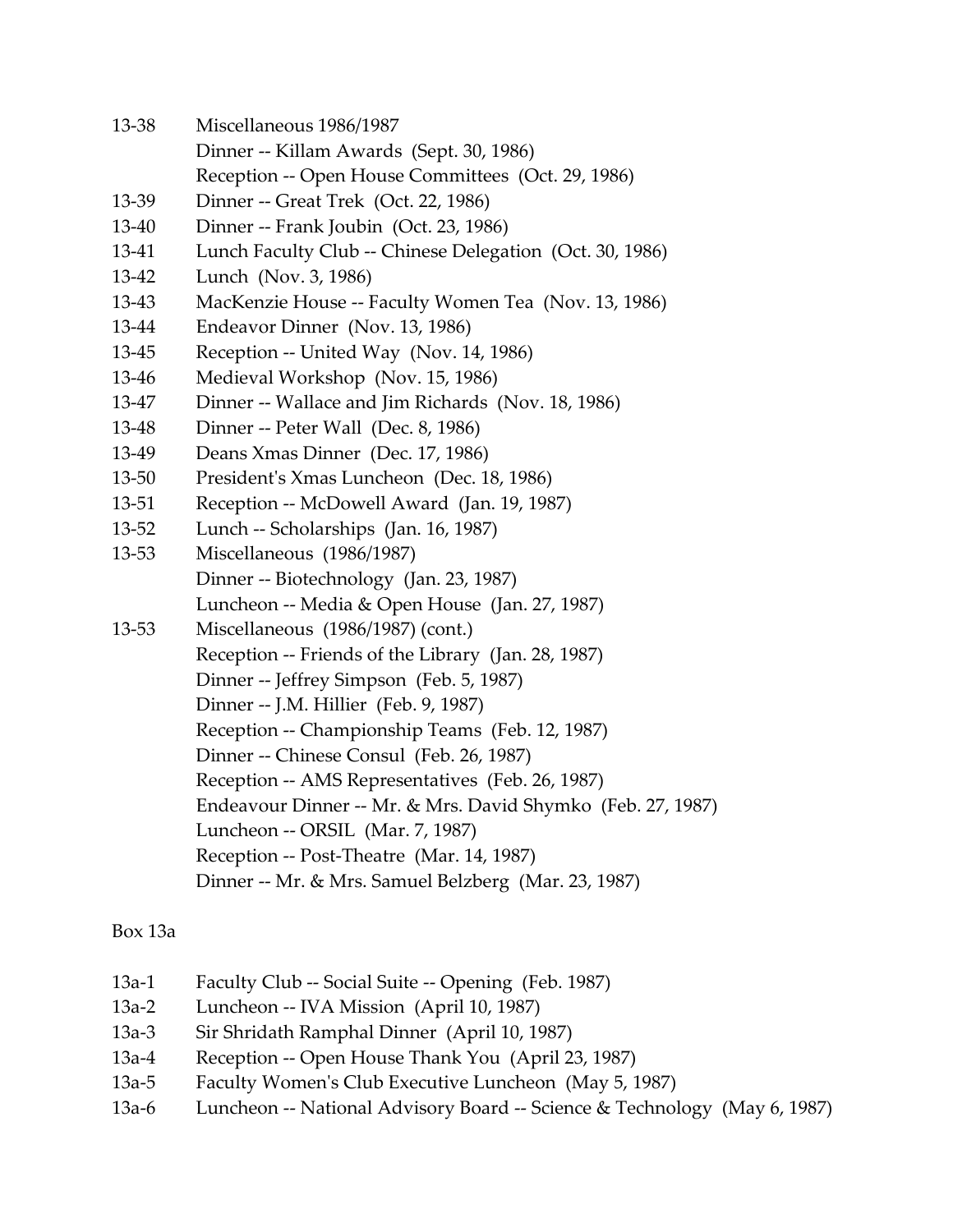- 13a-7 Ken Young -- Memorial Service (May 1987)
- 13a-8 Graduating Class of 1927 (June 1987)
- 13a-9 25th Anniversary of the Founding of the Faculty of Dentistry (June 1987)
- 13a-10 Mr. & Mrs. William L. Sauder -- Dinner (July 1987)
- 13a-11 Dinner Great Trek (Oct. 1987)
- 13a-12 Reception -- Canadian Society for 18th Century Studies (Oct. 17, 1987)
- 13a-13 Newcomers Tea [Mackenzie House] (Oct. 21, 1987)
- 13a-14 Reception & Luncheon -- MLA -- SC (Oct. 22, 1987)
- 13a-15 Dinner -- NDP (Nov. 2, 1987)
- 13a-16 Reception -- Media (Nov. 19, 1987)
- 13a-17 Joseph H. Cohn -- Dinner (Nov. 24, 1987)
- 13a-18 Staff Xmas Lunch (Dec. 18, 1987)
- 13a-19 Deans' Xmas Dinner (Dec. 18, 1987)

| $14-1$   | Invitations and Guest List (1987)                                    |
|----------|----------------------------------------------------------------------|
|          | Dinner -- Provincial Government caucus (May 7, 1987)                 |
| $14 - 2$ | Miscellaneous (1987)                                                 |
|          | Dinner (May 7, 1987)                                                 |
|          | Dinner -- Faculty Women (June 9, 1987)                               |
|          | Dinner -- Beijing Normal University (June 11, 1987)                  |
|          | Reception -- American Astronomical Society (June 13, 1987)           |
|          | Dinner -- Bob Wyman (June 24, 1987)                                  |
| $14 - 2$ | Miscellaneous (1987) (cont.)                                         |
|          | Dinner -- Sir Walter Bodmer (June 26, 1987)                          |
|          | Luncheon -- Canadian Institute of Advanced Research (Sept. 16, 1987) |
|          | Luncheon -- Robert Mugabe (Oct. 14, 1987)                            |
|          | Luncheon -- Commonwealth Foreign Ministers (Oct. 15, 1987)           |
|          | Dinner – Sikh Studies Chair/David Crombie (Oct. 19, 1987)            |
|          | Luncheon – Lorne Balshine (Nov. 5, 1987)                             |
| 14-3     | Miscellaneous (1987)                                                 |
|          | Strangway Schedules (Sept. 1987 -- March 1988)                       |
|          | Dinner – George Anderson, Pres. CMHC (Nov. 5, 1987)                  |
|          | Reception – United Way (Nov. 20, 1987)                               |
|          | Dinner – Dr. Geraldine Kenney-Wallace (Nov. 26, 1987)                |
| 14-4     | MacKenzie House Alumni Prizes - Dinner (Dec. 7, 1987)                |
| $14 - 5$ | Legion Lunch (Dec. 8, 1987)                                          |
|          |                                                                      |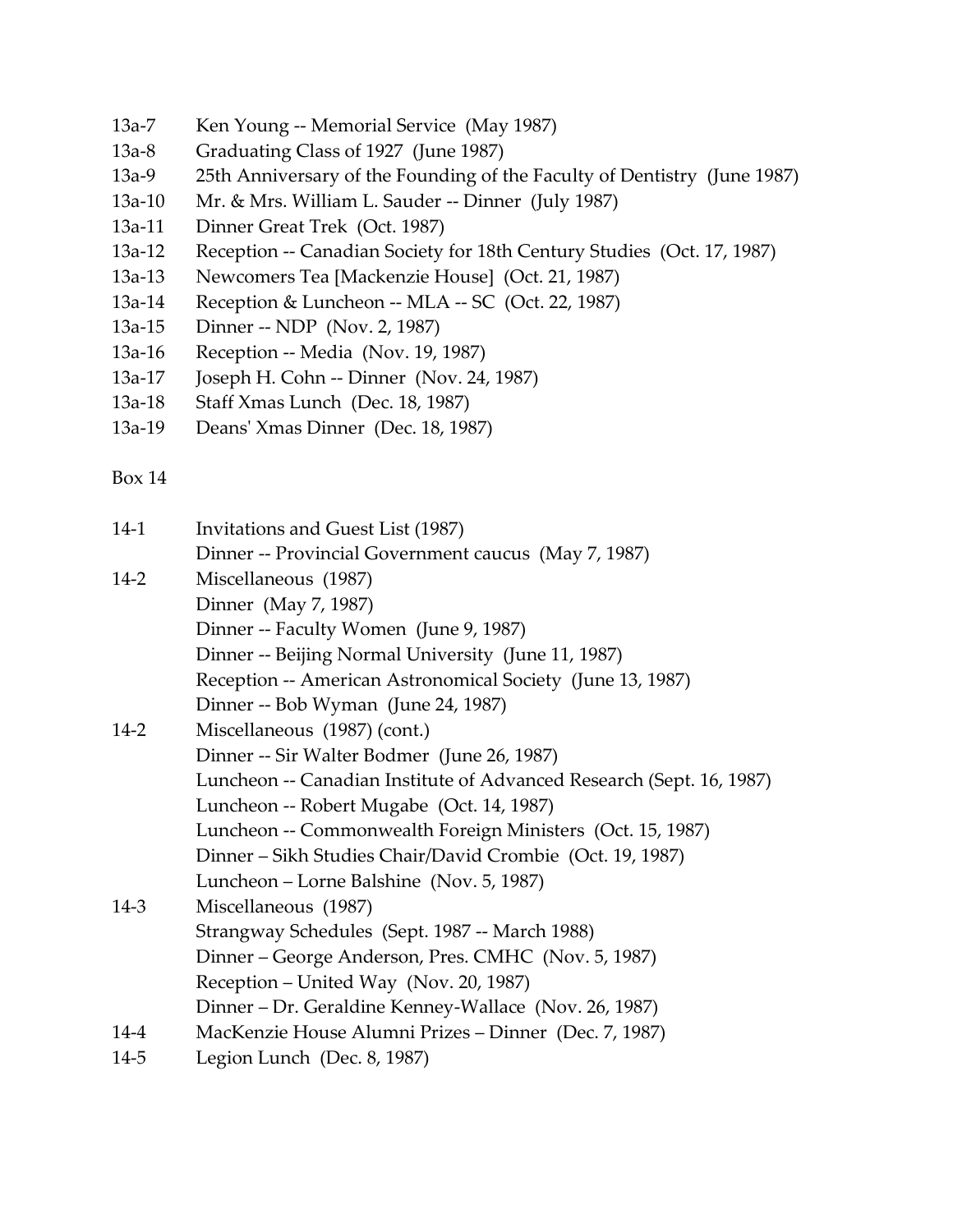14-6 Miscellaneous (1987) Dinner – Asa Johal (Dec. 10, 1987) Strangway Schedule (March 1988 -- Dec. 1988) 14-7 Luncheon -- Scholarship Winners (Jan. 19, 1988) 14-8 Opening and Dedication -- McGavin Sports Medicine Centre (Jan. 25, 1988) 14-9 Killam Prize (Jan. 27, 1988) 14-10 Miscellaneous (1988) Dinner -- Mexico City Delegation (Jan. 8, 1988) Reception -- Eppich Family (Jan. 21, 1988) Dinner -- Board of Governors (Feb. 16, 1988) [Cancelled] Agreement -- B.C. Lung Assoc. (Feb. 18, 1988) Luncheon -- Grayden Hayward/Barry Kelsey (Feb. 26, 1988) Luncheon -- Scholarship Winners (Feb. 26, 1988) Reception -- Edward Said (March 11, 1988) Reception -- Nemetz Chair (March 15, 1988) Dinner -- Ken Dye (March 17, 1988) Reception -- Meech Lake Accord Debate (March 18, 1988) [Cancelled] Dinner -- Grauer Committee (March 21, 1988) Dinner -- Visiting Chinese (March 19, 1988) [Cancelled] 14-11 Receptions Reception -- Malcolm Knapp Research Forest (March 23, 1988) Reception -- Outstanding Athletes (March 31, 1988) 14-12 NSERC Research Chair for Fish Processing (March 25, 1988) 14-13 Miscellaneous Dinner -- Board of Governors (March 28, 1988) Dinner -- Cecil Green (April 26, 1988) 14-13 Miscellaneous (cont.) Meeting & Lunch -- Leadership & Market Survey Committees (May 2, 1988) Opening -- Biomedical Research Centre (May 5-6, 1988) Wine & Cheese -- Development Office (May 10, 1988) Luncheon -- Faculty Women's Club (May 19, 1988) Dinner -- John Edie (June 28, 1988) Reception -- L. Weir (Aug. 2, 1988) Reception -- Medieval Conference (Aug. 9, 1988) 14-14 Diamond Alumni (April 29, 1988) 14-15 Croquet Tournament (June 18, 1988) 14-16 Luncheon -- Angela Rumbold (Aug. 30, 1988) 14-17 Miscellaneous (1988) Dinner -- Consul General of Japan (Sept. 6, 1988) [Cancelled] Dinner -- Honorary Degree Karen Kain (Sept. 7, 1988)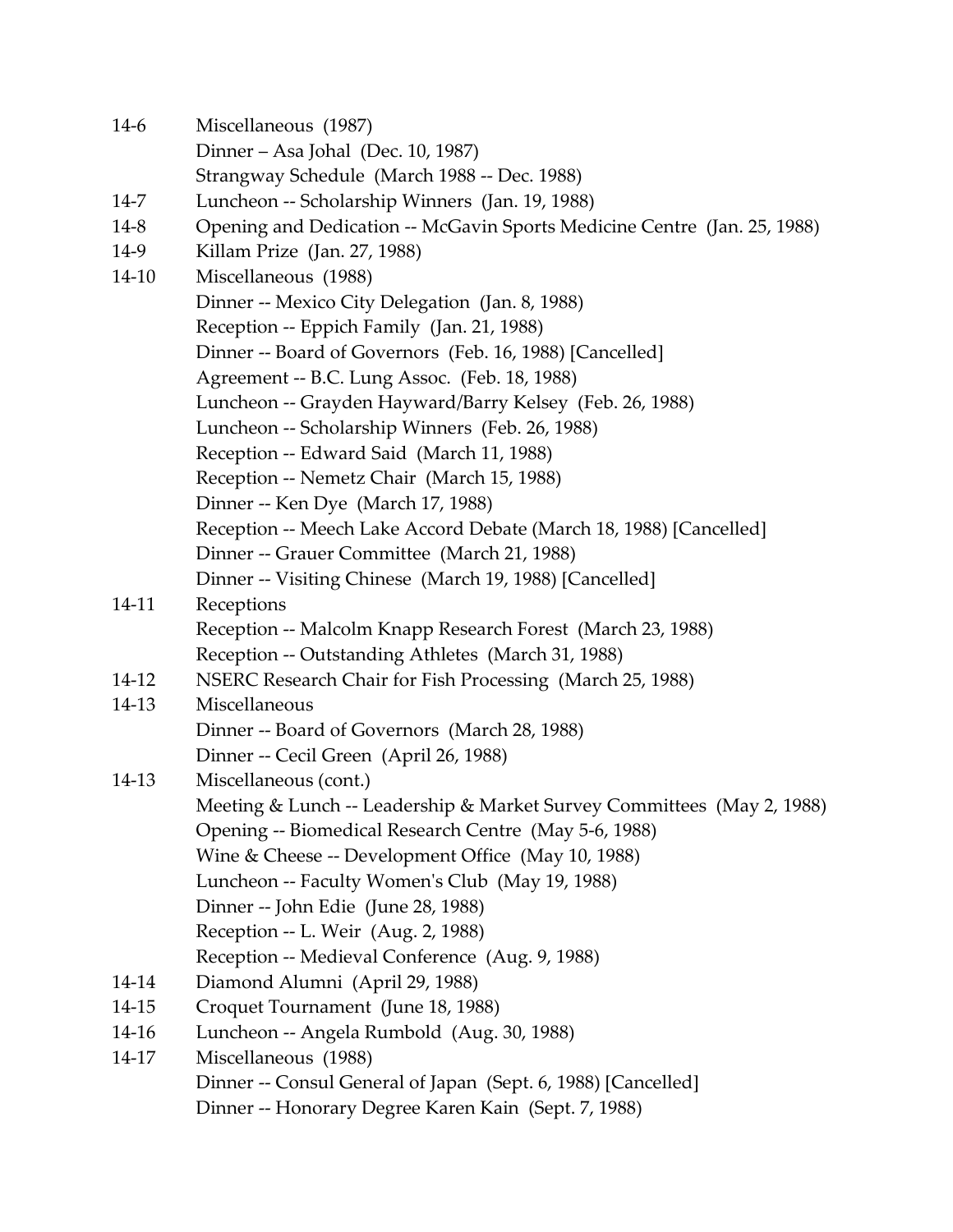- 14-18 Ceremony -- Tea -- William C. Gibson Plaque Unveiling (Sept. 7, 1988)
- 14-19 Miscellaneous
	- Dinner -- Leadership Committee (Sept. 8, 1988)
	- Dinner -- World Bank Seminar (Sept. 15, 1988)
	- Reception -- Pauline Webb (Sept. 16, 1988)
	- Reception -- Alan Urwick (Sept. 21, 1988)

# 14-20 Miscellaneous

Reception -- Senate (Oct. 12, 1988)

- Reception -- Institute of Asian Research (Oct. 12, 1988)
- Dinner -- Board of Governors (Nov. 3, 1988)
- Signing Ceremony -- Yokohama University (Nov. 29, 1988)
- Reception -- Yokohama University (Nov. 30, 1988)
	- Luncheon -- Walter Korener (Dec. 2, 1988)
- Reception -- United Way (Dec. 7, 1988)
- Reception -- Women's Resource Centre (Dec. 8, 1988)
- 14-21 Signing Ceremony & Luncheon -- Beijing Medical University (Dec. 12, 1988)
- 14-22 Reception -- Scholarship Winners (Sept 27, 1988)
- 14-23 Reception -- Speakers Bureau (Sept. 28, 1988)
- 14-24 Killam Research Winners (Sept. 28, 1988)
- 14-25 Reception & Dinner -- Killam Fellows (Oct. 3, 1988)
- 14-26 Luncheon -- Dr.W. Briggs (Oct. 4, 1988)
- 14-27 Dinner -- Great Trek (Oct. 6, 1988)
- 14-28 Dinner -- Michael Epstein (Oct. 11, 1988)
- 14-29 Reception -- Media Reception (Nov. 29, 1988)
- 14-30 Dinner -- Endeavour Dinner (Dec. 15, 1988)
- 14-31 Luncheon -- Strangway Xmas Luncheon (Dec. 16, 1988)
- 14-32 Dinner -- Dean's Xmas Party (Dec. 20, 1988)

- 15-1 Alumni Divisions -- MacKenzie House (Jan. 17, 1989)
- 15-2 Luncheon -- Killam Prize (Jan. 20, 1989)
- 15-3 Luncheon -- McDowell, Biely & Alumni Prizes (Jan. 25, 1989)
- 15-4 Dinner -- Chair/Centre for Applied Ethics (Jan. 27, 1989)
- 15-5 Foundation Dinner (Feb. 16, 1989)
- 15-6 Dinner -- MacKenzie House -- D. McLean (March 14, 1989)
- 15-7 Dinner -- MacKenzie House -- B. Lee (March 17, 1989)
- 15-8 Dinner -- MacKenzie House -- Cecil Green (March 19, 1989)
- 15-9 [Hagen Luncheon March 20, 1989]
- 15-10 Campaign Kick-Off (March 20, 1989)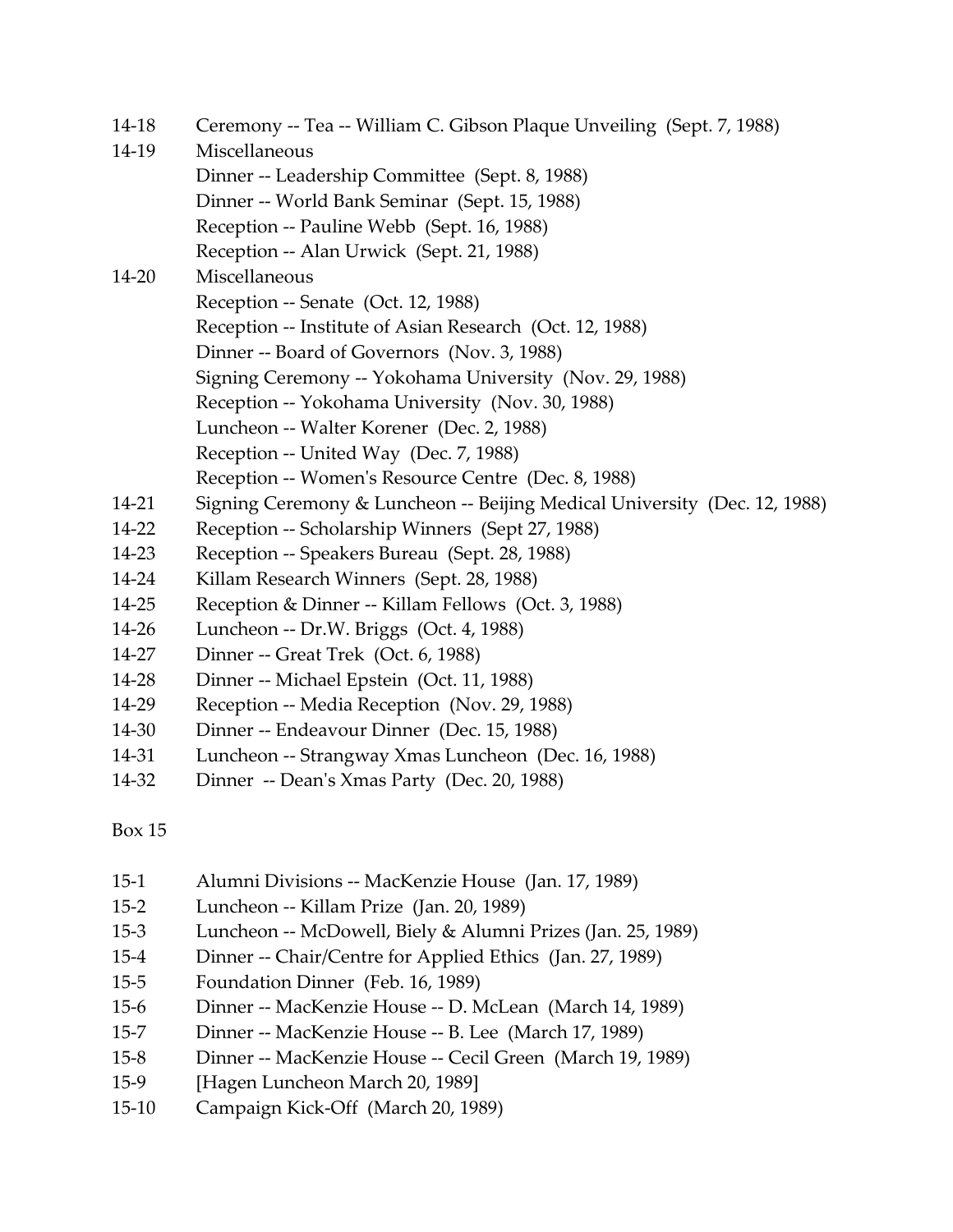- 15-11 Luncheon -- Royal Canadian Legion (March 22, 1989)
- 15-12 Brimacombe -- MacKenzie House (March 30, 1989)
- 15-13 Foundation Exec. Lunch (March 31, 1989)
- 15-14 Reception -- Johan Diesendorfer (April 3, 1989)
- 15-14A Dinner -- 75th Anniversary (April 6, 1989)
- 15-15 Reception -- Canadian Scholarship Winners (April 13, 1989)
- 15-16 Tribute to Champions -- Mackenzie House (April 18, 1989)
- 15-17 Wesbrook Scholars -- MacKenzie House (April 19, 1989)
- 15-18 Dinner -- MacKenzie House (April 26, 1989)
- 15-19 Media Lunch (April 27, 1989)
- 15-20 Reception -- Thai Regional University Directors (May 2, 1989)
- 15-21 Faculty Women Ex. -- MacKenzie House (May 3, 1989)
- 15-22 Faculty Association Exec. & B of G. MacKenzie House (May 4, 1989)
- 15-23 BBQ -- MacKenzie House (May 26, 1989)
- 15-24 Noh Theatre -- Mackenzie House (May 30, 1989)
- 15-25 Dinner -- Helen Belkin (June 8, 1989)
- 15-26 Will Dinner -- MacKenzie House (June 11, 1989)
- 15-27 Cecil Green Park Opening (June 12, 1989)
- 15-28 Croquet Tournement -- PUCCK (June 17, 1989)
- 15-29 Chancellor's Dinner (June 20, 1989)
- 15-30 Luncheon -- David Lam (June 22, 1989)
- 15-31 BBQ -- Shad Valley Programme (July 9, 1989)
- 15-32 Eco Lunch (July 28, 1989)
- 15-33 BBQ -- Congregation (Aug. 2, 1989)
- 15-34 Reception -- Diamond Alumni, Class of '29 (Sept. 6, 1989)
- 15-35 Dinner MacKenzie House Nobel Laureates (Sept. 7, 1989)
- 15-36 Luncheon -- Japanese Prime Minister (Sept. 8, 1989)
- 15-37 Royal Society Dinner (Sept. 12, 1989)
- 15-38 UNESCO -- MacKenzie House (Sept. 13, 1989)
- 15-39 Dinner MacKenzie House Mort Low (Sept. 19, 1989)
- 15-40 MacKenzie House Edgar Kaiser Jr. (Sept. 26, 1989)
- 15-41 Dinner -- Great Trekker Award Dinner (Sept. 28, 1989)
- 15-42 Reception & Dinner -- Killam Fellows (Sept. 29, 1989)
- 15-43 Stager Dinner (Oct. 2, 1989)
- 15-44 Dinner -- Killam Prize (Oct. 17, 1989)
- 15-45 Japanese Trade and Investment (Oct. 23, 1989)
- 15-46 Press Con. Wine/Cheese -- Grad Centre (Nov. 2, 1989)
- 15-47 Dinner MacKenzie House -- Womens Resource Centre (Nov. 3, 1989)
- 15-48 Dinner MacKenzie House (Nov. 3, 1989)
- 15-49 Lunch -- Scholarships (Nov. 9, 1989)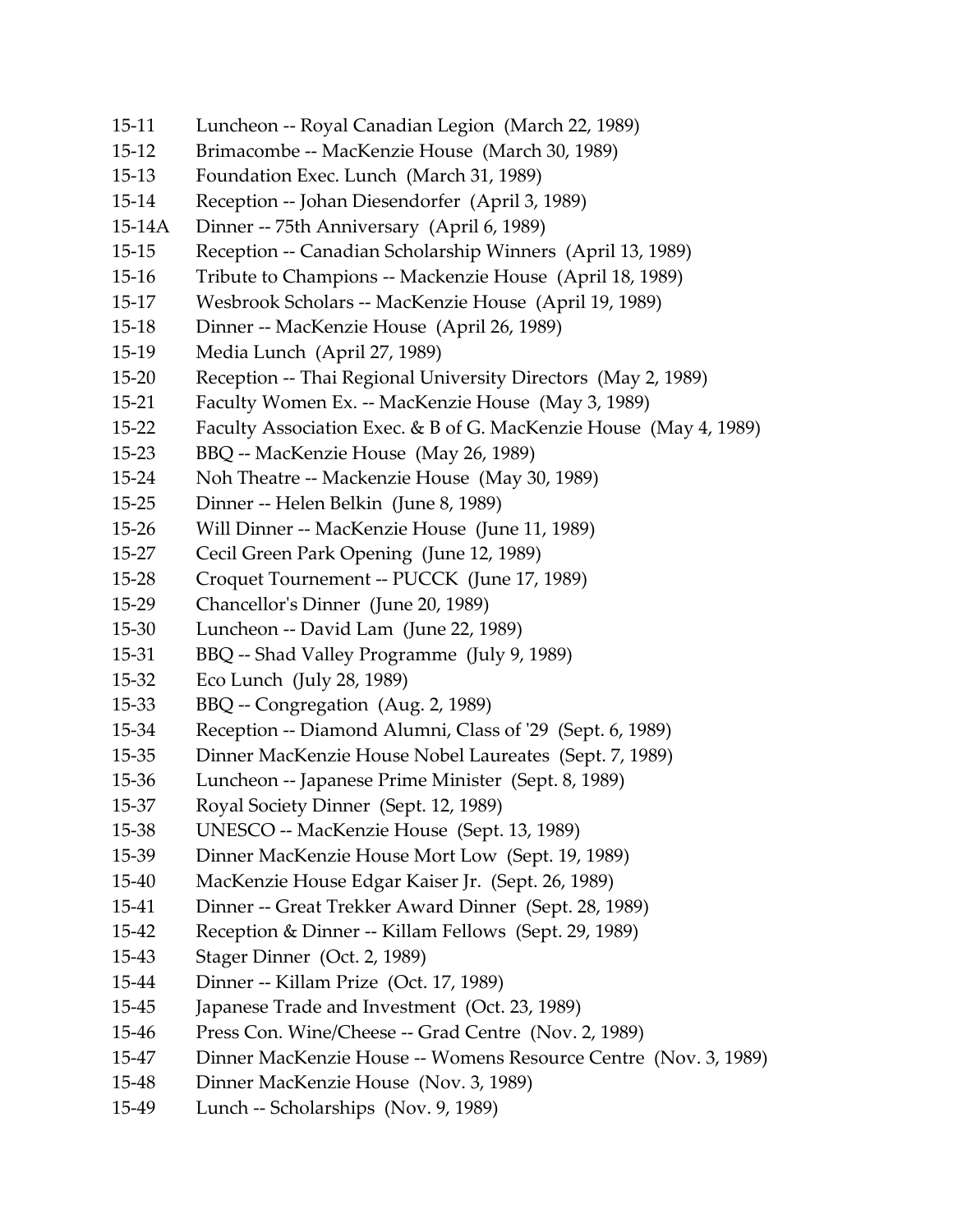- 15-50 Canada Scholarships Faculty Club (Nov. 14, 1989)
- 15-51 Luncheon -- Sherwood Lett, Sauder, Logan Awards (Nov. 15, 1989)
- 15-52 United Way Reception Graduate Centre (Nov. 22, 1989)
- 15-53 Lunch -- Scholarships (Nov. 23, 1989)
- 15-54 Lunch -- Scholarships B.C. Tel. (Nov. 30, 1989)
- 15-55 Memorial Service. U. of Montreal (Dec. 6, 1989)
- 15-56 Dinner MacKenzie House -- Alumni Campaign (Dec. 12, 1989)
- 15-57 Luncheon -- Royal Canadian Legion (Dec. 13, 1989)
- 15-58 Staff Xmas Luncheon -- Mackenzie House (Dec. 15, 1989)
- 15-59 Dinner -- Dean's December Party (Dec. 18, 1989)
- 15-60 Reception -- Friends of UBC (Dec. 19, 1989)
- 15-61 Dinner -- MacKenzie House -- CirKids (March 17, 1990)
- 15-62 Norman Mackenzie Scholarships (Sept. 27, 1990)

Building Openings, Dedications and Presentations

- 16-1 North Wing of Main Library (October 27, 1948)
- 16-2 Biological Sciences Building (October 25, 1950)
- 16-2a War Memorial Gymnasium (1951)
- 16-2b Horticulture Building -- Invitation to Opening (May 23, 1953)
- 16-2c Home Management House (March 8, 1956)
- 16-2d Inauguration of the College of Education (October 18, 1956)
- 16-3 International House (March 4-7, 1959)
- 16-3a Men's Residences -- Invitation to Opening (Autumn 1959)
- 16-3b College of Education -- Sod Turning -- Invitation (October 27, 1960)
- 16-3c Panhellenic House -- Invitation to Opening (November 13, 1960)
- 16-3d Maclean Fraser Wing of the Biological Sciences Building (October 28 & 29, 1960)
- 16-4 Nitobe (Memorial) Gardens -- Opening Ceremony (1960) and Plaque Unveiling (1962)
- 16-5 Chemistry Building -- Addition -- Sod Turning (October 20, 1961)
- 16-6 Women's Residences (October 21, 1961)
- 16-7 Medical Sciences Buildings (October 27, 1961)
- 16-8 Cunningham (George) Building [Pharmacy] (May 24, 1961)
- 16-9 Plaques and Portraits (1961, 1964)
- 16-10 Thea Koerner House -- Plaque (n.d.)
- 16-11 Totem Park -- Haida Section (June 25, 1962)
- 16-12 Cancer Research Building (March 18, 1962)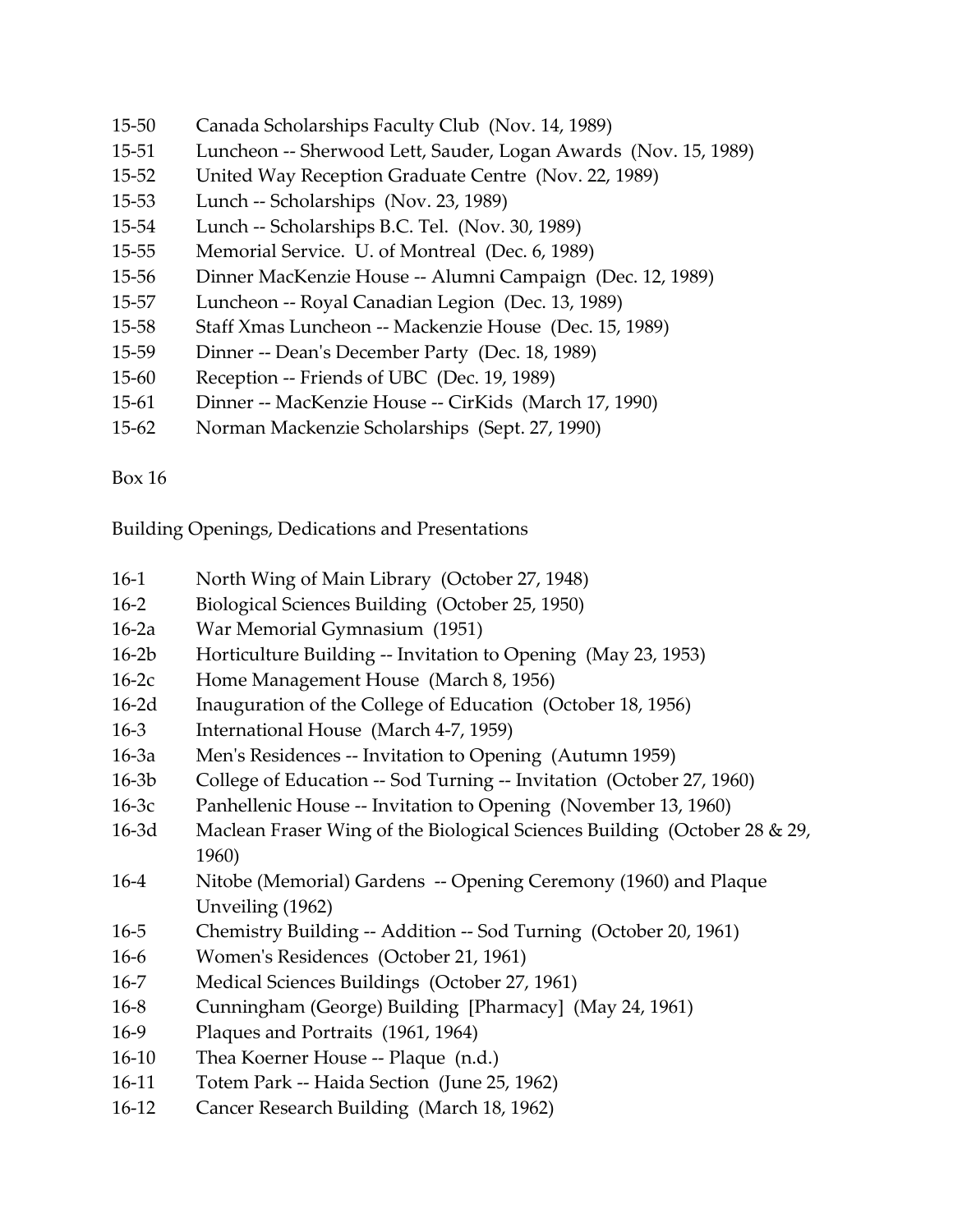- 16-13 Shrum (Gordon) Commons -- Plaque (1962)
- 16-14 Lasserre (Frederick) Building [Fine Arts] (May 29, 1962)
- 16-15 Scarfe (Neville) Building [Education] (October 4, 1962)
- 16-15a Child Study Centre (December 7, 1962)
- 16-16 Chemistry Building -- Graduate and Undergraduate Wing (1963)
- 16-17 Ophthalmology Research Unit (May 14, 1963)
- 16-18 Hebb (Malcolm) Building [Physics] (October 25, 1963)
- 16-19 Frederic Wood Theatre (September 13, 1963)
- 16-19 Undergraduate Residences (1964)
- 16-21 McLeod (Hector) Building (February 3, 1964)
- 16-22 Woodward Medical Library -- Cornerstone Laying (February 28, 1964)
- 16-23 Woodward Library Building -- Opening (November 12, 1964)
- 16-24 MacKenzie (N.A.M.) Centre for Fine Arts (September 30, 1965)
- 16-25 Student Union Building -- Sod Turning (October 29, 1965)
- 16-26 Nitobe Gardens -- Ishadora Presentation (April 28, 1966)
- 16-27 Buildings -- Proposed (1965 -- 1968)
- 16-28 Health Sciences Centre -- Tree Planting (June 30, 1966)
- 16-29 Angus (Henry) Building [Commerce] (September 30, 1965)
- 16-30 Acadia Park -- Tree Planting (August 22, 1966)
- 16-31 MacMillan (H.R.) Building (June 14, 1967)
- 16-32 Owen (John) Pavilion (June 6, 1967)
- 16-33 Thunderbird Stadium (October 7, 1967)
- 16-34 Cecil Green Park (October 28, 1967)
- 16-35 Talmud Presentation (October 2, 1967)
- 16-36 Smith (Marjorie) Memorial Library -- Dedication (March 3, 1967)
- 16-37 Forward (Frank) Building (August 26, 1968)
- 16-38 Vanier Park Residence (1968)
- 16-39 Acadia Park (April 19, 1968)
- 16-40 MacDonald (John B.) Building [Dentistry] (March 20, 1968)
- 16-41 Marquis (Welton) Building [Music] (January 12, 1968)
- 16-42 Crane (Memorial) Library (April 4, 1968)

- 17-1 School of Nursing -- Golden Jubilee (January 12, 1969)
- 17-2 Triumf Circle (May 5, 1969)
- 17-3 Clock Tower (July 11, 1969)
- 17-4 Ladner Carillon and Clock Tower -- Dedication and Plaque Unveiling (August 19, 1969)
- 17-5 Music Building -- Organ Dedication (October 26, 1969)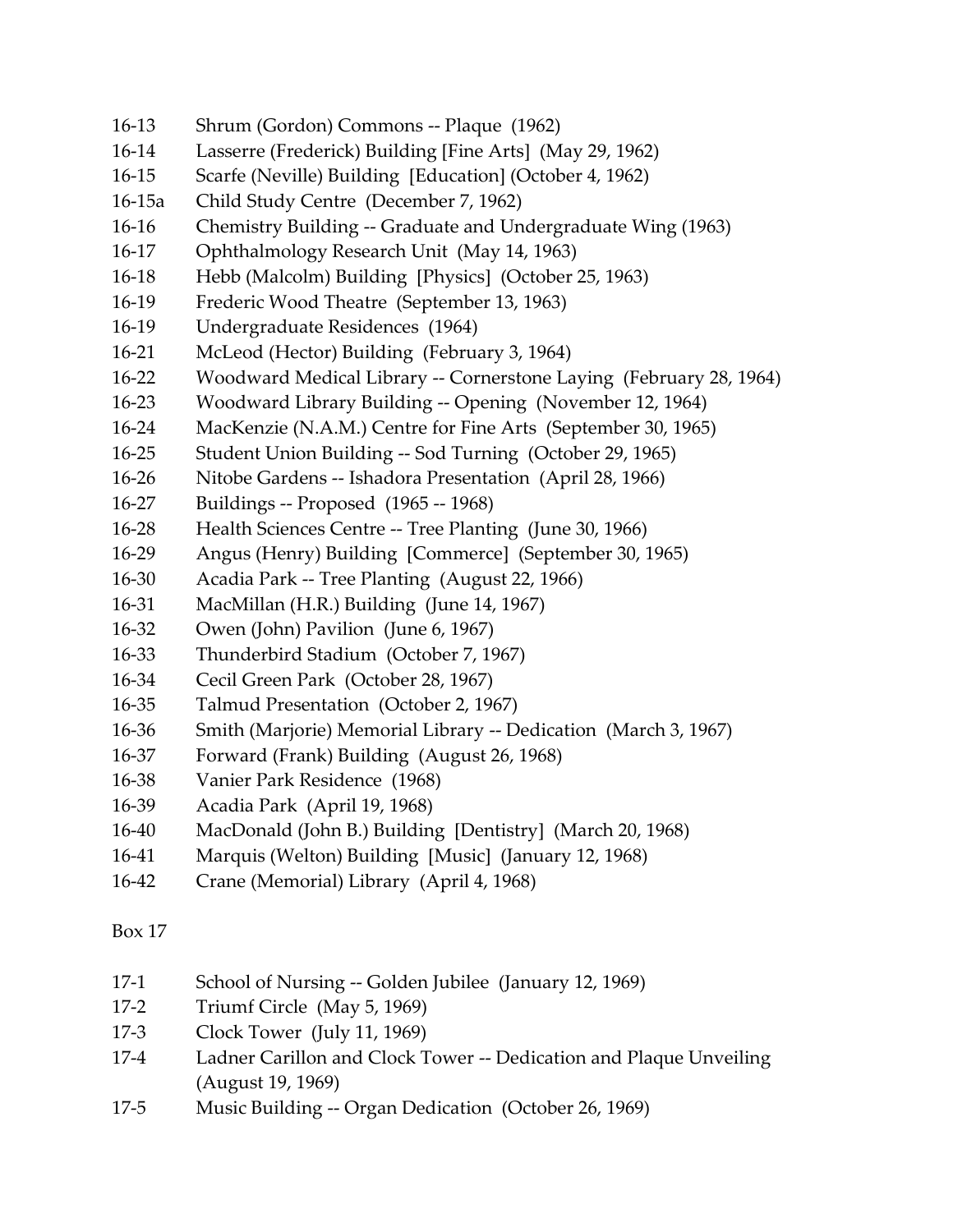- 17-6 Woodward Library -- Extension -- Opening (June 10, 1970)
- 17-7 Nitobe Gardens -- 10th Anniversary (June 21, 1970)
- 17-8 Woodward Instructional Resources Centre (August 12, 1970)
- 17-9 Geological Sciences Centre -- Sod Turning (September 30, 1970)
- 17-10 Gray (Robert Hampton) Plaque Presentations (November 10, 1970)
- 17-11 Thea Koerner House [Graduate Student Centre] (March 19, 1971)
- 17-12 Botanical Garden -- Rhododendrum Nursery (September 27, 1971)
- 17-13 Cunningham (George) Building -- Research Wing Opening [Pharmacy] (September 30, 1971)
- 17-14 Carillon Recital (October 7, 1971)
- 17-15 Civil Engineering Building -- Labs (January 14, 1972)
- 17-16 Geological Science Centre (April 25, 1972)
- 17-17 Psychiatry Building -- Plaque (February 4, 1972)
- 17-18 Correspondence with Norah Mitchiner re: Charles Comfort mural "Captain George Vancouver" (1971-1973)
- 17-19 Sedgewick Library (September 1, 1972)
- 17-20 Gage (Walter) Residence (November 30, 1972)
- 17-21 Mather (James) Building (April 4, 1973)
- 17-22 Koerner Library -- Odlum Collection (March 4, 1974)
- 17-23 Geological Sciences Centre (April 25, 1974)
- 17-24 Asian Centre (September 25, 1974)
- 17-25 Dairy Cattle Teaching and Research Unit (October 26, 1974)
- 17-26 Aquatic Centre -- Sod Turning (November 27, 1975)
- 17-26a TRIUMF -- Dedication (February 9, 1976)
- 17-27 MacPhee (E.D.) Conference Centre (February 12, 1976)
- 17-28 WHO Centre for Research and Training in Mental Health (March 25, 1976)
- 17-29 Berwick (Bob) Memorial Building (May 20, 1976)
- 17-30 Centre for Human Settlement (May 29, 1976)
- 17-31 Museum of Anthropology (May 30, 1976) [2 files]
- 17-32 Mackenzie (N.A.M.) Centre for Fine Arts -- Mackenzie bust unveiling (September 3, 1976)
- 17-33 Curtis (George) Building (September 17, 1976)
- 17-34 Koerner (Walter) Acute Care Hospital -- Sod Turning (April 18, 1977)
- 17-35 Civil and Mechanical Engineering Building (May 12, 1977)
- 17-36 Purdy (Harry) Extended Care Hospital (July 12, 1977)

- 18-1 Museum of Anthropology -- Performance Centre (April 16, 1978)
- 18-2 British Columbia Native Garden and Alpine Garden (April 24, 1978) (2 files)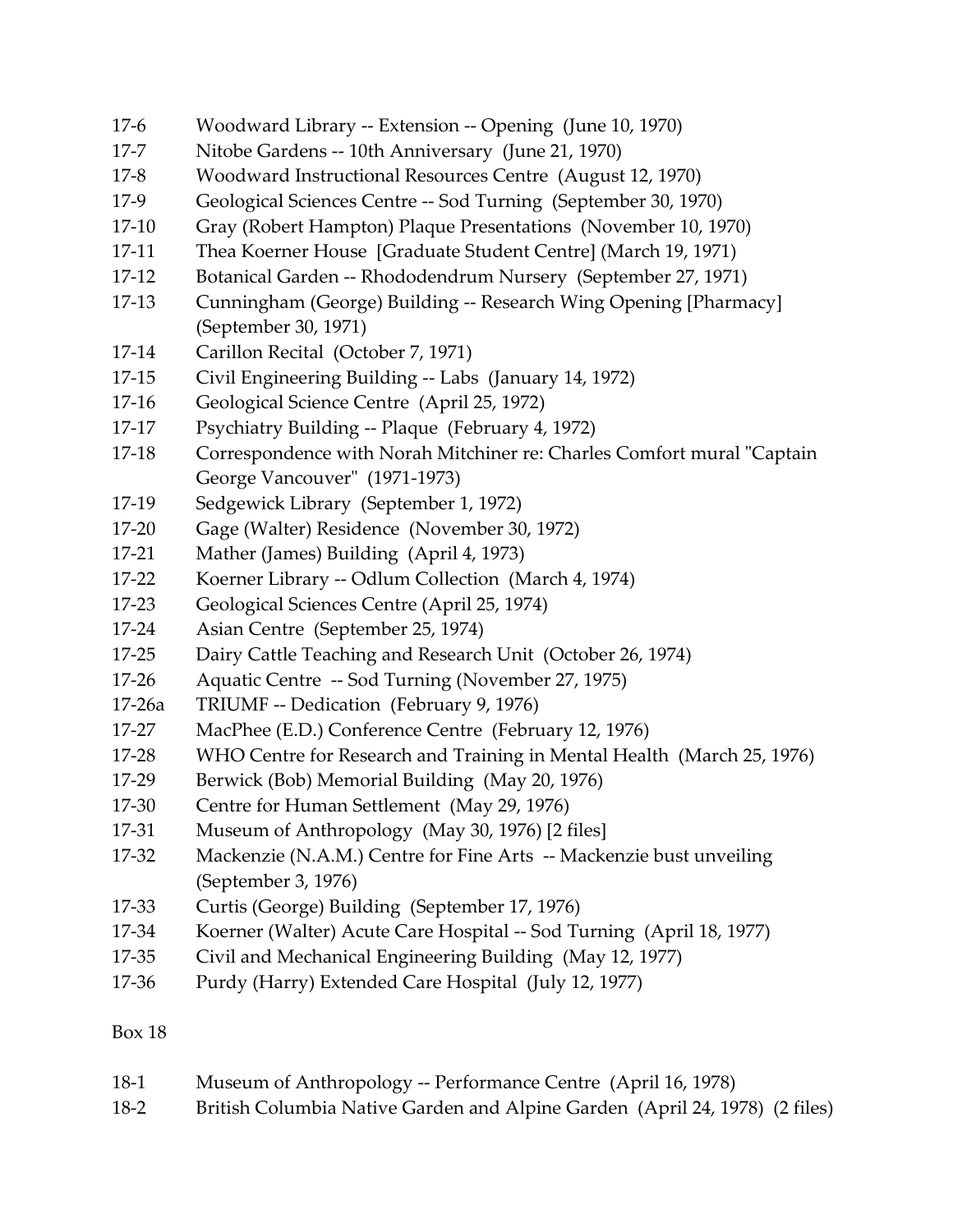- 18-3 University Research Forest (May 8, 1978)
- 18-4 Aquatic Centre (September 27, 1978)
- 18-5 Vision Habitat (November 23, 1978)
- 18-6 Atlas of British Columbia -- Publication reception (June 25, 1979)
- 18-7 Biochemistry, Anatomy, Physiology Extension (November 8, 1979)
- 18-8 Museum of Anthropology -- Raven Sculpture (April 1, 1980) (2 files)
- 18-9 Koerner (Walter) Acute Care Unit (March 13, 1980) (3 files)
- 18-10 Coal and Mineral Processing Building (September 9, 1980)
- 18-11 Verner (Coolie) Memorial Reading Room (October 26, 1980)
- 18-12 Crane Library -- Recording Studio (December 5, 1980)
- 18-13 Asian Centre -- Opening (June 5, 1981) (2 files)
- 18-14 Garden Dedication -- Physick Garden, Buck (Frank) Sundial, Asian Garden (May 12, 1981)
- 18-15 Children's Hospital -- Sod Turning (February 8, 1983)
- 18-16 Home Economics Building (March 10, 1983)
- 18-17 Eye Centre (June 29, 1983)
- 18-18 MacKenzie (N.A.M.) House [President's Residence] -- Dedication (February 29, 1984)
- 18-19 Kenny (Douglas) Building -- Opening (May 9, 1984) [Psychology Bldg.]
- 18-20 Pulp and Paper Centre -- Opening (January 7, 1986)
- 18-21 Pacific Bell Tower [Japanese Bell Tower] -- Dedication (1986) (2 files)

Tri-Services Parade

19-1/6 1963-1968

Remembrance Day Ceremonies

19-7/35 1952- 1997

Box 20

Memorial Services and Commemorations (1958-1987)

| $20-1$   | King George VI (1958)             |
|----------|-----------------------------------|
| $20 - 2$ | Chancellor Dr. A.E. Grauer (1961) |
| $20 - 3$ | John F. Kennedy (1963)            |
| $20 - 4$ | Sir Winston Churchill (1965)      |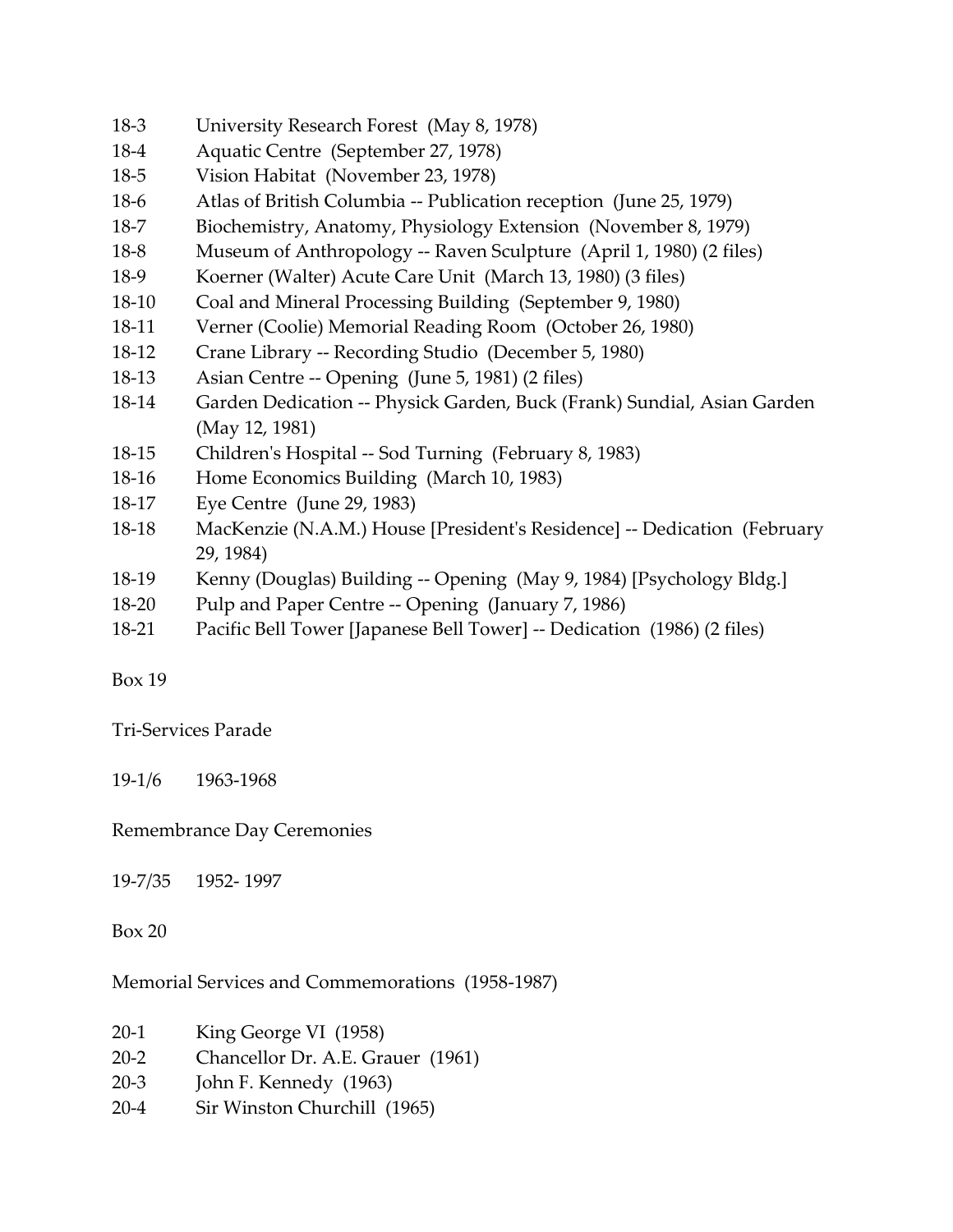- 20-5 Dean Kasper Naegele (1965)
- 20-6 Barnett Savery (1969)
- 20-7 Gage (Walter) Memorial Service (1978)
- 20-8 Shrum (Gordon) Memorial Service (1985)
- 20-9 Mackenzie (N.A.M.) Memorial Service (Jan. 31, 1986)
- 20-10 Memorial Minutes (1979-1987)

Distinguished Visitors (1980-1983)

- 20-11 HRH The Prince of Wales Tour (1980)
- 20-12 Royal Visit (1983) (2)
- 20-13 Royal Visit (1983)

Board of Governors' Receptions

20-13a/37 1954-1985

- Box 21
- 21-1/6a 1985-1990
- 25-Year Club (1978-1988)
- 21-7/17 1978-1988

Miscellaneous Events and Ceremonies (1963-1985)

- 21-18 President's entertainment (1963-1974)
- 21-19 The Guichon Family (1966)
- 21-20 3 U.C.F. Reception (1966)
- 21-21 Pres. and Mrs. D.T. Kenny (Sept. 17, 1977)
- 21-22 Mr. and Mrs. W.C. Koerner (Sept. 24, 1977)
- 21-23 The Hon. T.A. Dohm (Oct. 29, 1977)
- 21-24 Pres. and Mrs. D.T. Kenny (Nov. 5, 1977)
- 21-25 Pres. and Mrs. Kenny (Jan. 7, 1978)
- 21-26 Chief Justice and Mrs. Nemetz (Feb. 11, 1978)
- 21-27 Publication of the Atlas of British Columbia (June 25, 1979)
- 21-28 J.V. Clyne Dinner (Feb. 3, 1985)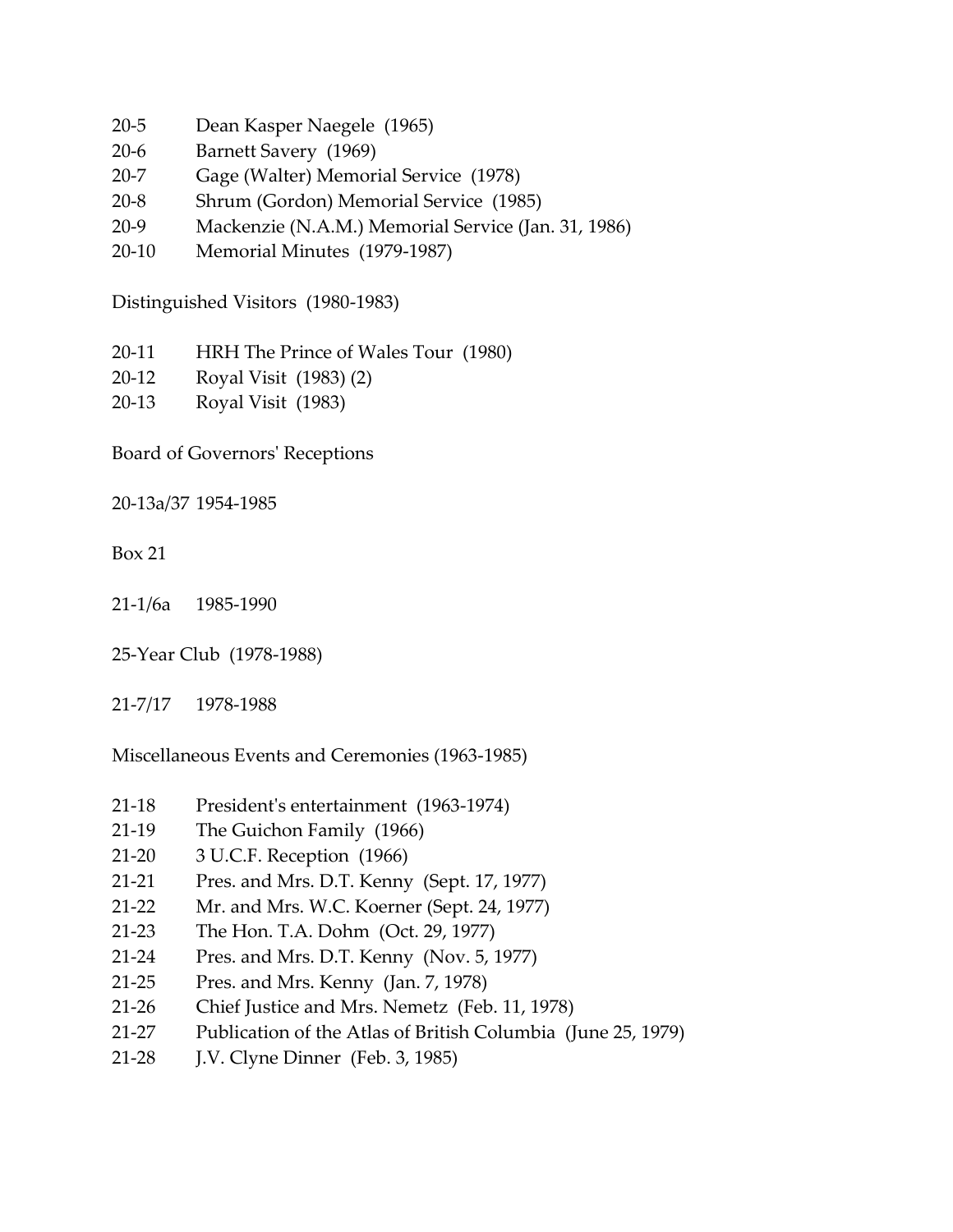Functions (1987-1993)

- 22-1 Entrance Scholarships Reception (November 18, 1987)
- 22-2 Faculty Wives/ New Comers (November 17, 1988)
- 22-3 Steacie Fellowship (January 24, 1989)
- 22-4 75th Anniversary -- Miscellaneous (1990)
- 22-5 Dinner -- Vancouver Foundation (January 10, 1990)
- 22-6 Sweeney Todd Reception (January 17, 1990)
- 22-7 Royal Bank Luncheon (January 24, 1990)
- 22-8 Dinner -- Stan and Shirley Ward (February 13, 1990)
- 22-9 Dinner -- MacMillan Bloedel (February 21, 1990)
- 22-10 Luncheon -- Beily, McDowell, Alumni prize recipients (February 22, 1990)
- 22-11 Dinner -- David Dolphin (February 22, 1990)
- 22-12 Medical Research Council of Canada (March 14, 1990)
- 22-13 Medical Research Council of Canada (March 14, 1990)
- 22-14 Dinner -- Canadian Imperial Bank of Commerce (March 19, 1990)
- 22-15 Cecil Green Tribute Dinner (March 21, 1990)
- 22-16 Wesbrook Scholars (March 23, 1990)
- 22-17 Tribute to Champions (April 5, 1990)
- 22-18 Reception -- Richard Cavell (April 6, 1990)
- 22-19 BBQ -- MAA MAP Convention (April 7, 1990)
- 22-20 Dinner -- Joan Carlisle-Irving (April 19, 1990)
- 22-21 Vancouver Stock Exchange (May 24, 1990)
- 22-22 Ritsumeikan University (June 1, 1990)
- 22-23 Lunch -- Dean Elkins (June 9, 1990)
- 22-24 Pan Pacific -- Vancouver Board of Trade (June 14, 1990)
- 22-25 Croquet tournament -- PUCCCK (June 20, 1990)
- 22-26 Lunch -- Dean P. Suedfeld (June 25, 1990)
- 22-27 Dinner -- Fletcher Challenge (June 27, 1990)
- 22-28 BBQ -- Congregation Thank you (July 19, 1990)
- 22-29 Shad Valley Program BBQ (July 22, 1990)
- 22-30 Diamond Alumni Reception (September 5, 1990)
- 22-31 Dinner -- Bill Sauder (September 11, 1990)
- 22-32 Senate Reception (September 12, 1990)
- 22-33 Luncheon -- W.A. Webber (September 13, 1990)
- 22-34 Dinner -- MacKenzie House -- Canfor Corporation (September 19, 1990)
- 22-35 Dinner -- Global Environment Conference (September 24, 1990)
- 22-36 Great Trek Dinner (September 27, 1990)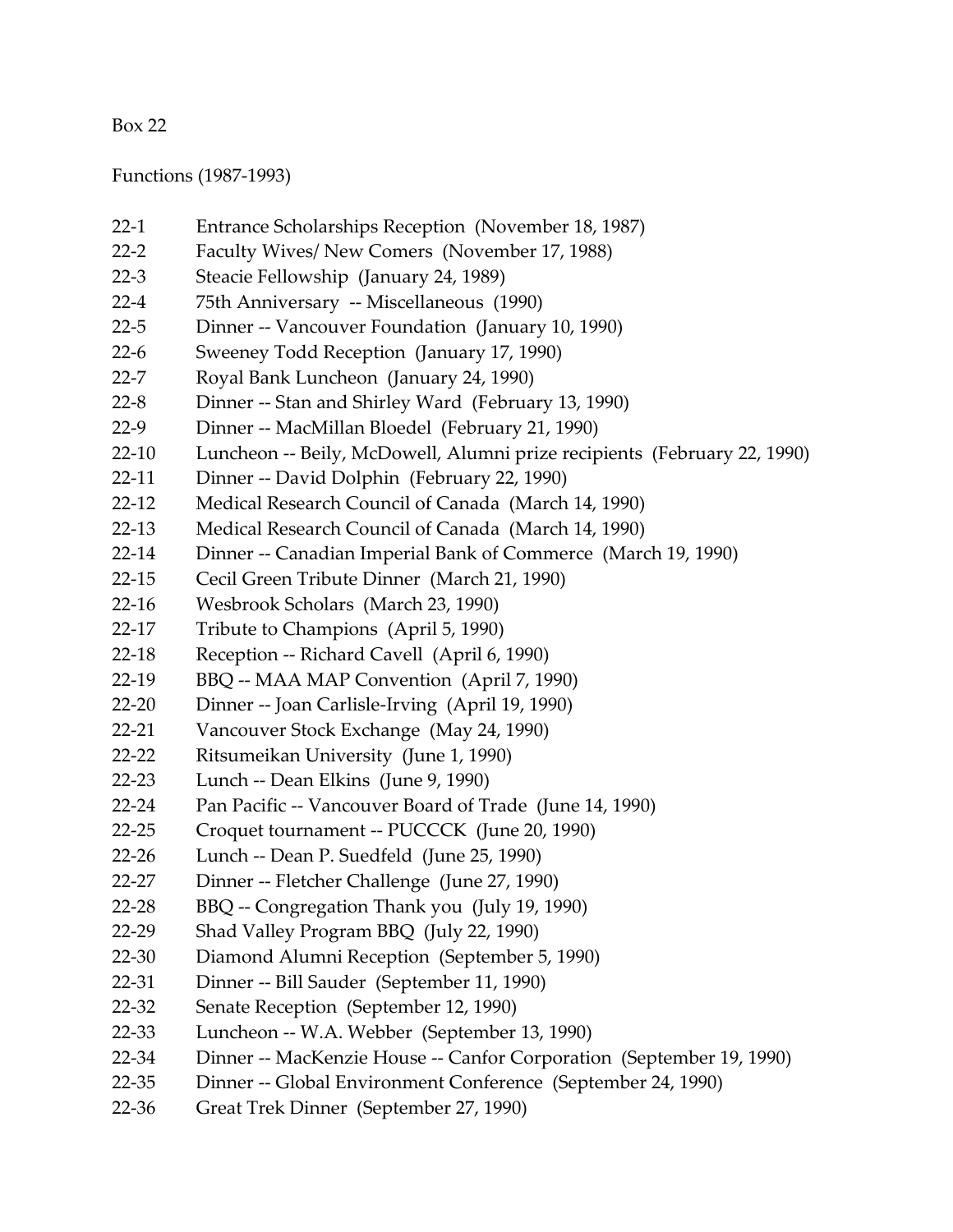- 22-37 Special September Ceremony (September 27, 1990)
- 22-38 Cecil Green Birthday [includes photos] (September 29, 1990)
- 22-39 Birthday Plans [Anniversary Tea] (September 30, 1990)
- 22-40 Killam Fellows Dinner (October 5, 1990)
- 22-41 Canada Scholarship Reception -- Science World (October 17, 1990)
- 22-42 Dinner -- B.C. Hydro (November 19, 1990)
- 22-43 Faculty Teaching Prize Dinner (December 7, 1990)
- 22-44 Reception -- Friends of UBC (December 17, 1990)
- 22-45 Staff Christmas Lunch (December 19, 1990)
- 22-46 Luncheon -- Major Scholarship winners (Lett, Sauder, Logan etc.) (December 20, 1990)
- 22-47 Deans' December Party (December 21, 1990)

- 23-1 Luncheon -- Royal Canadian Legion (February 20, 1991)
- 23-2 UBC Real Estate Corporation (March 4, 1991)
- 23-3 Dinner -- EUS Right and Freedoms Forum (March 14, 1991)
- 23-4 UBC Authors' Reception (March 18, 1991)
- 23-5 Ritsumeikan University -- V.I.P. Visit (March 27, 1991)
- 23-6 Tribute to Champions (April 12, 1991)
- 23-7 Endevour Dinner (April 16, 1991)
- 23-8 Reception -- Wesbrook Scholars (April 23, 1991)
- 23-9 World University Service c/o John Conway (May 1, 1991)
- 23-10 AUCC Dinner (May 2, 1991)
- 23-11 Luncheon -- Biely, McDowell and Alumni prize recipients (May 2, 1991)
- 23-12 25 Year Club Dinner (May 10, 1991)
- 23-13 Luncheon in honour of Peter and Charlotte Burns and Peter and Penny Lusztig (May 27, 1991)
- 23-14 Dinner -- Burns/ Lusztig Retirements (June 18, 1991)
- 23-15 Croquet tournament -- PUCCCK (June 26, 1991)
- 23-16 Shad Valley Program BBQ (July 22, 1991)
- 23-17 Eddie Lunch (June 27, 1991)
- 23-18 BBQ -- Summer Science Program -- First Nations (July 26, 1991)
- 23-19 Diamond Alumni Reception (September 6, 1991)
- 23-20 United Way Reception (September 9, 1991)
- 23-21 Great Trek Dinner (September 26, 1991)
- 23-22 Great Trek Dinner (September 26, 1991)
- 23-23 Dinner -- Killam Fellows (September 30, 1991)
- 23-24 Dinner -- Teaching Prize Winners (October 1, 1991)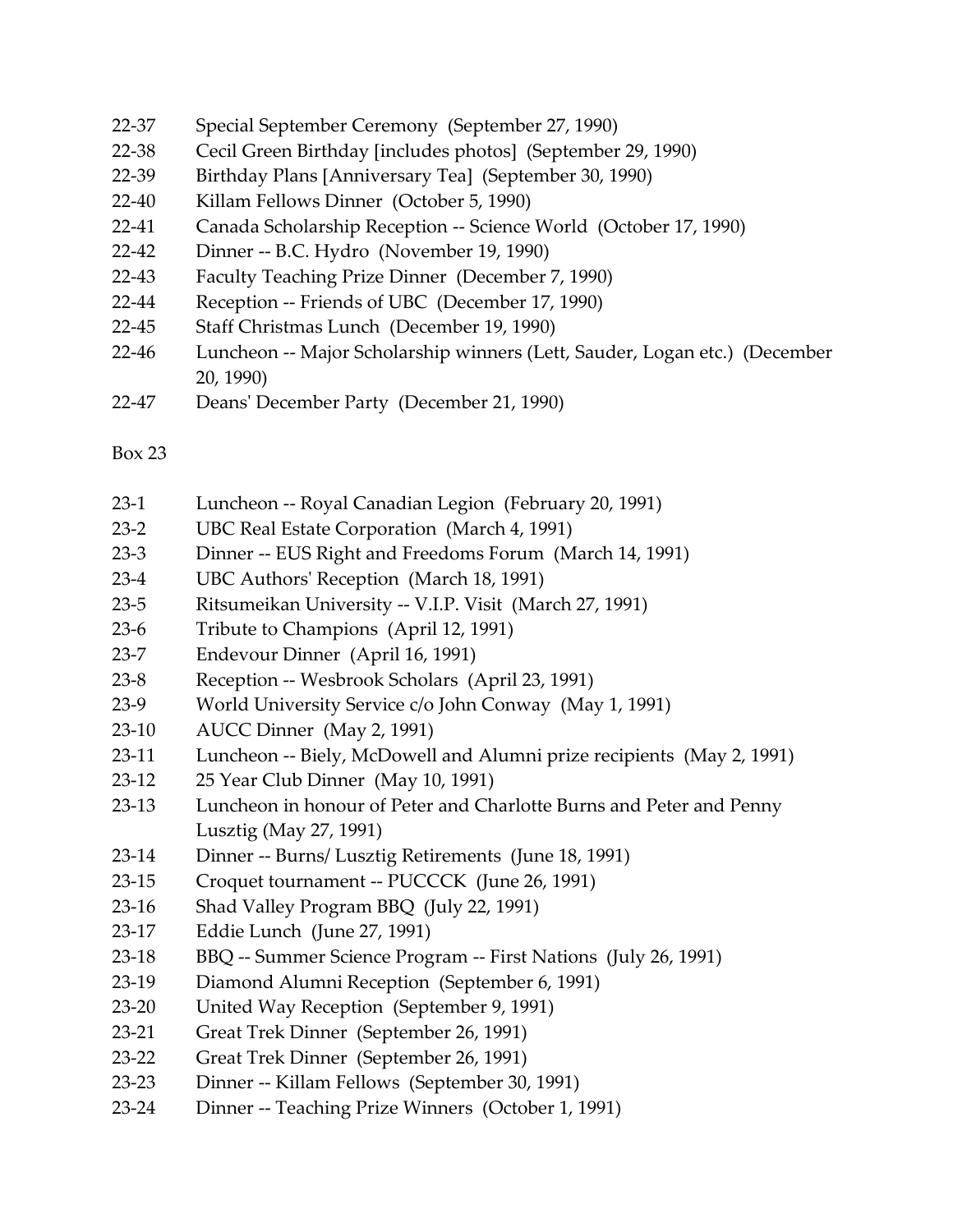- 23-25 Western Universities Chancellors Conference (October 5 & 6, 1991)
- 23-26 Russian Visit [Primoriye Group] (November 27, 1991)
- 23-27 President's Service Award for Excellence (December 3, 1991)
- 23-28 Office Luncheon (December 9, 1991)
- 23-29 Reception -- Friends of UBC (December 10, 1991)
- 23-30 Deans' December Party (December 19, 1991)
- 23-31 Reception -- Major Scholarship Winners (Lett, Logan, Sauder, etc.) [includes photos] (January 10, 1992)
- 23-32 AUCC Reception (March 4, 1992)
- 23-34 Breakfast -- Honorary Big Block (March 25, 1992)
- 23-35 Reception -- David Dolphin (April 15, 1992)
- 23-36 Recognition Dinner -- Terry McGee (April 30, 1992)
- 23-37 Beily, McDowell, Alumni Awards [includes photos] (May 1, 1992)
- 23-38 Reception -- Wesbrook Scholars (May 5, 1992)
- 23-39 Dinner -- Dr. Maurice Strong (May 14, 1992)
- 23-40 Luncheon -- Royal Canadian Legion (May 19, 1992)
- 23-41 Kenneth Hare Luncheon (May 22, 1992)

- 24-1 Green College Dinner (May 30, 1992)
- 24-2 Croquet -- PUCCCK (June 24, 1992)
- 24-3 "Endeavour" Dinner (July 8, 1992)
- 24-4 Shad Valley Program BBQ (July 20, 1992)
- 24-5 Reception -- Society for the Reform of Criminal Law (August 4, 1992)
- 24-6 Experience Canada (August 1992)
- 24-7 John Bell Lunch (September 1, 1992)
- 24-8 Diamond Alumni Reception (September 3, 1992)
- 24-9 United Way Reception (September 9, 1992)
- 24-10 Robertson Retirement Dinner (September 17, 1992)
- 24-11 Webber Dinner (September 23, 1992)
- 24-12 Killam Dinner (September 28, 1992)
- 24-13 Luncheon -- Ritsumeikan University (October 14, 1992)
- 24-14 Authors Reception (October 15, 1992)
- 24-15 Vancouver Institute Reception for Peter Wrist (October 31, 1992)
- 24-16 Canada Scholars (November 6, 1992)
- 24-17 President's Service Award Dinner (November 9, 1992)
- 24-18 Medieval Studies (November 12, 1992)
- 24-19 Reception -- Dr. Don Stephens [includes photos] (December 9, 1992)
- 24-20 Friends of UBC Reception (December 10, 1992)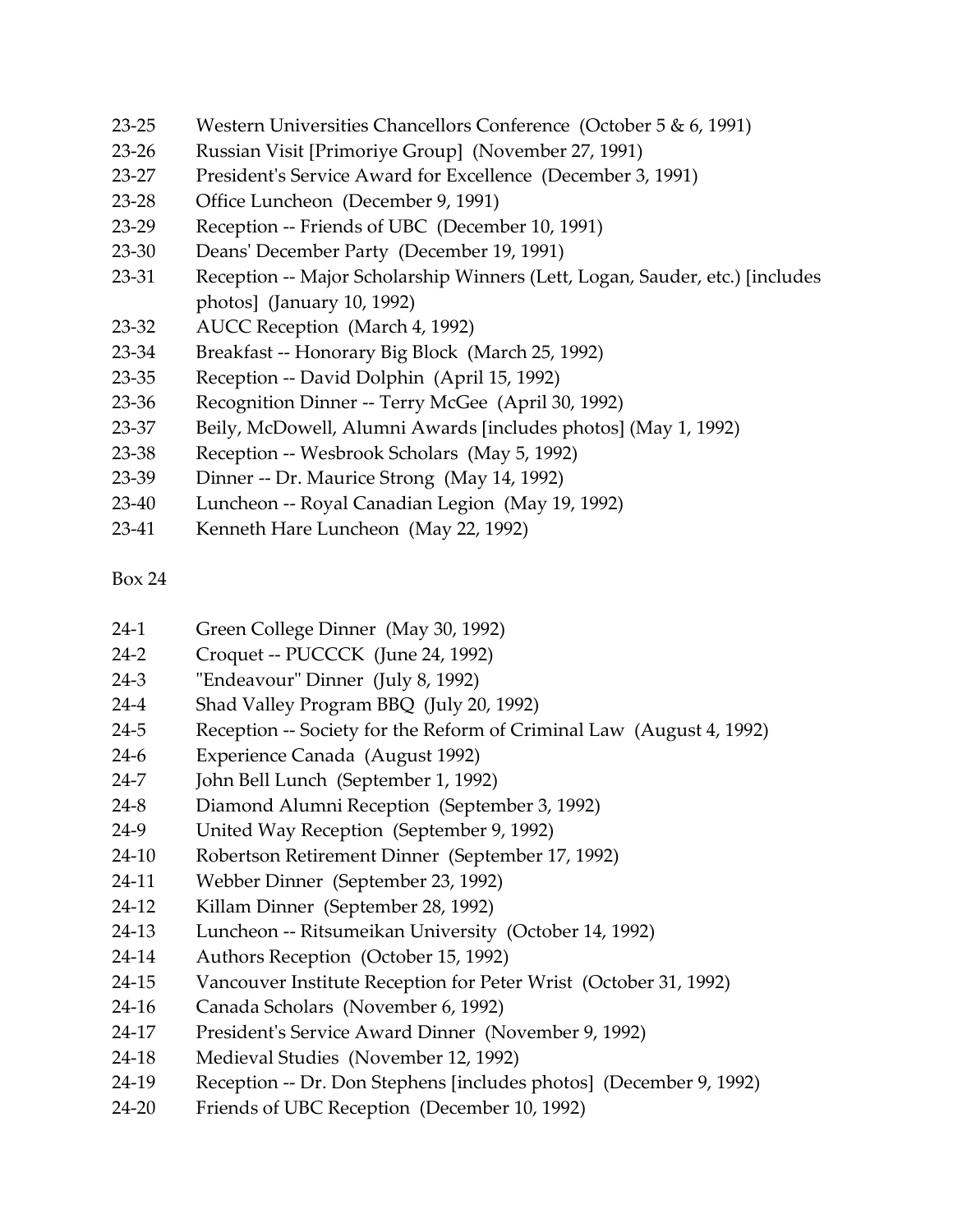- 24-21 President's Office Christmas Lunch (December 15, 1992)
- 24-22 Reception -- Museum of Anthropology Staff (December 17, 1992)
- 24-23 Deans December Party (December 18, 1992)
- 24-24 Hong Kong Exhibit (1992)
- 24-25 WCUPPA BBQ (May 14, 1993)

Building Openings, Dedications and Presentations (1991-1992)

- 24-25a Chemistry/Physics Building (September 7, 1989)
- 24-26 Plaque Unveiling -- Mrs. Berthier (1991)
- 24-27 Site Dedication -- Centre for Integrated Computer Systems Research Computer (1991)
- 24-28 Science Building (December 10, 1991)
- 24-29a,b,c Unveiling of PET Scanner (January 20, 1992)

Remembrance Day Ceremonies (1990-1992)

24-30/32 1990-92

Memorial Services and Commemorations (1990-1991)

| 24-33 | Memorial reception -- Henry Angus (September 25, 1991) |
|-------|--------------------------------------------------------|
| 24-34 | 30th Anniversary of Nitobe Gardens (May 3, 1990)       |

Box 25

Distinguished Visitors (1990-1992)

- 25-1 Pres. Zhang, Changchun University (1990)
- 25-2 Hon. Carol Gran (June 12, 1990)
- 25-3 Reception for Archbishop Edward W. Scott (September 28, 1990)
- 25-4 Dinner -- Hon. B Strachan and Mrs. Strachan (December 20, 1990)
- 25-5 Reception -- Minister E. Veitch (May 2, 1991)
- 25-6 Vice Admiral Anderson [includes photos] (July 31, 1991)
- 25-7 Luncheon -- Gertrude B. Elion (March 5, 1992)
- 25-8 Luncheon -- His Grace the Duke of Atholl (April 1, 1992)
- 25-9 High Commissioner B. Yankey (May 7, 1992)
- 25-10 Hon. Penny Priddy (September 18, 1992)
- 25-11 Hon. Anita Hagen (September 18, 1992)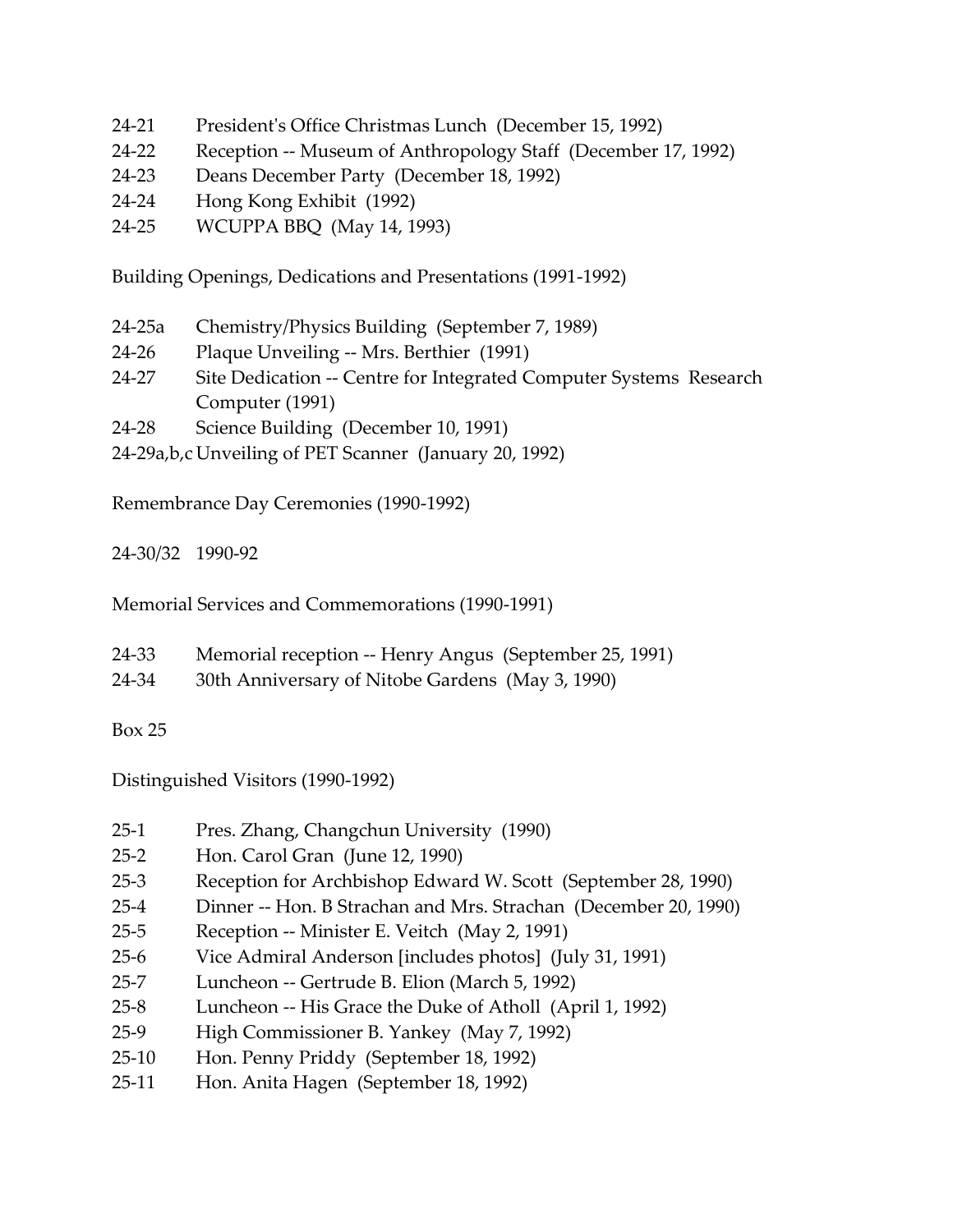- 25-12 Paul Ramsey, Parliamentary Secretary to Minister of Forests (September 24, 1992)
- 25-13 Hon. William Barlee -- Ministerial Visit (October 19, 1992)
- 25-14 Hon. Andrew Petter (November 9, 1992)
- 25-15 Hon. David Zirnhelt (November 10, 1992)
- 25-16 Hon. John Cashore (December 11, 1992)
- 25-17 Visit of Vice-Minister of Foreign Affair, Republic of China (December 14, 1992)

Board of Governors Receptions (1990, 1992)

- 25-18 Dinner -- Retiring Board Members (January 25, 1990)
- 25-19 Board of Governors Reception for Emeriti (March 31, 1990)
- 25-20 Dinner -- Retiring Board Members (September 6, 1990)
- 25-21 Board Reception -- New Faculty (November 8, 1990)
- 25-22 Dinner -- Retiring Board Members (January 16, 1992)
- 25-23 Board of Governors meet New Faculty (November 19, 1992)

#### [\(continued\)](#page-44-1)

# <span id="page-40-0"></span>CEREMONIAL GREETINGS AND CONGRATULATIONS SERIES (Cont'd)

#### Box 26

Congratulations on the Installation of William Sauder as Chancellor (November 1996)

#### Box 27

Congratulations on the Installation of Martha Piper as President (September 1997) Miscellaneous Events and Ceremonies (1972-1976)

# OS 7 (oversize)

Album -- Summer Session classes for Seniors (1974-1976) UBC related newspaper clippings (1972-1973)

#### **(**[continued](#page-46-1)**)**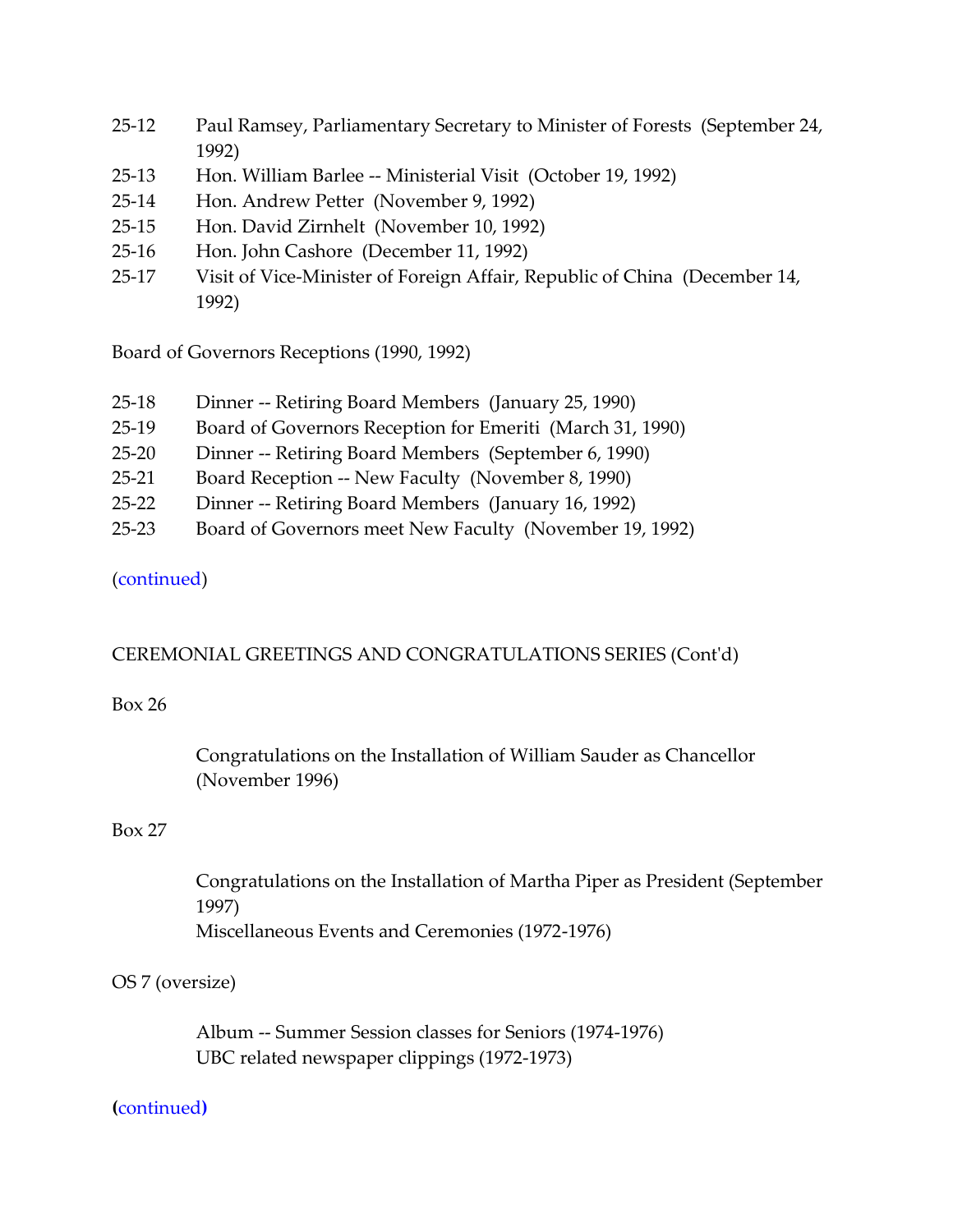### <span id="page-41-0"></span>CONGREGATION SERIES (Cont'd)

#### Box 28

Honorary Degree Recipient files

- 28-1 Bentley, Leopold (1 June 1984)
- 28-2 Bell-Irving, Henry (30 May 1984)
- 28-3 McDowell, Charles A. (30 May 1984)
- 28-4 Rostropovich, Mstislav (30 May 1984)
- 28-5 Shoyama, Thomas K. (31 May 1984)
- 28-6 Berton, Pierre Francis (30 May 1985)
- 28-7 Erickson, Arthur Charles (29 May 1985)
- 28-8 Inkster, James Alexander (30 May 1985)
- 28-9 Keate, James Stuart (30 May 1985)
- 28-10 Langlands, Robert Phelan (29 May 1985)
- 28-11 Munro, John James (31 May 1985)
- 28-12 Siwallace, Margaret (31 May 1985)
- 28-13 Akiyama, Kazuyoshi (29 May 1986)
- 28-14 Cohen, Joseph Hymen (28 May 1986)
- 28-15 Dickson, Robert George Brian (30 May 1986)
- 28-16 Halpern, Jack (28 May 1986)
- 28-17 Hawthorn, Audrey Genevieve (29 May 1986)
- 28-18 O'Grady, John Fergus (29 May 1986)
- 28-19 Trudeau, Pierre Elliott (30 May 1986)
- 28-20 Benidickson, Agnes McCausland (28 May 1987)
- 28-21 Birney, Alfred Earle (28 May 1987)
- 28-22 Brown, May (28 May 1987)
- 28-23 Colbeck, Reginald Norman (28 May 1987)
- 28-24 Elliot, George Robert Ford (28 May 1987)

- 29-1 Hansen, Richard Marvin (1987)
- 29-2 Jacobs, John Arthur (27 May 1987)
- 29-3 Mackay, John Ross (27 May 1987)
- 29-4 Wyman, W. Robert (1987)
- 29-5 Allan, John Dykes (25 May 1988)
- 29-6 Barclay, Ian Andrew (27 May 1988)
- 29-7 Bentall, H. Clark (26 May 1988)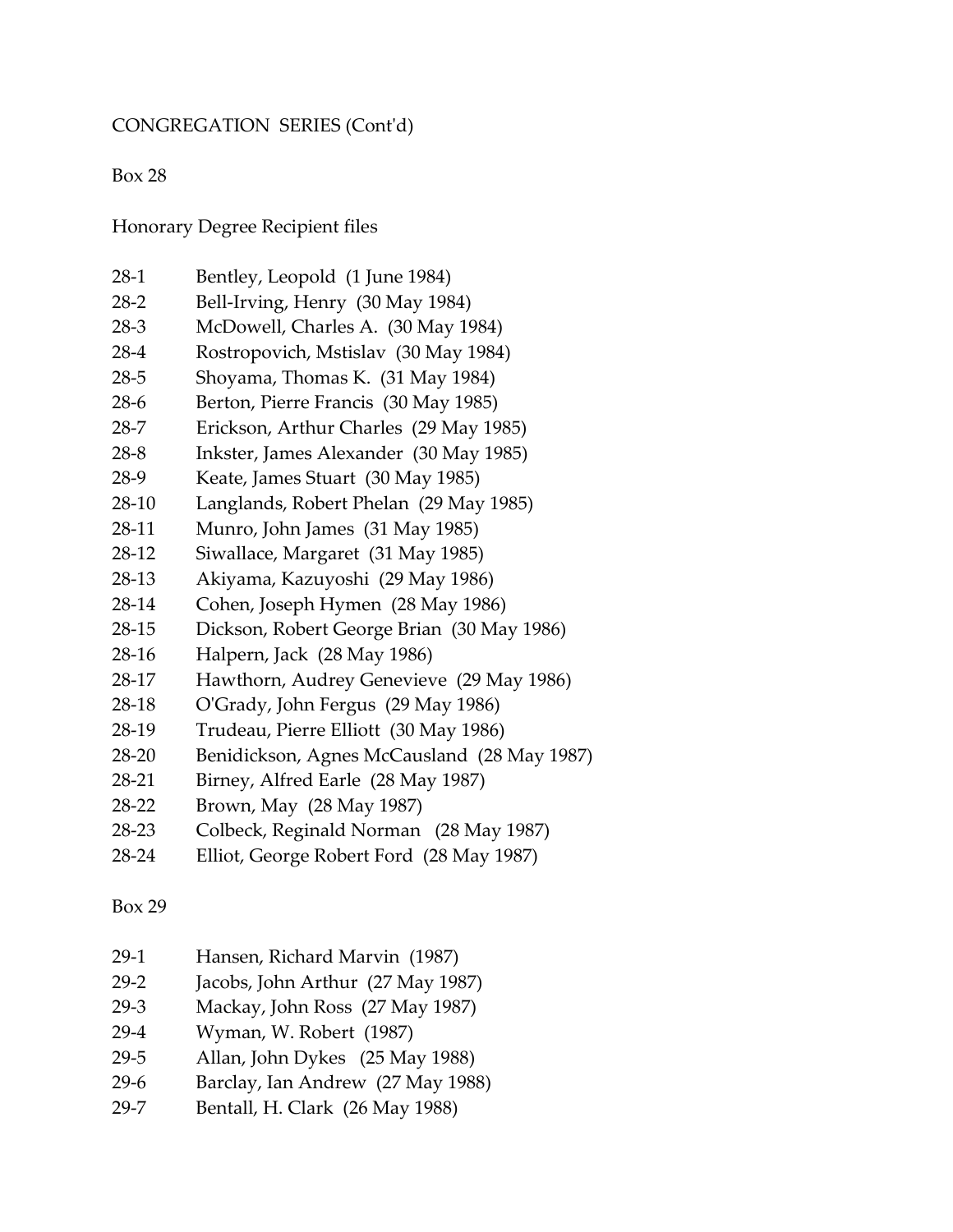- 29-8 Coulthard, Jean (26 May 1988)
- 29-9 Hood, Leroy E. (25 May 1988)
- 29-10 March, Beryl E. (25 May 1988)
- 29-11 Nemetz, Bel Newman (27 May 1988)
- 29-12 Wilson, Madam Justice Bertha (27 May 1988)
- 29-12 Burr, Raymond (1989)
- 29-13 Holland, William (1989)
- 29-14 Iacobucci, Frank (1989)
- 29-15 Johnston, David (1989)
- 29-16 Macdonald, John Spencer (1989)
- 29-17 Nemetz, Nathan (1989) [Chancellors Medal]
- 29-18 Rogers, Robert G. (1989)
- 29-19 Abella, Rosalie (1990)
- 29-20 Baker, Simon (1990)
- 29-21 Helen Belkin (1990)
- 29-22 Black, Sam (1990)
- 29-23 Carney, Patricia (1990)

- 30-1 Chan, Caleb (1990) 30-2 Chan, Tom (1990)
- 30-3 Charlie, Elizabeth (1990)
- 30-4 Chelsea, Phyllis Amelia (1990)
- 30-5 Franklin, Ursula Maritus (1990)
- 30-6 Hara, Arthur Shigeru (1990)
- 30-7 Harowitz, Myer (1990)
- 30-8 Johal, Asa (1990)
- 30-9 Johnstone, Lucille M. (1990)
- 30-10 Livesay, Dorothy (1990)
- 30-11 MacFarlane, Gordon (1990)
- 30-12 McEachern, Alan (1990)
- 30-13 McLachlin, Mdm Jtce Beverly (1990)
- 30-14 Mustard, James Fraser (1990)
- 30-15 Patterson, Frank Porter (1990)
- 30-16 Petch, Howard (1990)
- 30-17 Polanyi, John Charles (1990)
- 30-18 Prang, Margaret (1990)
- 30-19 Sauder, William Lawrence (1990)
- 30-20 Vickers, Johnathon Stewart (1990)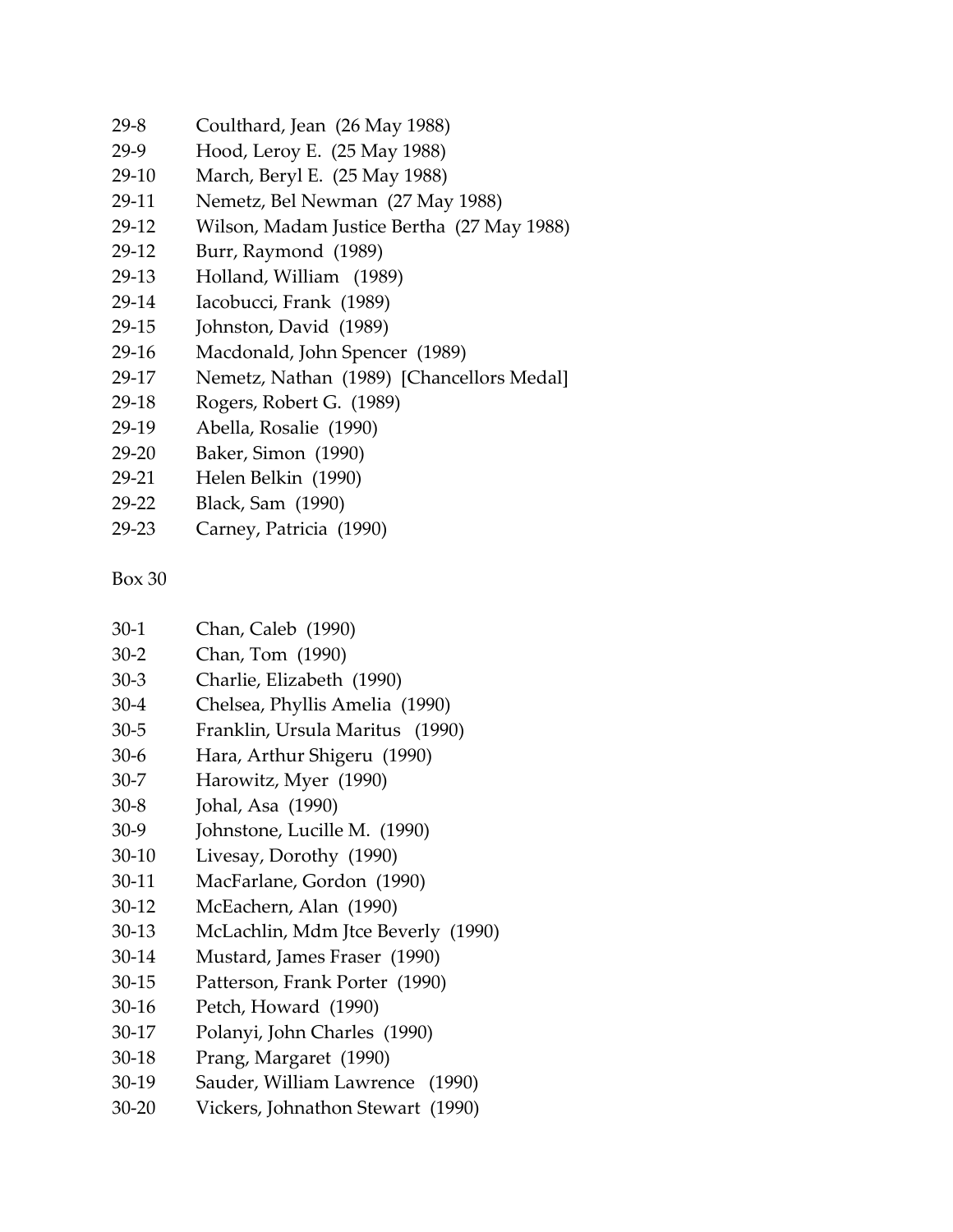- 30-21 Webster, John Edgar (1990)
- 30-22 White, William (1990)
- 30-23 Young, Maurice (1990)

| $31-1$   | Altman, Sidney (1991)   |
|----------|-------------------------|
| $31 - 2$ | Aoki, Ted Tetsuo (1991) |

- 31-3 Dunn, Lydia (1991)
- 31-4 Fulton, Pat (1991)
- 31-5 Lewis, Stephen (1991)
- 31-6 Oberlander, Cornelia Hahn (1991)
- 31-7 Smith, Elijah (1991)

# [\(continued\)](#page-43-1)

# <span id="page-43-0"></span>ADMINISTRATION SERIES (Cont'd)

#### Box 32

- 32-1/3 Faculty Club -- Board of Directors (Ben Moyls member) Minutes, reports, correspondence (February 1978 -- September 1984)
- 32-3a President's Committee on University Art (Ben Moyls member) Correspondence (1982-1984)
- 32-4 Walter H. Gage Memorial Fund Committee (Ben Moyls member) Applications, correspondence, minutes (1982-1984)

# <span id="page-43-1"></span>CONGREGATION SERIES (Cont'd)

- 32-5/9 Baccalauraeate Services -- Printed Programs (1952-1997)
- 32-10 Invocations (1952-1985)
- 32-11/14 Special Fall Congregation -- Law Courts (1995) -- Correspondence, printed material, photographs

Spring Congregation (2001)

32-15/17 Book of Words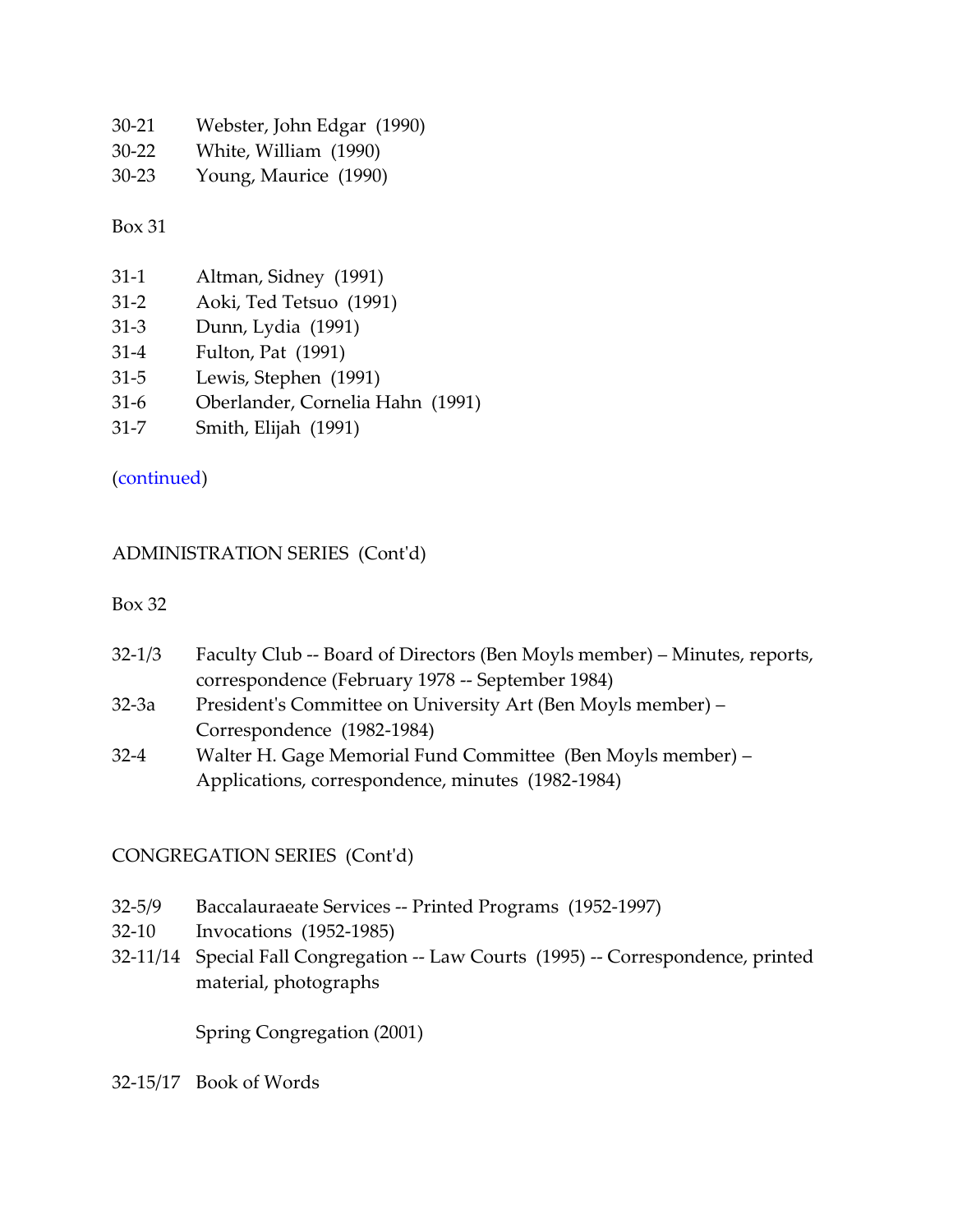32-18 Citations for honorary degrees

[\(continued\)](#page-44-0)

# <span id="page-44-1"></span>EVENTS SERIES (Cont'd)

Box 33

| $33 - 1/3$ | Vancouver Institute Reception Invitations -- Printed material (1964-1984) |
|------------|---------------------------------------------------------------------------|
| $33-4$     | Twenty-Five Year Club Dinner -- Printed invitations (1972-1982)           |
| $33 - 5$   | H.R. MacMillan Lecture Series -- Printed programs and invitations (1966-  |
|            | 1981)                                                                     |
| $33-6$     | Miscellaneous printed invitations (1962-1986)                             |
| $33 - 7$   | 75th Anniversary Medal Presentations -- Correspondence, printed material  |
|            | (1990)                                                                    |

President's Service Award for Excellence -- Correspondence, printed material, citations

| $33 - 8$  | 1992 |
|-----------|------|
| 33-9      | 1994 |
| $33 - 10$ | 1995 |
| Box 34    |      |
| 34-1      | 1996 |
| $34-2$    | 1997 |
| 34-3      | 1998 |
| 34-4      | 1999 |

34-5 2000

[\(continued\)](#page-46-2)

<span id="page-44-0"></span>CONGREGATION SERIES (cont.)

Honorary Degree Recipient files

35-1 Hong-Tao Chow (May 30, 1995) Vincent Stogan (May 30, 1995)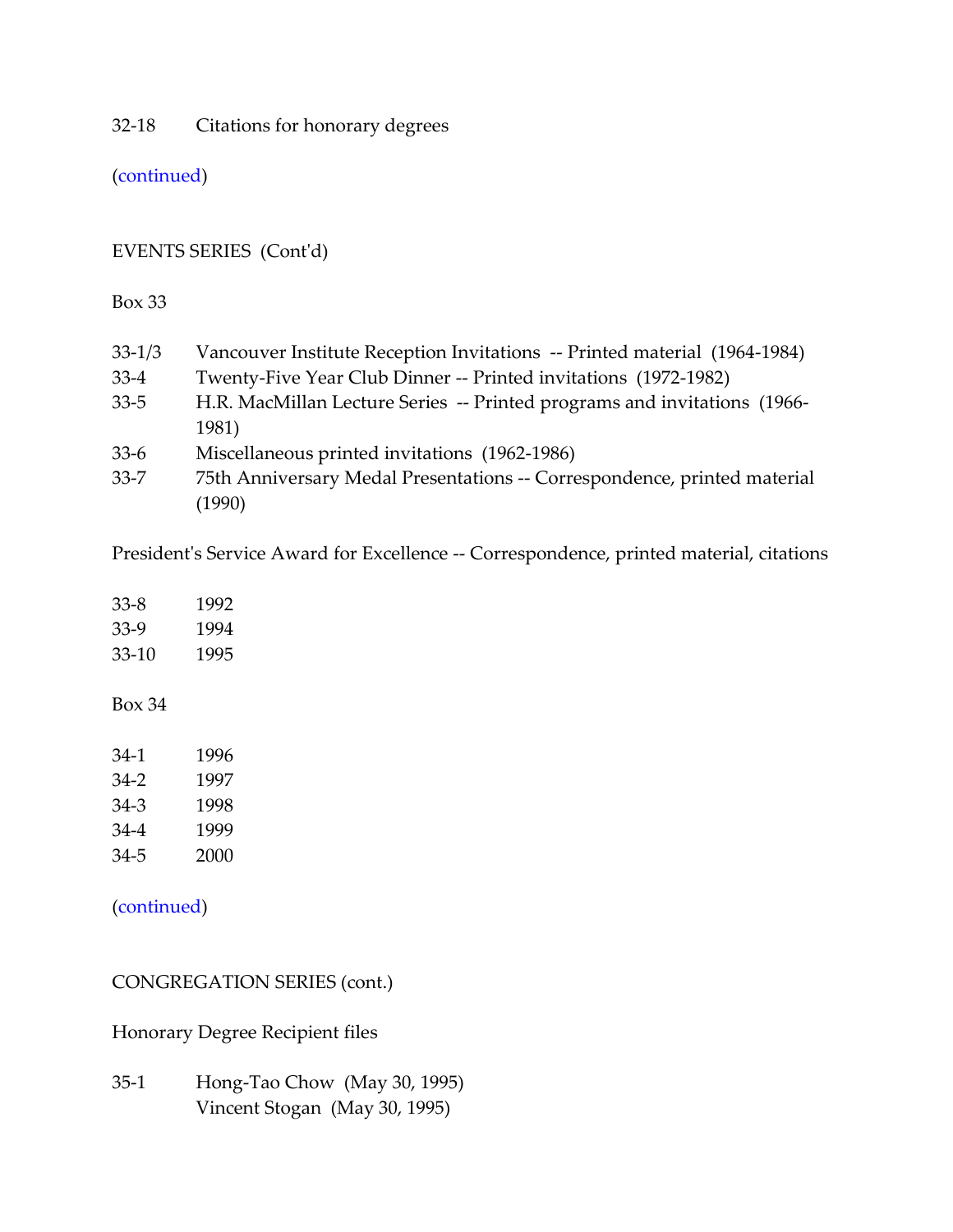| $35 - 2$  | Peter Wall (May 31, 1995)                  |
|-----------|--------------------------------------------|
|           | Wan Kyoo Cho (May 31, 1995)                |
|           | Ivar Ekeland (May 31, 1995)                |
| $35-3$    | Jack Stanley Hodgins (June 1, 1995)        |
|           | Gloria Cranmer Webster (June 1, 1995)      |
|           | Garth Howard Drabinsky (June 1, 1995)      |
| $35-4$    | Leslie Lewis Dan (June 2, 1995)            |
|           | Thomas Martin Franck (June 2, 1995)        |
| $35 - 5$  | William Arthur Esson (October 13, 1995)    |
| $35-6$    | Wendy Arlene Clay (November 23, 1995)      |
|           | Joy Dorothy Coghill (November 23, 1995)    |
| $35 - 7$  | Gordon Edward Forward (May 28, 1996)       |
|           | Doris Kathleen Shadbolt (May 28, 1996)     |
| $35 - 8$  | Bertram Neville Brockhouse (May 29, 1996)  |
| $35-9$    | Rosemary Brown (May 30, 1996)              |
|           | Liou Jieh Jow (May 30, 1996)               |
| $35-10$   | Gurdev Singh Gill (May 31, 1996)           |
|           | Richard Beverley Splane (May 31, 1996)     |
|           | Verna Marie Huffman Splane (May 31, 1996)  |
|           | Chun-Hak Ahn (May 31, 1996)                |
|           | John Hector MacArthur (May 31, 1996)       |
|           | Robert Horne Lee (May 31, 1996)            |
| $35-11$   | Carol Ann Shields (November 28, 1996)      |
|           | Norman Richard Pace (November 28, 1996)    |
| $35-12$   | Cheung-Kok Choi (May 25, 1997)             |
|           | Mario Bernardi (May 25, 1997)              |
| $35-13$   | David Edward Lemon (May 26, 1997)          |
|           | Sally Aw Sian (May 26, 1997)               |
| $35-14$   | Raymond Urgel Lemieux (May 28, 1997)       |
|           | Roy Lewis Taylor (May 28, 1997)            |
| $35-15$   | Clarence Thomas Jules (May 29, 1997)       |
| $35-16$   | Masateru Ohnami (May 30, 1997)             |
|           | Alfred John Scow (May 30, 1997)            |
| $35-17$   | Thomas Bernard Heppner (November 20, 1997) |
|           | Shinroku Morohashi (November 20, 1997)     |
| $35-18$   | Jeffrey Carol Simpson (May 24, 1998)       |
| $35-19$   | Alan C. Cairns (May 25, 1998)              |
|           | Patricio Aylwin Azocar (May 25, 1998)      |
| $35 - 20$ | P. Roy Vagelos (May 26, 1998)              |
| $35 - 21$ | John Peter Bell (May 28, 1998)             |
|           |                                            |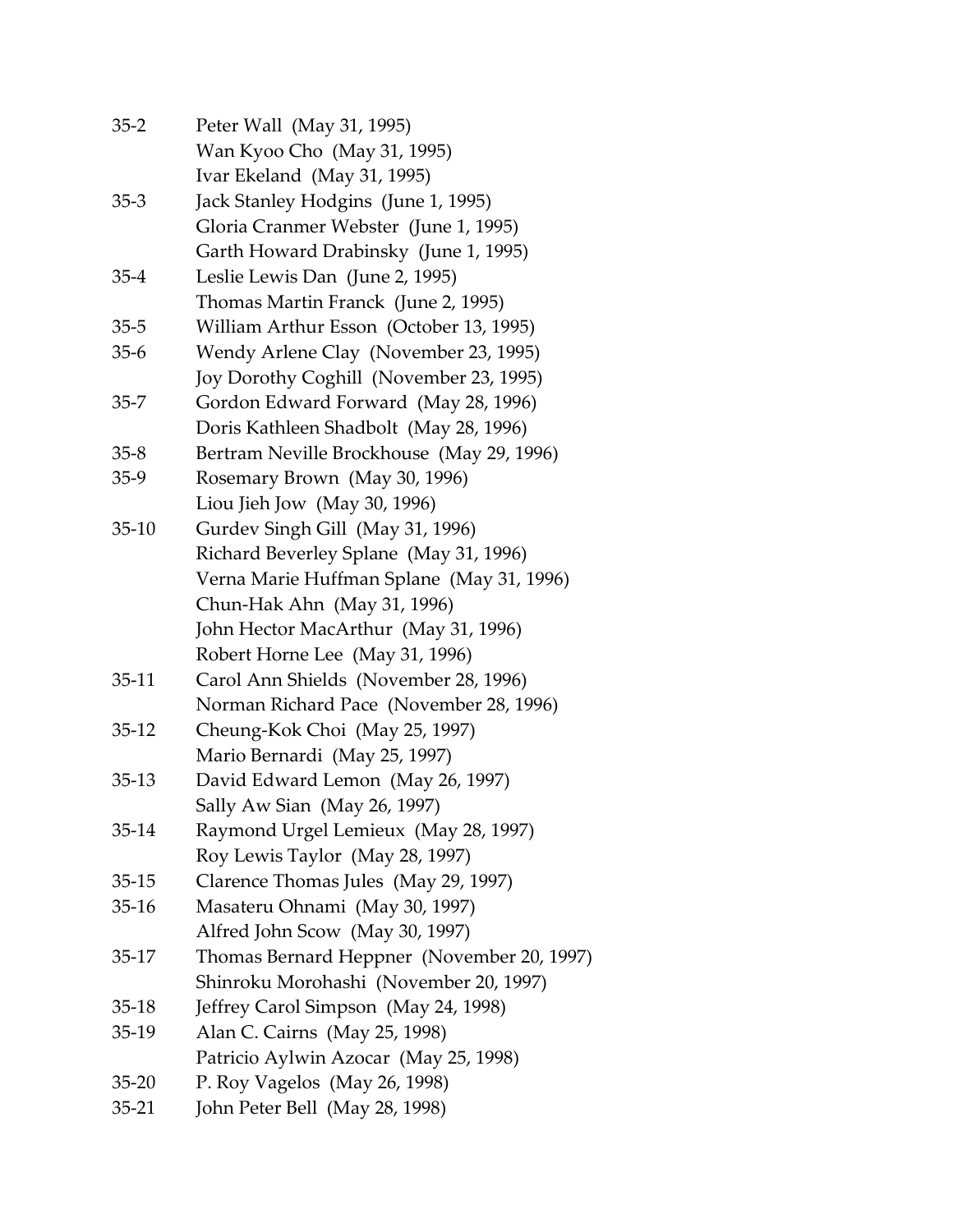- 35-22 David William Strangway (May 29, 1998) H. Peter Oberlander (May 29, 1998) John Stephen Spears (May 29, 1998) 35-22 Stephen Michael Drance (November 27, 1998)
- 

# **(**[continued](#page-46-0)**)**

# <span id="page-46-1"></span>CEREMONIAL GREETINGS AND CONGRATULATIONS SERIES (cont.)

Boxes 36, 37

Ceremonial Greetings -- Installation of Chancellor MacEachern (2002)

[\(continued\)](#page-49-0)

<span id="page-46-2"></span>EVENTS SERIES (cont.)

Box 37a

Memorial Services & Commemorations sub-series

37a-1 Koerner, Walter Charles (1964-1995)

[\(continued\)](#page-49-1)

<span id="page-46-0"></span>CONGREGATION SERIES (cont.)

Honorary Degree Recipient files

- 37a-2 Okita, Saburo (31 May 1984)
- 37a-3 Fulton, E. Margaret (1990)
- 37a-4 Louie, Tong (30 May 1990)
- 37a-5 Forst, Judith D. (1991)
- 37a-6 Maillet, Antonine (1991)
- 37a-7 Smith, Dorothy E. (1991)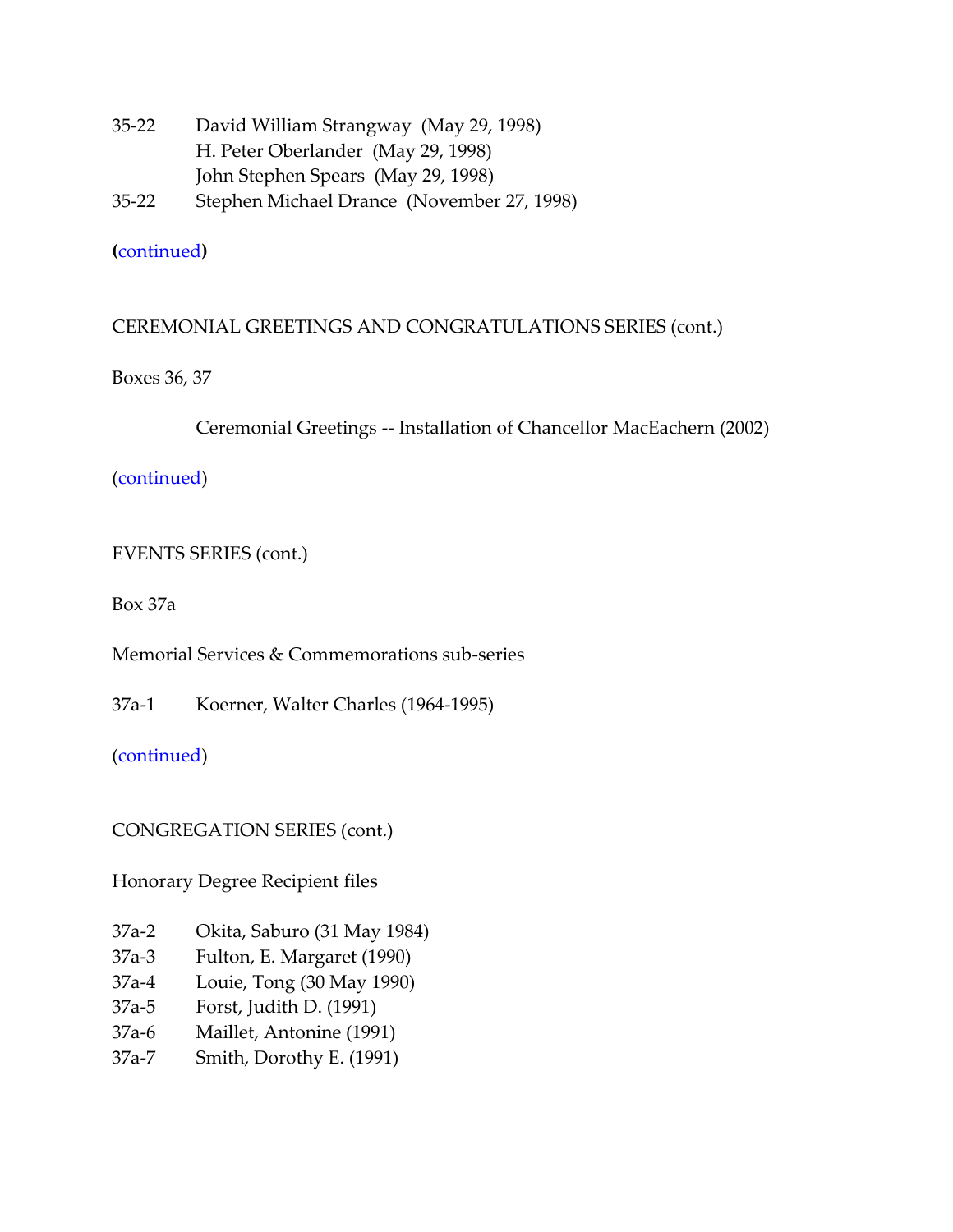| 38-1  | Bentley, Peter J.G. (1992)                 |
|-------|--------------------------------------------|
| 38-2  | Buckland, Peter (1992)                     |
| 38-3  | Cha, Louis (1992)                          |
| 38-4  | Dryden, Ken (1992)                         |
| 38-5  | Jensen, Doreen (1992)                      |
| 38-6  | Kanao, Minoru (26 May 1992)                |
| 38-7  | Lambert, Phyllis (1992)                    |
| 38-8  | Larkin, Peter A. (1992)                    |
| 38-9  | Schlesinger, Joseph (1992)                 |
| 38-10 | Scott, Anthony (1992)                      |
| 38-11 | Underhill, Barbara Anne (26 November 1992) |
| 38-12 | Ashworth, N. Mary (25 May 1993)            |
| 38-13 | Bourne, Charles B. (28 May 1993)           |
| 38-14 | Creelman, Lyle Morrison (28 May 1993)      |
| 38-15 | Croft, Minnie E. (25 May 1993)             |
| 38-16 | Erasmus, George Henry (25 November 1993)   |
| 38-17 | Forester, Maureen (25 November 1993)       |
| 38-18 | Fortier, L. Yves (28 May 1993)             |
| 38-19 | Gibson, William C. (28 May 1993)           |
| 38-20 | Keevil, Norman B. (27 May 1993)            |
| 38-21 | Koo, Pyong Hwoi (25 November 1993)         |
| 38-22 | Peterson, Leslie Raymond (28 May 1993)     |
| 38-23 | Wrist, Peter E. (26 May 1993)              |
| 38-24 | Brink, Vernon C. (November 1994)           |
| 38-25 | Ejiri, Koichiro (24 November 1994)         |
|       |                                            |

- 39-1 Barton, William H. (2 June 1999)
- 39-2 Blusson, Stewart (27 May 1999)
- 39-3 Chan, Shirley Y. (31 May 1999)
- 39-4 Lamer, Antonio (1999)
- 39-5 McGeer, Edith and Patrick (1999)
- 39-6 Newman, Peter C. (1 June 1999)
- 39-7 Roller, Kalman Joseph (2 June 1999)
- 39-8 Vogt, Erich (26 May 1999)
- 39-9 Baumgart, Alice (2000)
- 39-10 Bloom, Myer (2000)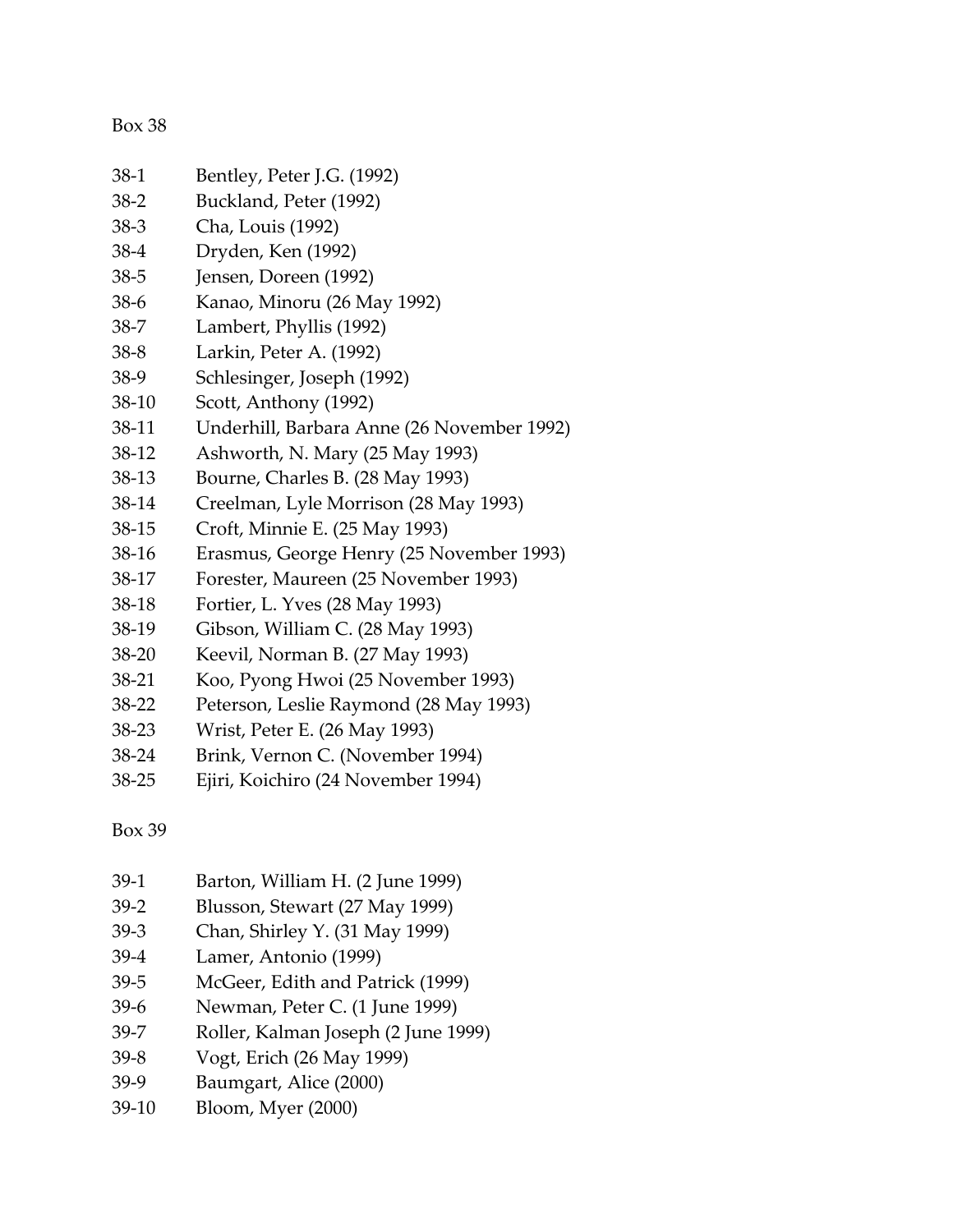- 39-11 Campbell, Kim (23 November 2000)
- 39-12 Egoyan, Atom (26 May 2000)
- 39-13 Friesen, Henry (2000)
- 39-14 Hardwick, Walter G. (2000)
- 39-15 Ho, Robert (2000)
- 39-16 Kalke, Harold C. (24 November 2000)
- 39-17 McDonald, Maureen Mitchell (11 November 2000)
- 39-18 Mundell, Robert (29 May 2000)
- 39-19 Pielou, Evelyn Chrystalla (2000)
- 39-20 Shaw, Michael (2000)
- 39-21 Smith, Tricia Catherine (2000)
- 39-22 Webber, William A. (2000)
- 39-23 Wheeler, John (2000)
- 39-24 Arbour, Louise (22 November 2001)
- 39-25 Blaney, John Patrick (29 May 2001)
- 39-26 Debas, Haile (25 May 2001)
- 39-27 Hacking, Ian (28 May 2001)
- 39-28 Hardwick, David (29 May 2001)
- 39-29 Kogawa, Joy (23 May 2001)
- 39-30 Levy, Julia G. (24 May 2001)
- 39-31 Newell, Eric P. (2001)
- 39-32 Rangel, Raphael (2001)
- 39-33 Salcudean, Martha Eva (28 May 2001)
- 39-34 Schnackenberg, Tom (23 May 2001)
- 39-35 Smith, Gordon Appelbe (23 May 2001)
- 39-36 Williams, Paul H. (25 May 2001)
- 39-37 Ike Barber (27 November 2002)
- 39-38 Calne, Donald Brian (28 May 2002)
- 39-39 Copithorne, Maurice Danby (23 May 2002)
- 39-40 Gardom, Garde (29 May 2002)
- 39-41 Hickling, Margaret G. (27 May 2002)
- 39-42 Lind, Philip B. (23 May 2002)
- 39-43 Moore, Buzz (28 May 2002)
- 39-44 Parsons, Timothy (23 May 2002)
- 39-45 Scriver, Charles Robert (28 May 2002)
- 39-46 Smith, Ronald Fenwick (22 May 2002)
- 39-47 Joseph, Chief Robert (26 May 2003)
- 39-48 Laponce, Jean (2003)
- 39-49 McCarthy, Grace (2003)
- 39-50 Congregation 2006 Fall Chancellor's speech (2006)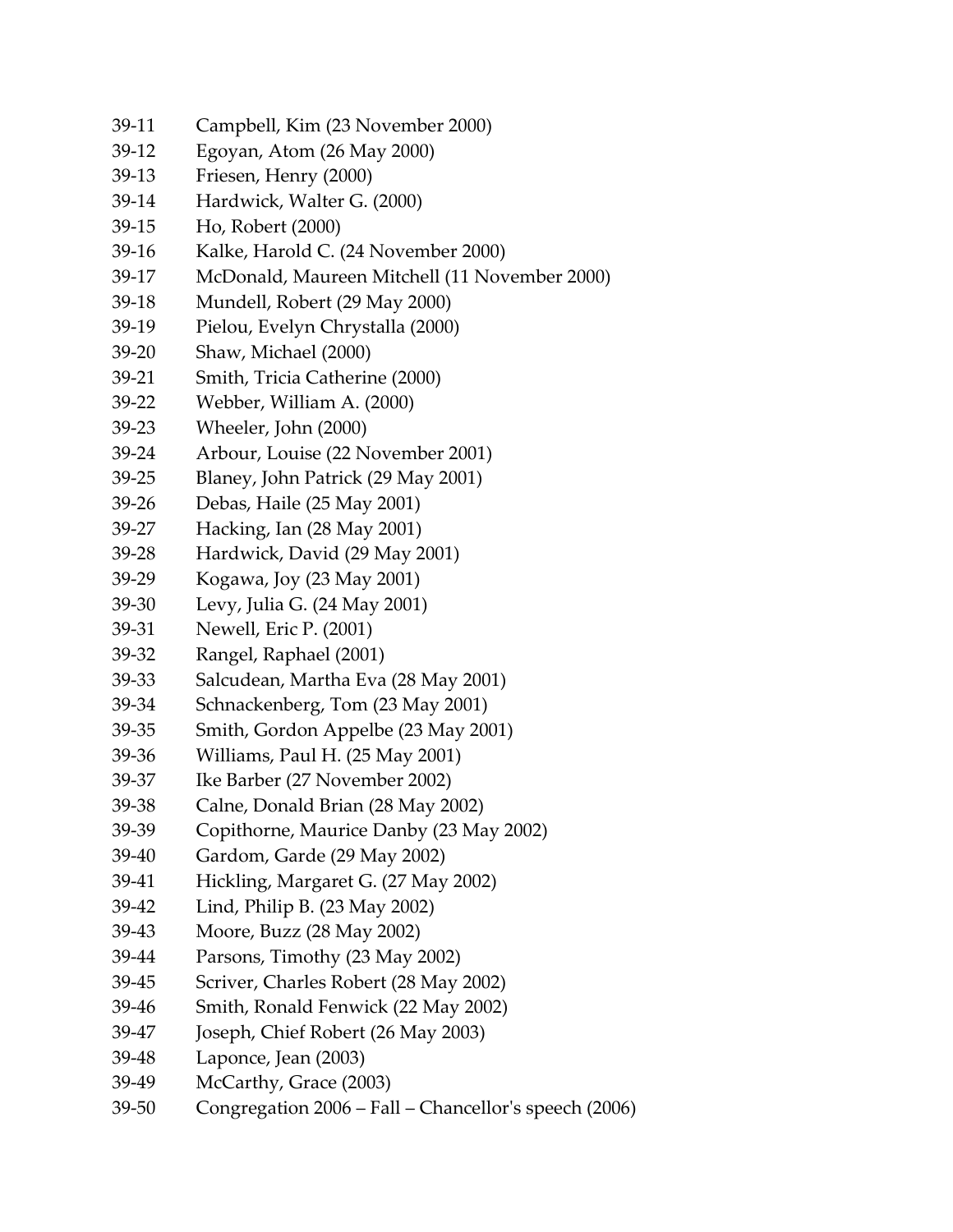# 40-1 Congregation 2002 – Fall – Outline of Procedure (November 27, 2002)

#### [\(continued\)](#page-49-2)

#### <span id="page-49-1"></span>EVENTS SERIES (cont.)

- 40-1a Open House-UBC 75th Anniversary 1990 40-2 Speeches and Remarks 1958, 1991-1996 [2 folders] [Chancellor A.E. Grauer, Chancellor Leslie Peterson, Mr. Kenneth M. Bagshaw, President David W. Strangway, Chancellor Robert Lee, Pat Bovey, Daniel Birch, Hugh Brock, President David W. Strangway, Chancellor Robert Lee, Dr. Birch, Sir Shridath Ramphal, Barbara Crompton, Bob Wyman] 40-3 Publications 1968, 1991-1995
- 40-4 Miscellaneous Printed Programs and Invitations 1988-1995
- 40-5 Schedules, Program Outlines, and Miscellaneous 1988-1995
- 40-6 "Opening Ceremony UBC Okanagan" 8 September 2005

#### [\(continued\)](#page-50-0)

# <span id="page-49-0"></span>CEREMONIAL GREETINGS AND CONGRATULATIONS SERIES (cont.)

40-7 Congratulations on Establishment of UBC Okanagan September 2005 [2 folders] [The King's University College, The University of New Brunswick, St. Thomas University, Kwantlen University College, Bishop's University, McGill University, University of Guelph, Simon Fraser University]

# <span id="page-49-2"></span>CONGREGATION SERIES (cont.)

- 41-1 Congregation Information Sessions 1998-1999
- 41-2 Grad Class presents tree to UBC March 30, 1999, March 28 2000
- 41-3 Honorary Degree Receptions 1998-1999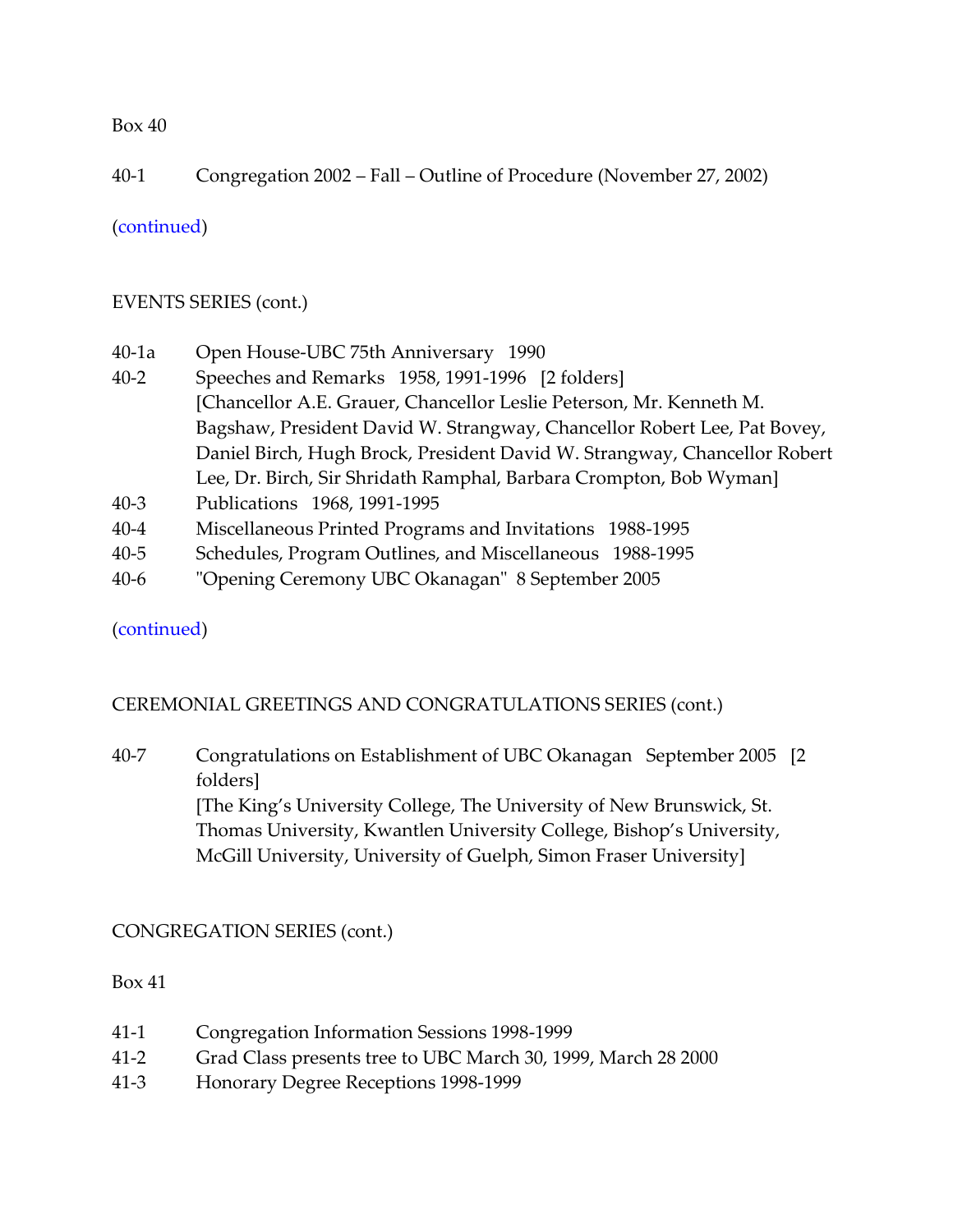41-4 Breakfast Graduation thank you June 18, 1998

[\(continued\)](#page-54-0)

# <span id="page-50-0"></span>EVENTS SERIES (cont.)

- 41-5 UBC Open House Manual 1984
- 41-6 UBC Open House 1987
- 41-7 Open House Process Notes 1990
- 41-8 Open House 1990 budgets, marketing and corp. sponsors
- 41-9 Open House 1990 signage
- 41-10 UBC Open House events 1990
- 41-11 UBC Open House 1190 Kids World
- 41-12 UBC Open House 1990 Final summary
- 41-13 UBC 1993 Open House
- 41-14 UBC 1994 Open House
- 41-15 UBC Open House 1995 Blueprint and Attendee profile
- 41-16 UBC 1995 Open House Events and Programs
- 41-17 UBC Open House 1995 Volunteers and Sponsors
- 41-18 UBC 1995 Open House Committees
- 41-19 UBC 1995 Open House Open House Signage
- 41-20 UBC 1995 Open House Budget
- 41-21 UBC 1995 Open House Kids World
- 41-22 UBC 1995 Open House Promo and logo
- 41-23 UBC 1995 Open House Final Report
- 41-24 UBC Open House 1996
- 41-25 UBC Open House 2005 Proposal
- 41-26 APEC NAM [Norman Mackenzie House] corporate Sponsorships finance 1996- 1997
- 41-27 APEC NAM Corporate Sponsorship and finance 1996- 1997
- 41-28/29 APEC catering, general, University Forum, BOG, Committee meetings, communications, Cecil Green, Green College 1996-1997 [2 folders]
- 41-30 APEC logistics Museum of Anthropology, Faculty Club, Facilities, Grad Student Centre 1996 – 1997 1/2
- 41-31 APEC logistics Museum of Anthropology, Faculty Club, Facilities, Grad Student Centre 1996 – 1997 2/2
- 41-32 APEC miscellaneous issues, miscellaneous, APEC Alert 1996-1997 1/2
- 41-33 APEC miscellaneous issues, miscellaneous, APEC Alert 1996-1997 1/2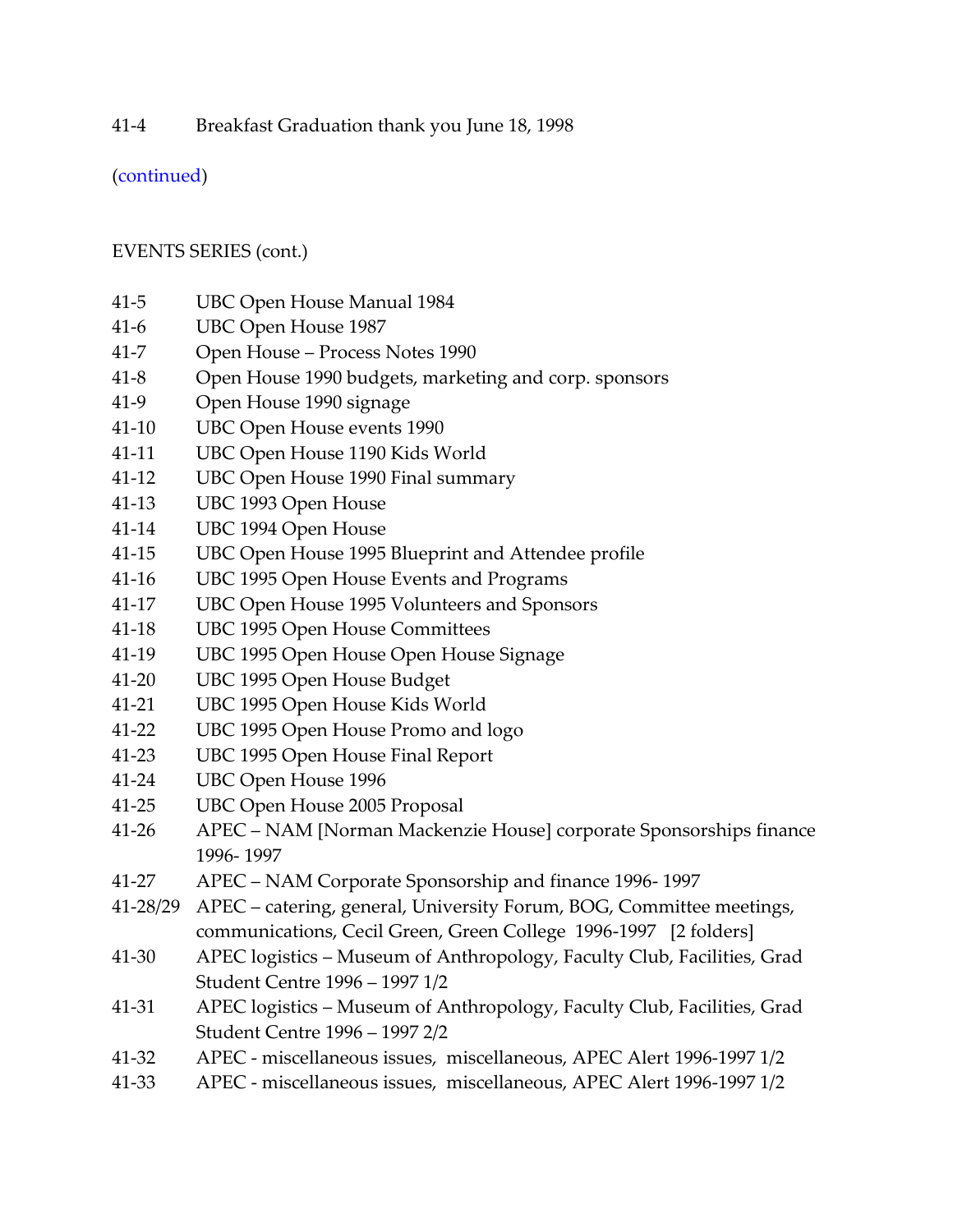- 42-1 [APEC] CYAP [Canada Year of Asia Pacific], UBC Events, Committee 1/2 1996-1997
- 42-2 [APEC] CYAP [Canada Year of Asia Pacific], UBC events, committee 2/2 1996-1997
- 42-3 [APEC correspondence] 1997-11998
- 42-4 APEC Word and Excel files [print copies of computer documents] 1996-1997
- 42-5 APEC emails [print copies]1/2 1996-1997
- 42-6 APEC emails [print copies] 2/2 1997
- 42-7 APEC RCMP Public Inquiry, FOI request, legal correspondence 1997- 1999
- 42-8 APEC RCMP Public Inquiry, FOI request, legal correspondence 1997- 1999
- 42-9 APEC RCMP Public Inquiry, FOI request, legal correspondence 1997- 1999
- 42-10 [APEC Security] Site visits 1996-1997
- 42-11 [APEC Security] Site visits 1996-1997
- 42-12 APEC agreements 1997
- 42-13 APEC External general, miscellaneous, menus 1997
- 42-14 APEC External general, miscellaneous, menus 1997
- 42-15 APEC news clippings 1997-1999
- 42-16 APEC news clippings 1997-1999
- 42-17 [APEC] MOA [Museum of Anthropology] interior 1996-1997
- 42-18 Summary of functions 1998
- 42-19 ACST [Advisory Council on Science and Technology] 2000
- 42-20 APRU [ Association of Pacific Rim Universities Annual meeting registration package] 2000
- 42-21 APRU ACST [Association of Pacific Rim Universities Advisory Council on Science and Technology] 2000

- 43-1 APRU ACST [Association of Pacific Rim Universities Advisory Council on Science and Technology] meeting program 2000
- 43-2 APRU ACST [Association of Pacific Rim Universities Advisory Council on Science and Technology] working group 2000
- 43-3 APRU [Association of Pacific Rim Universities] Technology demos 2000
- 43-4 APRU [Association of Pacific Rim Universities] MOA [Museum of Anthropology] dinner 2000
- 43-5 APRU [Association of Pacific Rim Universities] Sat[urday] B[reak]fast/ Sat[urday] lunch 2000
- 43-6 APRU [Association of Pacific Rim Universities] Aquarium dinner 2000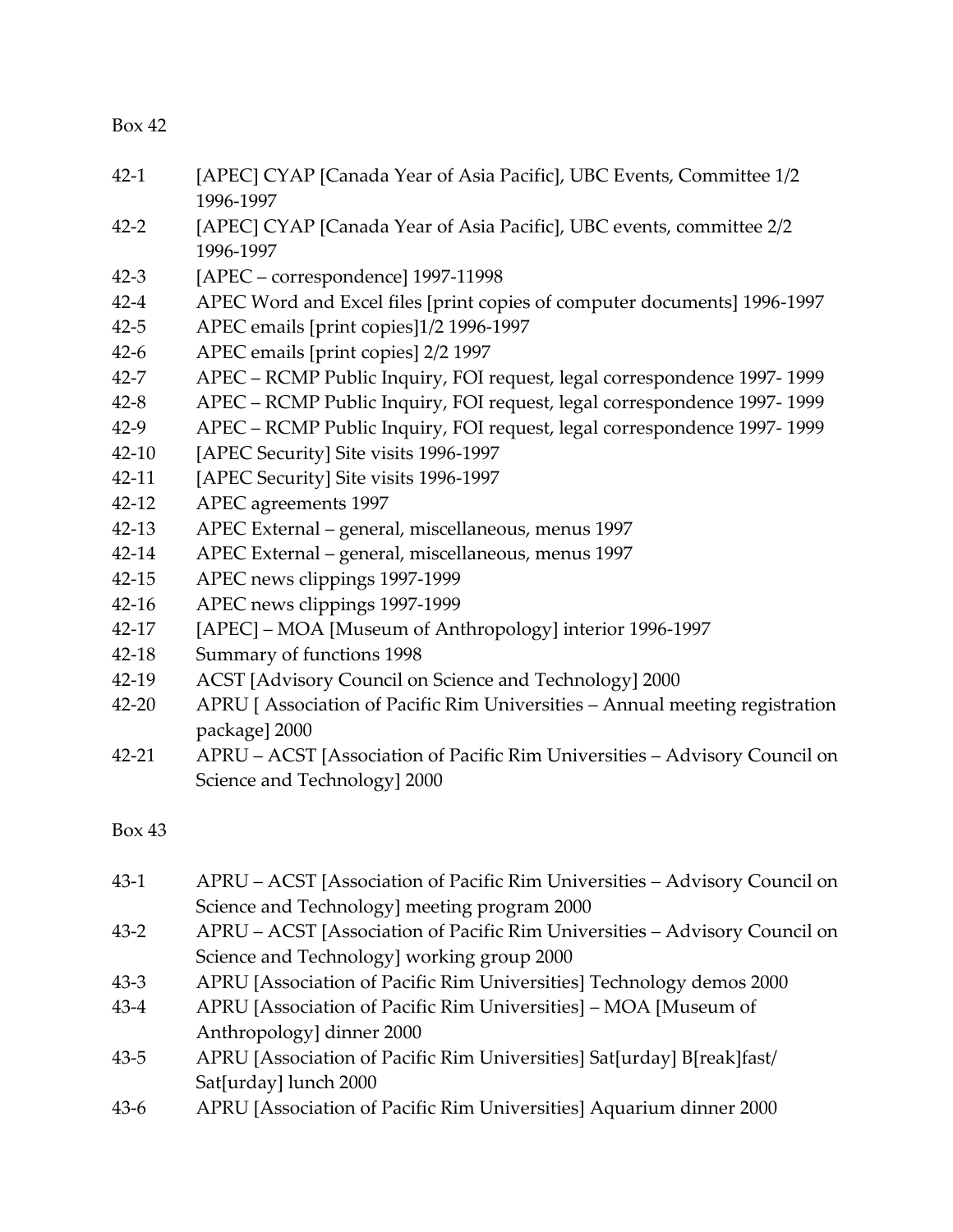- 43-7 [Association of Pacific Rim Universities Fourth Annual Presidents Meeting package] 2000
- 43-8 Plaque unveiling and reception for Pearl Van Der Linden July 23, 1998
- 43-9 Official Opening of the Forest Sciences Centre Sept. 29, 1998
- 43-10 Donor reception Forest Sciences Centre Opening Sept. 29, 1998
- 43-11 New home of the University Transition school Sept. 30, 1998
- 43-12 Remembrance Day Ceremony Nov. 11, 1998
- 43-13 Memorial service for Frank Eastham Nov. 18, 1998
- 43-14 Unveiling of Canadian Heritage plaque for H.R. MacMillan March 29, 1999
- 43-15 Dodson dedication Apr. 29, 1999
- 43-16 Johannean Reunion July 24, 1999
- 43-17 Plaque unveiling for Dorothy Somerset Grove Dedication Sept. 15, 1999
- 43-18 Renaming of AMPEL building Sept. 29, 1999
- 43-19 Reception TEF2 Oct. 25, 1999
- 43-20 Remembrance Day Ceremony Nov. 11, 1999
- 43-21 Asia Pacific Parliamentary Forum event Jan. 8, 1997
- 43-22 Walter Koerner memorial March 9, 1997
- 43-23 Don and Arlene Birch dinner Dec. 9, 1997
- 43-24 Nathan T. Nemetz memorial service Nov. 12, 1997
- 43-25 Remembrance Day Nov. 11, 1997
- 43-26 Dedication of atrium Nov. 6, 1997
- 43-27 Thea and Leon Koerner plaque and luncheon March 10, 1997
- 43-28 Koerner Library opening March 10, 1997
- 43-29 Chan Centre first performance March 14, 1997
- 43-30 50th Anniversary World University Service May 7, 1997
- 43-31 Chan Centre Opening May 12, 1997
- 43-32 Chan Centre Donor Recognition dinner May 12, 1997
- 43-33 Cornerstone Ceremony School of Journalism May 26, 1997
- 43-34 Koerner plaque Grad Centre July 11, 1997
- 43-35 St. John's College opening dinner July 28, 1997
- 43-36 Forest Sciences Centre Topping-Off July 23, 1997
- 43-37 David and Alice Strangeway reception July 29, 1997

- 44-1 Continuing Studies building dedication July 30, 1997
- 44-2 School of Journalism opening reception Aug. 27, 1997
- 44-3 Ceremonies, invitations and program samples 2001
- 44-4 Hon. John Manley 10th Anniversary Centre Criminal Law Reform Jan. 17, 2001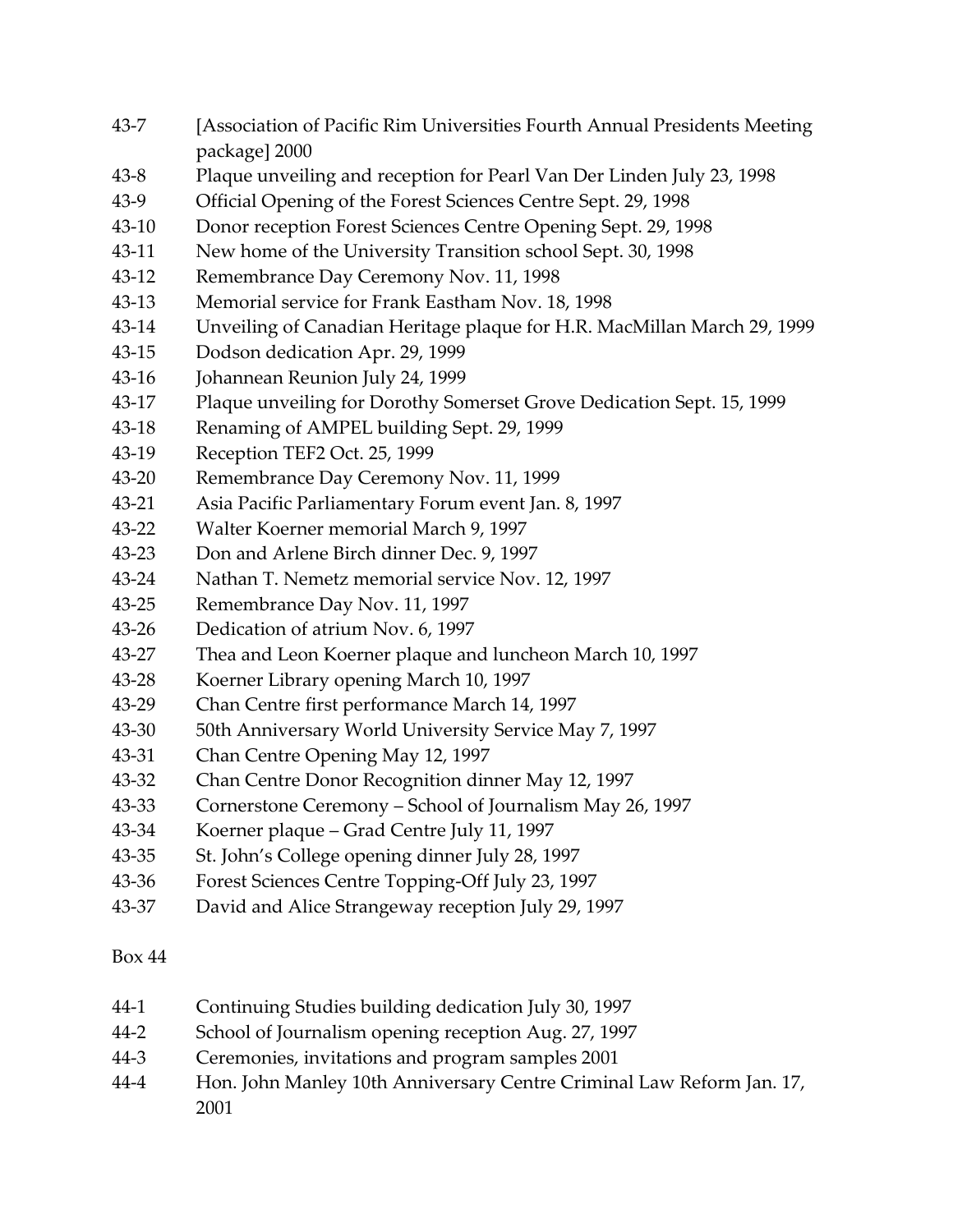- 44-5 Lloyd Axworthy reception Jan. 31, 2001
- 44-6 Visit of President Kim, Korea University ground breaking for KU-UBC House Feb. 27, 2001
- 44-7 Rededication of Koerner plaques ceremony and reception March 15, 2001
- 44-8 Chung Collection Opening May 3, 2001
- 44-9 Robson Square media event June 1, 2001
- 44-10 September 11th Commemorative gathering Sept. 18, 2001
- 44-11 Remembrance Day ceremony Nov. 11, 2001
- 44-12 ECE System on Chip Lab opening Nov. 29, 2001
- 44-13 Robson Square opening Nov. 30, 2001
- 44-14 Robson Square pre-opening reception Nov. 29, 2001
- 44-15 Opening of BC Inter-University Research Data Centre Dec. 13, 2001
- 44-16 Opening College of Health Disciplines Feb. 11, 2002
- 44-17 Retirement of Chancellor Bill Sander June 12, 2002
- 44-18 Launch of Collaborative Program for Teaching and Research Jan. 11, 2000
- 44-19 BC Knowledge Fund Announcement June 12, 2000
- 44-20 Sir Cecil Green's 100th Birthday Aug. 6, 2000
- 44-21 Dinner for Dr. J. J. Lion Sept. 21, 2000
- 44-22 Opening of Lin Centre Sept. 21, 2000
- 44-23 Dinner cruise Dr. Liou Sept. 22, 2000
- 44-24 Opening for UBC Dairy Education and Research Centre Nov. 1, 2000
- 44-25 Celebration of Life Dr. Michael Smith Nov. 6, 2000
- 44-26 CFI donation to Michael Smith Building 2002
- 44-27 Remembrance Day ceremony Nov. 11, 2000
- 44-28 Graduation lunches May 25- May 29 1998
- 44-29 Diamond Recognition Luncheon June 18, 2002
- 44-30 UBC Fraternity Village reception June 21, 2002
- 44-31 The Frank Eastham Room Nov. 15, 2000
- 44-32 Royal Jubilee visit 2002
- 44-33 Commemorative Ceremony: 1st Anniversary of September 11th Tragedy 2002
- 44-34 21st Anniversary of World University Service of Canada Student Refugee Sponsorship program July 20, 2002
- 44-35 Rededication of King George VI Statue Aug. 14, 2002
- 44-36 Official Opening ceremony of KU-UBC House Oct. 30, 2002
- 44-37 Remembrance Day Ceremony Nov. 11, 2002
- 44-38 Official Opening of Stages of Success : An Exhibit of Theatre at UBC since 1916 Nov. 18, 2002
- 44-39 UBC BC Hydro Power Smart Certification Launch Jan. 6, 2003
- 44-40 Dedication and Unveiling of the Choi Memorial Bell Apr.2, 2003
- 44-41 UBC Chinook Program Inauguration May 9, 2003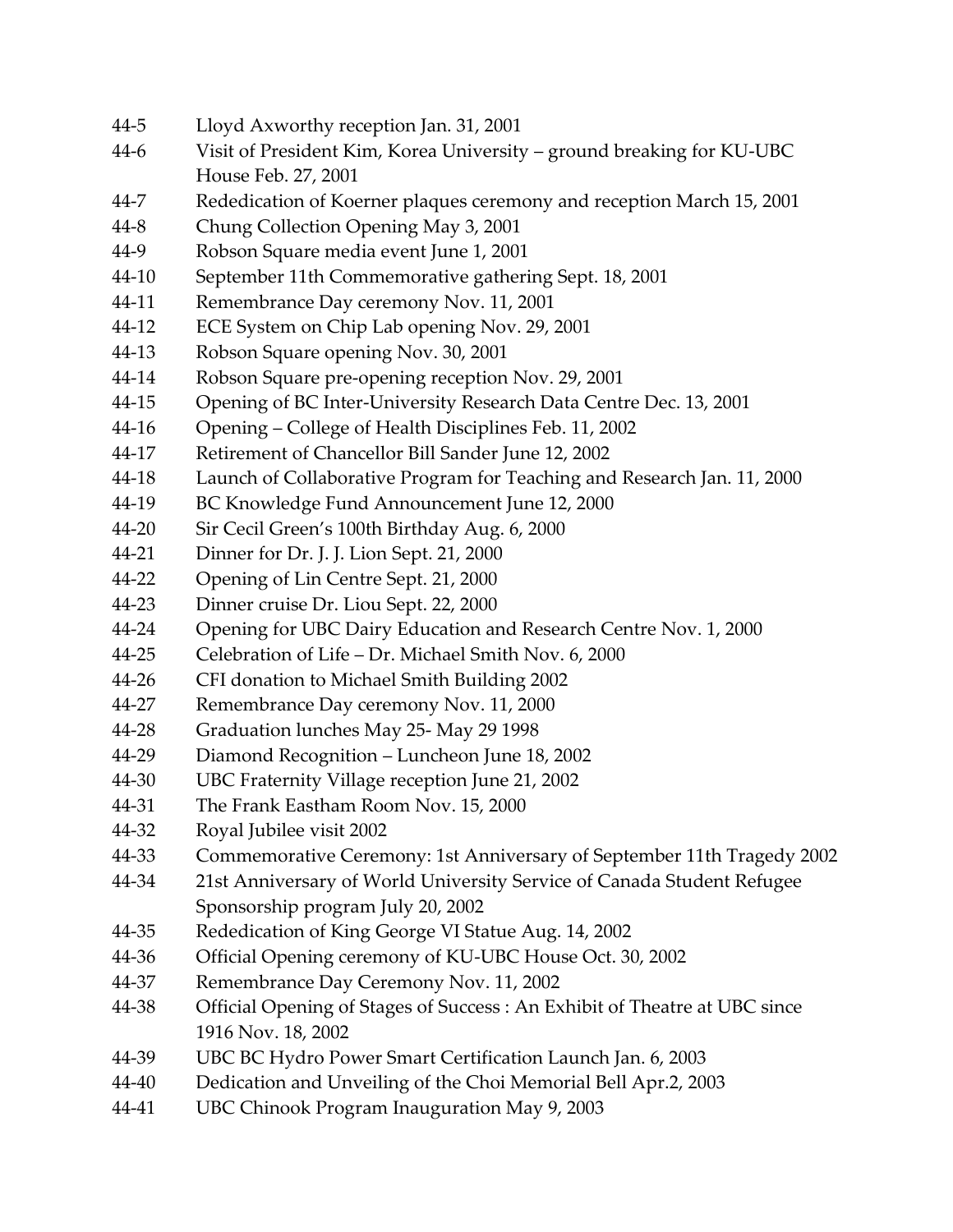- 44-42 Public Announcement donor recognition June 5, 2003
- 44-43 Unveiling of Rodney Graham's Millennial Time Machine June 25, 2003
- 44-44 Partnership between UBC and Discovery Park Inc. Nov. 6, 2003
- 44-45 Remembrance Day Ceremony No. 11, 2003
- 44-46 Rotary Plaza Unveiling lunch Dec. 1, 2003
- 44-47 Honorary Degree reception Nov. 27, 2003
- 44-48 Official Opening of Tec de Monterrey UBC House Nov. 28, 2003
- 44-49 Retirement reception in honour of Chuck and Jan Slonecker Dec. 17, 2003
- 44-50 Opening for Donald Rix Building Oct. 6, 2000

Event Recordings – Videocassettes

- VT 1969 Michael Smith Videos Nov. 2000 VHS Tape (68 Mins)
- VT 1970 The Installation Of President Martha C. Piper Sept. 25th, 1997 -- VHS Tape
- VT 1971 Cecil Green's Birthday Aug. 27, 2000 Betacam
- VT 1972 Cecil Green's Birthday Aug. 27, 2000 Betacam
- VT 1973 Cecil Green's Birthday Aug. 6, 2000 Betacam
- VT 1974 Cecil Green's Birthday Aug. 6, 2000 Betacam
- VT 1975 Cecil Green's Birthday Aug. 6, 2000 Betacam
- VT 1976 Cecil Green's Birthday Aug. 6, 2000 Betacam
- VT 1977 Cecil Green 100th Birthday Green College, UBC Aug. 6, 2000 VHS (13 Mins, 45 Secs)
- VT 1978 Cecil Green B-Day Interviews Tape 1 Jul. 28, 2000 -- VHS
- VT 1979 Cecil Green B-Day Interviews Tape 2 Jul. 28, 2000 -- VHS
- VT 1980 Cecil Green 100th Tape 3 Aug. 6, [2000] VHS (30 Mins)
- VT 1981 Cecil Green 100th Tape 4 Aug. 6, [2000] VHS (30 Mins)
- VT 1982 Cecil Green 100th Tape 5 Aug. 6, [2000] VHS (30 Mins)
- VT 1982a Cecil Green 100th Tape 6 Aug. 6, [2000] VHS (30 Mins)

[\(continued\)](#page-57-0)

<span id="page-54-0"></span>CONGREGATION SERIES (cont.)

Box 45

Congregation Digital Photographs

45-1 HDR Spring Congregation 2008 CD Photographs of honorary degree recipients including: Bing Tom (90 images),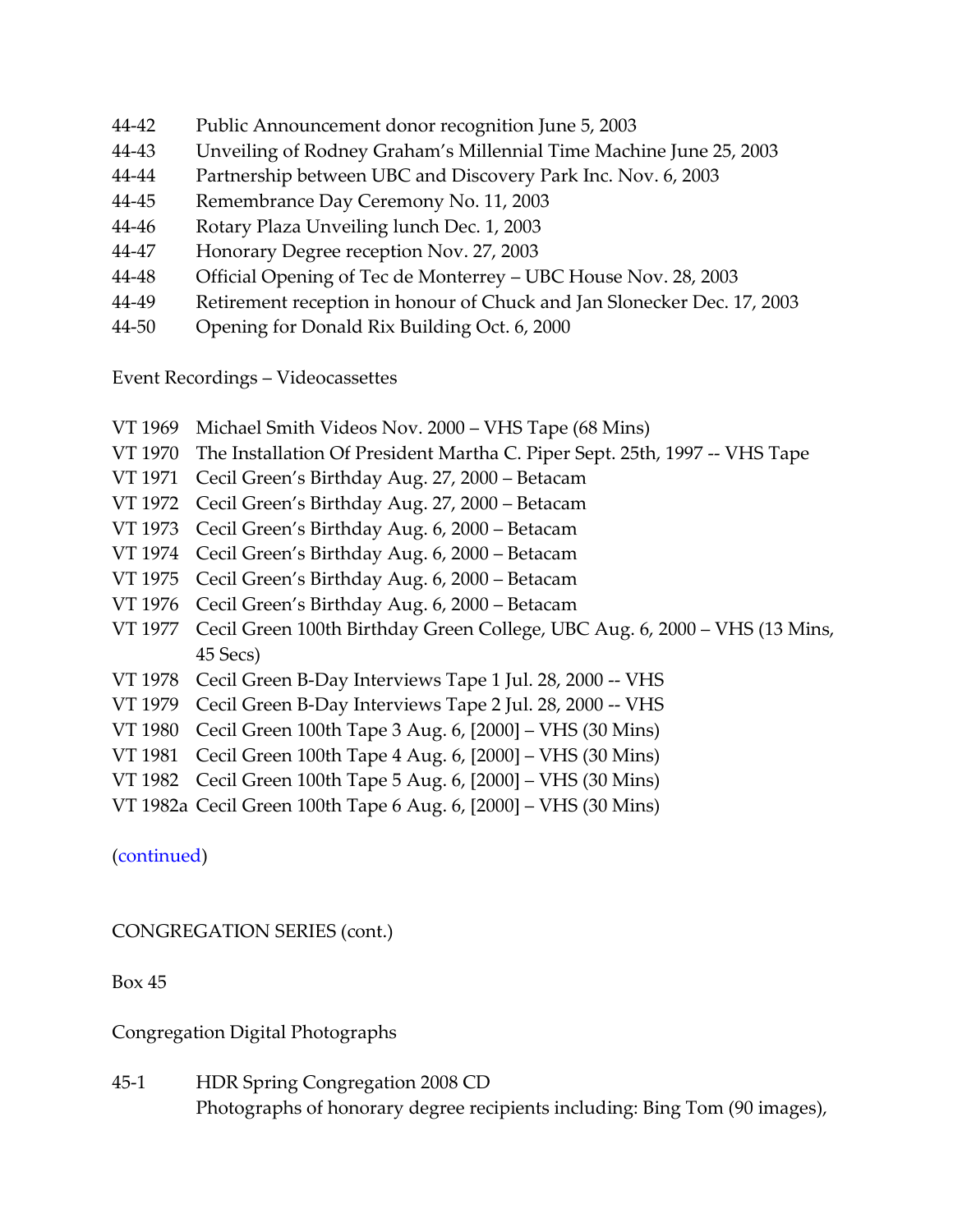Christopher Gaze (91 images), Clara Hughes (68 images), Nan and Phillipe de Gaspe Beaubien (108 images), Joan Steiz (108 images), Margaret Ann Armour (76 images), May 22nd reception (109 images), May  $27<sup>th</sup> HDR$  reception (96 images), Michael J. Fox (93 images), Miscellaneous (27 images), Terrance Bourk (69 images), Thomas Berger (65 images) PSAE recipients - James Bellavance, Margaret Tom Wing, Moya Waters, Patricia Rose, Richard Moore (103 images) Total images: 1103

- 45-2 HDR Spring 2008 Professor Muhammad Yunus HD conferral, colloquium and luncheon (March 14, 2008) Total images: 301
- 45-3 HDR Fall Congregation 2008 CD Includes installation of Chancellor Sara Morgan Sylvester and HDR F. John Blatherwick Total images: 295
- 45-4 HDR Spring Congregation 2009 CD

Photographs of honorary degree recipients including: Alan Berstein (78 images), Daniel Gelbart (80 images), Iona Campagnola (106 images), Irving Guttman (115 images), John Sulston (103 images), Judy Graves (83 images), Kenneth Julian (93 images), May 21st HD reception (95 images), May 26th reception (98 images), Mike Apsey (100 images), Stanley Falkow (65 images), Susan Point (97 images), William Millerd (93 images). PSAE recipients - Alan Steeves (14 images), Bernice Urbaniak (21 images), Laura Lynn Lowry (21 images), Kersti Krug (18 images) Total images: 1280

Spring Congregation 2009 – GradTrak – Ceremony Gallery 15 CDs – 4852 images

45-5 HDR - Spring Congregation 2010 CD Photographs include: Alanis Obomsawin (110 images), Dallas Richards (105 images), Douglas Copeland (112 images), June 1<sup>st</sup> HD reception (112 images), May 27th HD reception (137 images), Ian Wallace (99 images), Ibrahim Gedeon (92 images), James Hogg (80 images), John Furlong (104 images), Noar Volkow (92 images), Rick Mercer (125 images) PSAE recipients - Andrew Parr (21 images), George Mclaughlin (4 images), Justin Marples (19 images), Maura DaCruz (49 images), Gerald Vanderwoude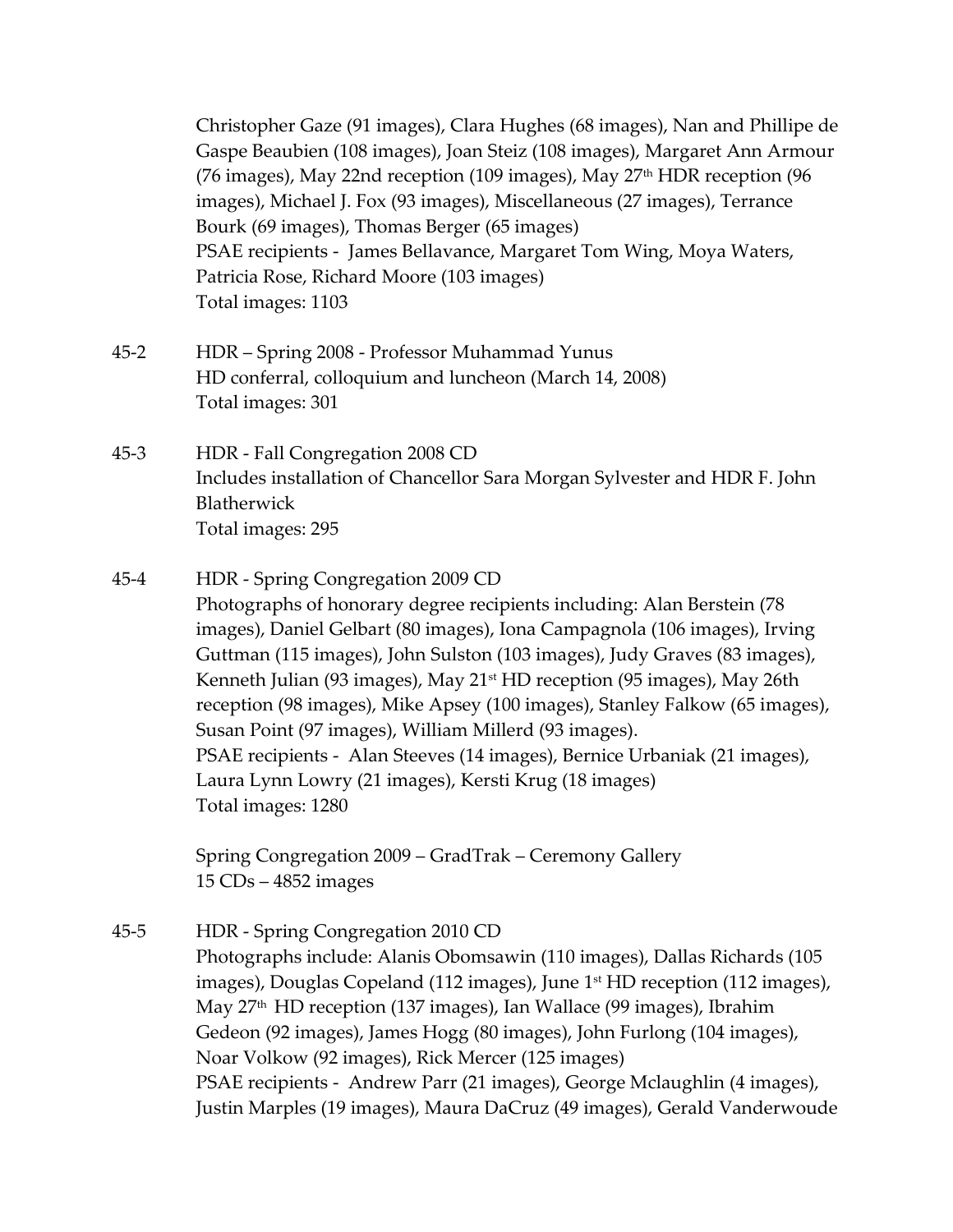(19 images), Paul Lawson (13 images) Total images: 1293

- 45-6 HDR Fall Congregation 2010 CD Photographs of honorary degree recipients including: Julie Payette (99 images), Louis Nirenberg (84 images), November 25<sup>th</sup> HD reception (78 images) Total images: 261
- 45-9 HDR Spring 2011 CD

Photographs of honorary degree recipients include: Diane Loomer (100 images), May  $26<sup>th</sup>$  HD reception (118 images), May  $31<sup>st</sup>$  HD reception (75 images), Jack Austin (92 images), James Allen McEwen (102 images), Kenneth Lyotier (105 images), Leon Bibb (108 images), Nancy Turner (100 images), Thomas Wing Fat Fung (81 images) PSEA recipients – Carol Mayer (24 images), Katherine Beaumont (21 images), Michele Ng (38 images), Patricia Mirwaldt (31 images), Tangerine Twist (22 images) Total images: 1,017

45-10 HDR – Fall 2011 David Suzuki (122 images), HD reception (106 images), Mario Molina (135 images) Total images: 363

# 45-11 HDR – Spring 2012

Memory Elvin-Lewis and Walter Lewis (146 images), Buffy Sainte-Marie (126 images), Dominic Barton (123 images), Joe Clark (123 mages), May 24<sup>th</sup> HD reception (99 images), May 29<sup>th</sup> HD reception (99 images), Misc (7 images), Robert Ho (127 images), Sophie Pierre (112 images) PSEA recipients – Jarnail Mehroke (36 images), Rose Harper (31 images) Total images: 1029

45-12 Honorary Degree Ceremony for Japanese Canadian Students of 1942 – May 30, 2012 (878 images)

> [Note: CD also includes 128 photographs taken at "Addressing Injustice" symposium, March 21, 2012]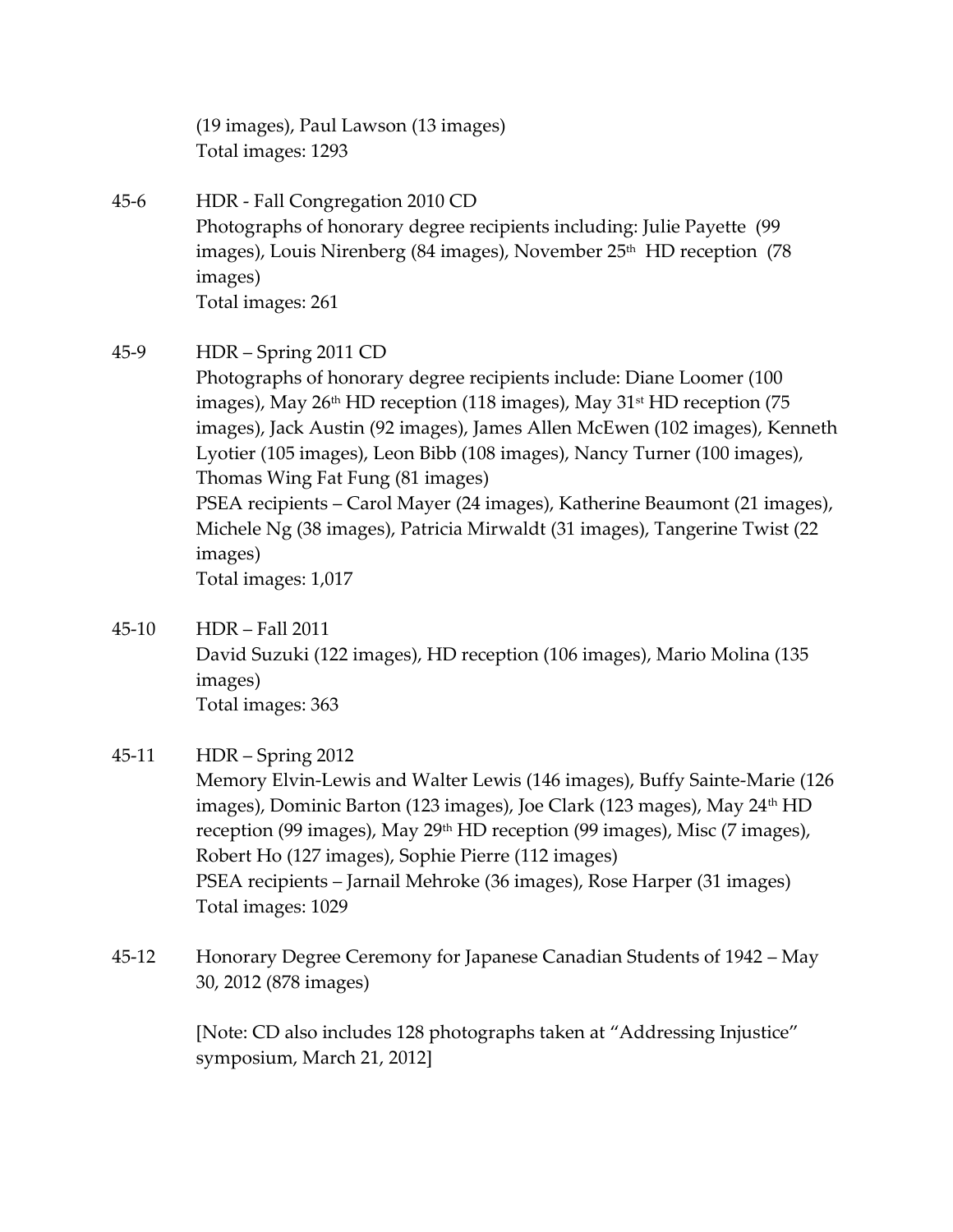- 45-16 HDR September 10, 2012 Elie Wiesel Total images: 168
- 45-17 HDR Fall 2012 [USB Flash Drive] Photographs of honorary degree recipients include: Michael Wingfield (117 images), Paul Martin (110 images), Bramwell Tovey (82 images), November 22 HD reception (84 images) Total images: 393
- 45-18 HDR Spring 2013 [DVD] Photographs of Honorary Degree recipients include: Ian Stirling (119 images), Lee Lakeman (117 images), Stephen Point (149 images), Tzeporah Berman (112 images), May 2th HD Reception (76 images) Total images: 573
- 45-19 HDR Spring 2014 [Flash Drive] Photographs of honorary degree recipients include: Marvin Starrow (85 images), Djavad Mowafaghian (130 images), Michael Audain (91 images), Dempsey Bob (80 images), Lisa Sennerby-Forsse (112 images), James Clifford (81 images), Bonnie Klein (106 images), Janet Rossant (105 images), Justin Yifu Lin (115 images), Raymond Lee (134 images), Michael Sidibe (130 images), May 22<sup>nd</sup> HDR Reception (113 images), May 27<sup>th</sup> HDR Reception (115 images). Total images: 1,397

[Note: see also UBC VT 2389-2399 for video recordings of HD ceremonies]

Special Honorary Degree Ceremony – Video Recordings

VT 2020 The 14th Dalai Lama, Desmond Tutu and Shirin Ebadi (2 DVDs) April 2004

# (continued)

# <span id="page-57-0"></span>EVENTS SERIES

Event Recordings -- Videocassettes (cont.)

VT 2021 The Dalai Lama's Round Table Dialogue: Balancing Education with Educating the Heart (April 2004) 4 DVDs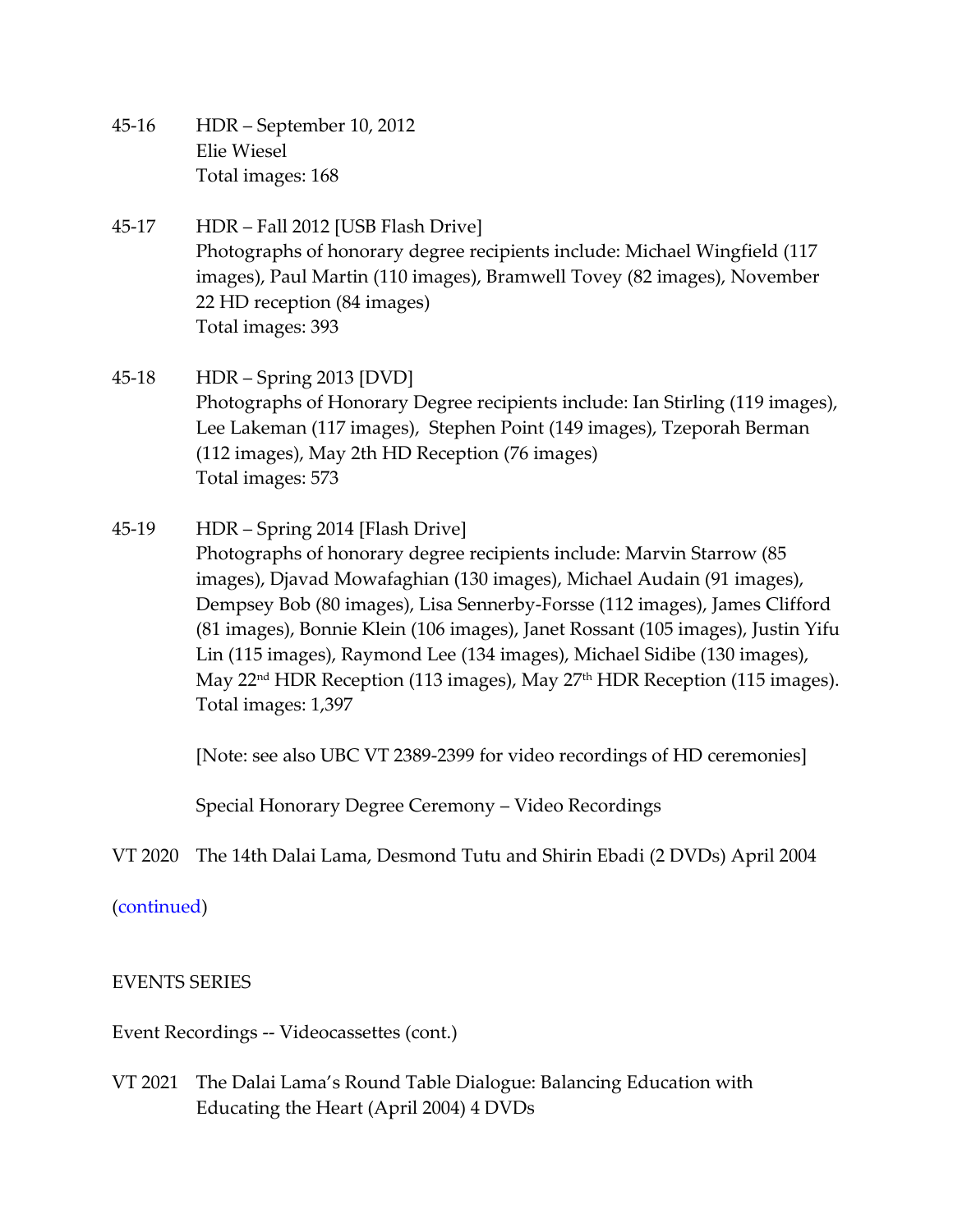- VT 2022 The Dalai Lama's Round Table Dialogue: Balancing Education with Educating the Heart [CBC network show tape dub] (April 27, 2004)
- VT 2023 Earth Songs: A Centenary Celebration (2008)
- 45-7/8 Japanese Royal Visit Lunch at Norman MacKenzie House (July 13, 2009) 112 digital photographs on 2 CDs (Filed Box).
- 45-13/15 Queen Elizabeth/Royal Jubilee visit to UBC [Gov't Photos] 3 photo CDs (260 images)

CONGREGATION SERIES (cont.)

Box 46

Congregation Digital Photos (Cont'd)

| 46-1/23 Spring 2010 – Grad Trak Ceremony Gallery – 23 CDs – 995 images |
|------------------------------------------------------------------------|
| 46-24/31 Fall 2010 – Grad Trak Ceremonial Gallery – 8 CDs – 396 images |

Congregation Ceremonies - Audio/Video Recordings (1953-2012)

| 1953 | Spring AT 41                                         |
|------|------------------------------------------------------|
| 1954 | Special AT 42                                        |
| 1956 | Spring $AT$ 43 – 44                                  |
| 1957 | Spring AT 45; Fall AT 46                             |
| 1958 | Special AT 47, 50, 51; Spring AT 43 – 44; Fall AT 46 |
| 1959 | Spring AT $53 - 54$ ; Special AT $55$                |
| 1960 | Spring AT 57 - 58 ; Fall AT 59                       |
| 1961 | Spring AT $60 - 61$ ; Fall AT $62$                   |
| 1962 | Spring AT $63 - 64$ ; Fall AT $65$                   |
| 1963 | Spring AT 66; Fall AT 67                             |
| 1964 | Spring AT 68 - 69 ; Fall AT 70                       |
| 1965 | Spring AT 71 - 72                                    |
| 1966 | Spring AT 73 - 74                                    |
| 1967 | Spring AT 75 - 77                                    |
| 1968 | Spring AT 97 - 101                                   |
| 1969 | Spring AT 102 - 106                                  |
| 1970 | Spring AT 112 - 115                                  |
| 1971 | Spring AT 148 - 151                                  |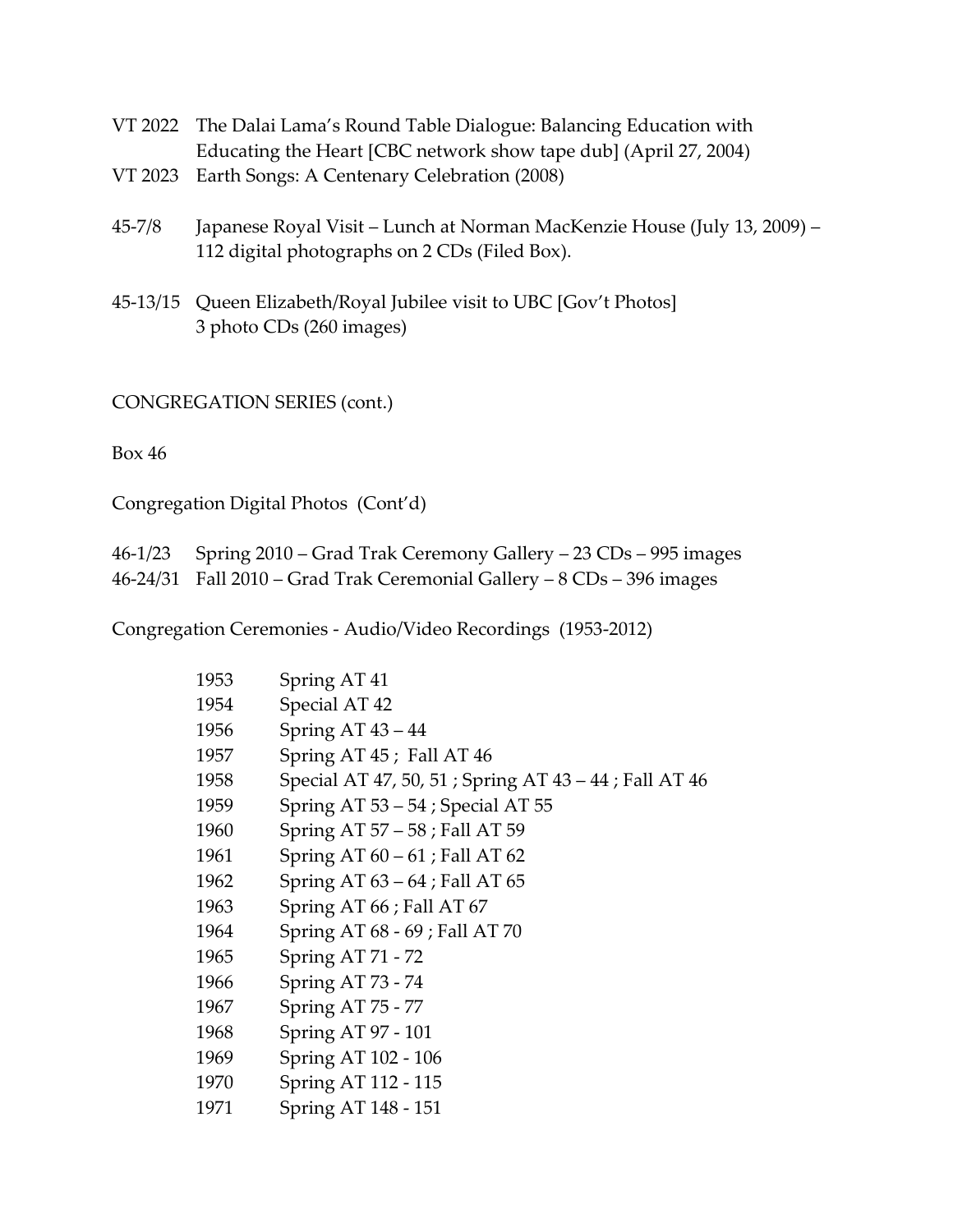| 1972 | Spring AT 164 - 167                         |
|------|---------------------------------------------|
| 1973 | Spring AT 172 - 175                         |
| 1974 | Spring AT 348 - 351                         |
| 1975 | Spring AT 423 - 426                         |
| 1976 | Spring AT 430 - 432                         |
| 1977 | Spring AT 492 - 495                         |
| 1978 | Spring AT 563 - 566                         |
| 1979 | Spring AT 861 - 862                         |
| 1980 | Spring AT 954 - 957                         |
| 1981 | Spring AT 980 - 982                         |
| 1982 | Spring AT 1015 - 1018                       |
| 1983 | Spring AT 1052 - 1055                       |
| 1984 | Spring AT 1101 - 1107                       |
| 1985 | Spring AT 1336 - 1342                       |
| 1986 | Spring AT 1367 - 1370                       |
|      | Spring VT 317 - 322                         |
| 1987 | Spring AT 1521 - 1524                       |
|      | Spring VT 161 - 164                         |
| 1988 | Spring AT 1646 - 1651                       |
|      | Spring VT 311 - 315                         |
| 1989 | Spring AT 1844 -1850 ; Fall 1734 – 1735     |
|      | Spring VT 206 - 211                         |
| 1990 | Spring AT 1736 - 1744, 1757                 |
|      | Spring VT 233, 235 - 241 ; Fall VT 244      |
| 1991 | Spring VT 281 - 286 ; Fall VT 288 - 289     |
| 1992 | Spring AT 1842, 1843, 1856 - 1861           |
|      | Spring VT 290 - 297 ; Fall VT 298 - 299     |
| 1993 | Spring VT 300 - 310; Fall VT 309 - 310      |
| 1994 | Spring AT 1931 - 1938 ; Fall AT 2034-2035   |
|      | Spring VT 328 - 335 ; Fall VT 364 - 365     |
| 1995 | Spring AT 1971 - 1978 ; Fall AT 2036        |
|      | Spring VT 366 - 372 ; Fall 373 - 374        |
| 1996 | Spring AT 2037 - 2043 ; Fall AT 2044 - 2045 |
|      | Spring VT 374a - 380 ; Fall 381 - 382       |
| 1997 | Spring AT 2046 - 2068 ; Fall AT 2226 - 2233 |
|      | Spring VT 383 - 404 ; Fall 406 - 412        |
| 1998 | Spring AT 2233 - 2257 ; Fall AT 2265 - 2272 |
|      | Spring VT 770 - 792 ; Fall VT 798 - 805     |
| 1999 | Spring AT 2444 - 2465 ; Fall AT 2466-2469   |
|      | Spring VT 821 - 842                         |